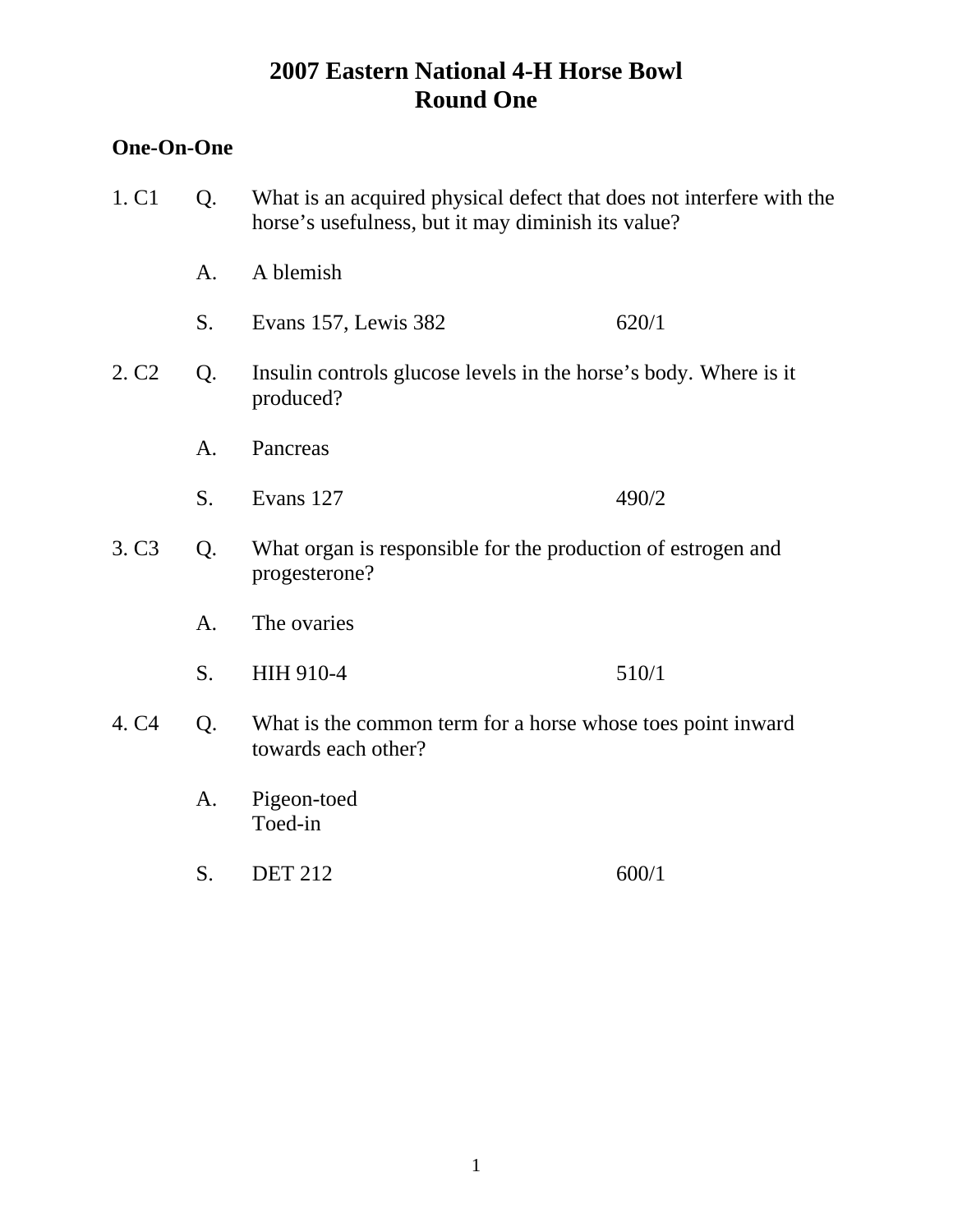| 5. C1             | Q.                                                                                                                         | The 1st phalanx is just below what long bone?                                                                                                                            |       |
|-------------------|----------------------------------------------------------------------------------------------------------------------------|--------------------------------------------------------------------------------------------------------------------------------------------------------------------------|-------|
|                   | A.                                                                                                                         | Cannon Bone (Metacarpal III)                                                                                                                                             |       |
|                   | S.                                                                                                                         | Kainer plate 6                                                                                                                                                           | 400/3 |
| 6. C <sub>2</sub> | How old is a horse where all of the permanent incisors are in wear<br>Q.<br>and the horse has what is termed a full mouth? |                                                                                                                                                                          |       |
|                   | A.                                                                                                                         | 5 to 6 years old (accept anything in that range)                                                                                                                         |       |
|                   | S.                                                                                                                         | YLM 205-2, DET 115                                                                                                                                                       | 430/3 |
| 7. C <sub>3</sub> | Q.                                                                                                                         | All of the horse's physiological senses are important in training.<br>What is considered to be the most important of these senses for<br>responding to cues in training? |       |
|                   | A.                                                                                                                         | Touch                                                                                                                                                                    |       |
|                   | S.                                                                                                                         | <b>HIH 1220</b>                                                                                                                                                          | 910/3 |
| 8. C <sub>4</sub> | Q.                                                                                                                         | Horses have good hearing. What do they do with their ears to help<br>localize the source of the sounds they detect?                                                      |       |
| A.                |                                                                                                                            | Horses will turn their ears toward the direction of the sound                                                                                                            |       |

S. Evans 121 420/2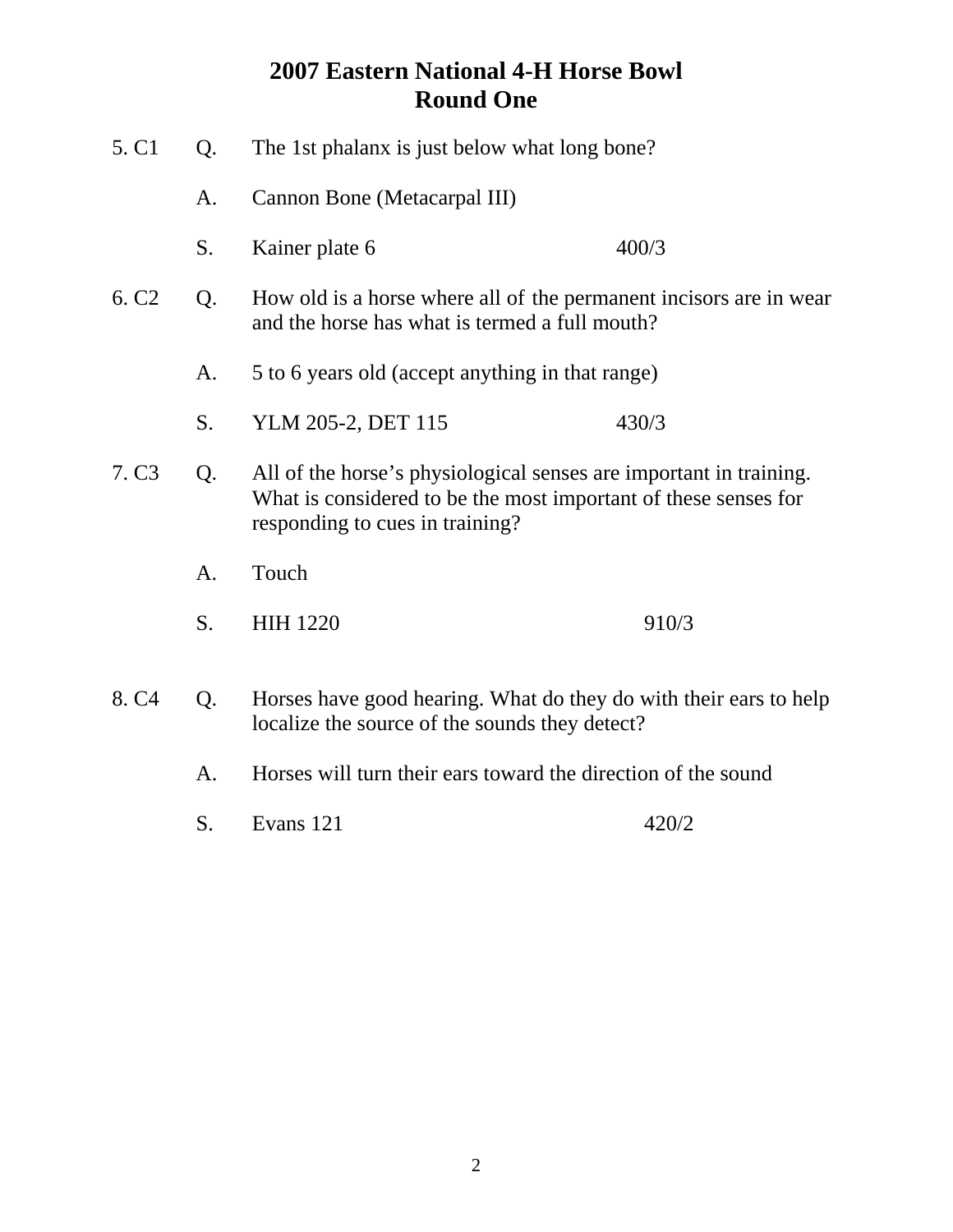| 9. C <sub>1</sub>  | Q. | The blood leaving the right ventricle of the heart by the pulmonary<br>arteries flows into what organ? |        |  |
|--------------------|----|--------------------------------------------------------------------------------------------------------|--------|--|
|                    | A. | Lungs                                                                                                  |        |  |
|                    | S. | Kainer plate 57                                                                                        | 440/2  |  |
| 10. C <sub>2</sub> | Q. | Name a two-beat diagonal gait.                                                                         |        |  |
|                    | A. | Trot<br>Rein-back<br>(Pace is incorrect $-$ is not a diagonal gait)                                    |        |  |
|                    | S. | Evans 173                                                                                              | 640/1  |  |
| 11. C <sub>3</sub> | Q. | At what age of the horse do the permanent $1st$ or central incisors<br>erupt?                          |        |  |
|                    | A. | $2\frac{1}{2}$ years                                                                                   |        |  |
|                    | S. | HIH 240-1, Kainer plate 49                                                                             | 430/2  |  |
| 12. C <sub>4</sub> | Q. | What part of the bridle keeps the crown piece from sliding down<br>the horse's neck?                   |        |  |
|                    | A. | Brow band                                                                                              |        |  |
|                    | S. | <b>HIH 1100-6</b>                                                                                      | 1000/3 |  |

## **End One-On-One**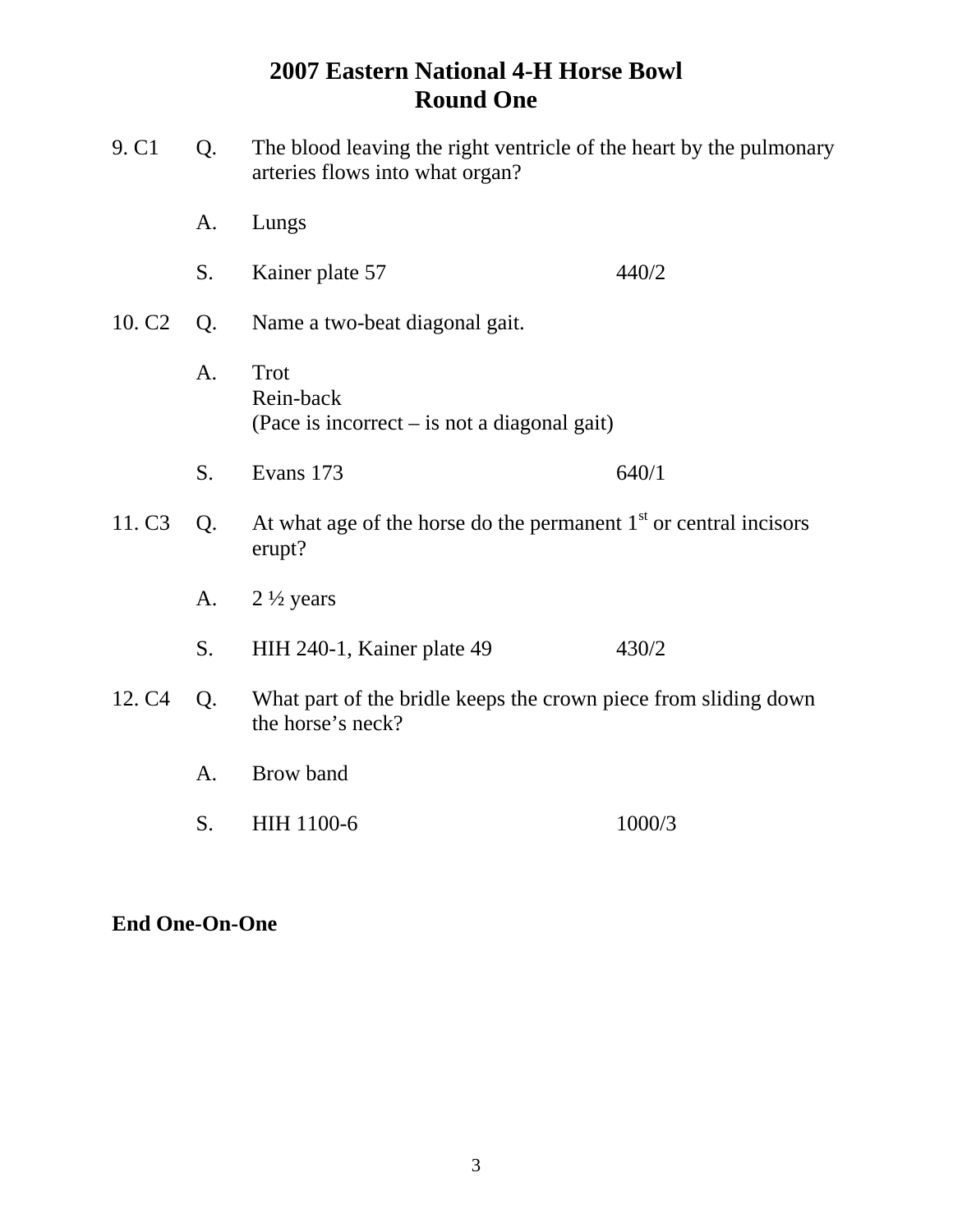## **Begin Open Questions**

- 13. Q. What breed is being described? The head is short and broad with large eyes and short, foxy ears. The muscling is short, compact and powerful, which gives it the ability to gain speed quickly. The disposition is calm.
	- A. Quarter horse
	- S. HIH 153-1 200/2
- 14. Q. In horseshoeing, what is the name that describes the most commonly used manufactured or preformed shoes?
	- A. Keg Shoes
	- S. DET 160 900/2

## **Toss Up – Bonus Attached**

- 15. Q. The gaskin is located between which two joints of the horse's rear leg?
	- A. Stifle and hock (tarsus) do not accept knee for stifle
	- S. HIH 220-3 400/2

#### **Bonus Question**

- 16. Q. Terms for gaits are sometimes synonymous. Give the other name for each of the following gaits: jog, canter, stepping pace and single foot.
	- A. Jog trot Canter - lope Stepping pace - slow gait Single foot - rack
	- S. Evans 172, 178, Lewis 390 640/2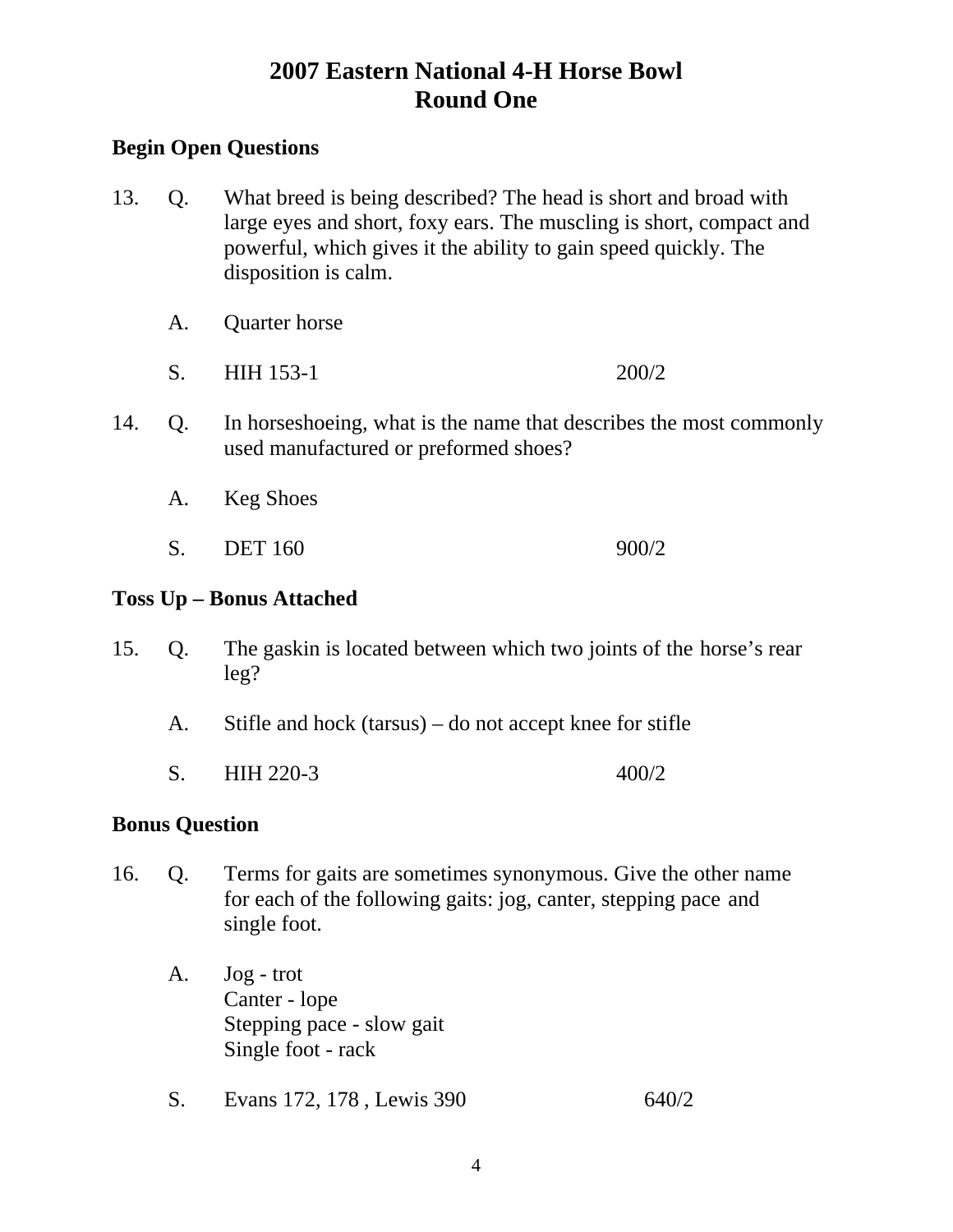| 17.                             | Q.                                                                               | What is the foundation of any horse ration?                                                                        |       |  |
|---------------------------------|----------------------------------------------------------------------------------|--------------------------------------------------------------------------------------------------------------------|-------|--|
|                                 | A.                                                                               | Good quality forage                                                                                                |       |  |
|                                 | S.                                                                               | <b>HIH 750-1</b>                                                                                                   | 700/1 |  |
| 18.                             | An adult male horse with no wolf teeth would have how many total<br>Q.<br>teeth? |                                                                                                                    |       |  |
| A <sub>1</sub>                  |                                                                                  | 40 teeth (also accept $38$ – sometimes only one set of canines present -<br>Lewis $177$ )                          |       |  |
|                                 | S.                                                                               | Kainer plate 48, HIH 240-3                                                                                         | 430/1 |  |
| 19.                             | Q.                                                                               | Gooseneck type trailer hitches and bumper-pull trailer hitches should<br>be attached to what part of your vehicle? |       |  |
|                                 | Frame of your truck or tow vehicle<br>A.                                         |                                                                                                                    |       |  |
|                                 | S.                                                                               | <b>YLM 301-1L</b>                                                                                                  | 960/2 |  |
| <b>Toss Up - Bonus Attached</b> |                                                                                  |                                                                                                                    |       |  |

- 20. Q. What are the three basic parts of a bridle?
	- A. Headstall, bit, and reins
	- S. HIH 1100-6 1000/2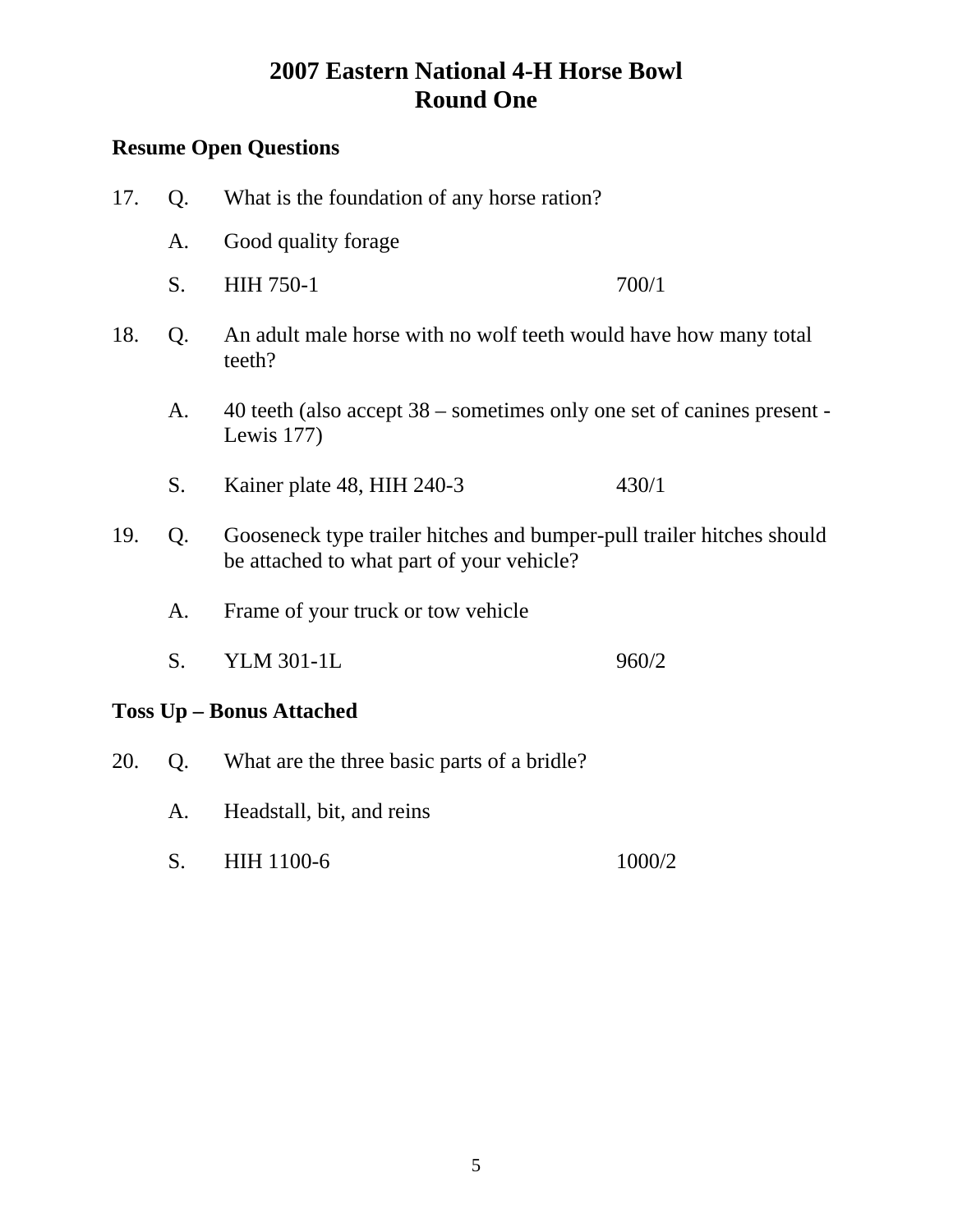## **Bonus Question**

- 21. Q. Give three advantages of castration.
	- A. Can keep several geldings in one paddock Geldings are easier to care for Geldings less prone to injury Easier to transport Safer for Novice horsemen Can keep in pasture w/mares Prevents accidental pregnancy
	- S. Evans 385 520/2

- 22. Q. Identify the breed from the following description: This breed was essential in the development of the Standardbred, American Saddlebred, and Quarter Horse breeds. The U.S. Department of Agriculture had a farm in Middlebury, Vermont that was used to preserve and improve this breed. The horse is known for its all purpose ability on the farm or in the show ring, and is the only breed named after a single horse.
	- A. Morgan
	- S. Evans 36 200/2
- 23. Q. You are looking at two egg butt snaffle bits that are identical except for the diameter of the mouthpiece. How would the thickness of the mouth piece affect the severity of the bits?
	- A. The smaller the diameter of the mouth piece the more severe the bit
	- S. HIH 1100-8 1000/3
- 24. Q. Identify the horse color from the following description. Body color yellowish or gold; mane and tail may be black, brown, red, yellow, white or mixed; usually has zebra stripes on legs, a transverse stripe over the withers and a dorsal stripe.
	- A. Dun (Buckskins do not have dorsal stripes)
	- S. HIH 140-1, DET 42, 86 300/2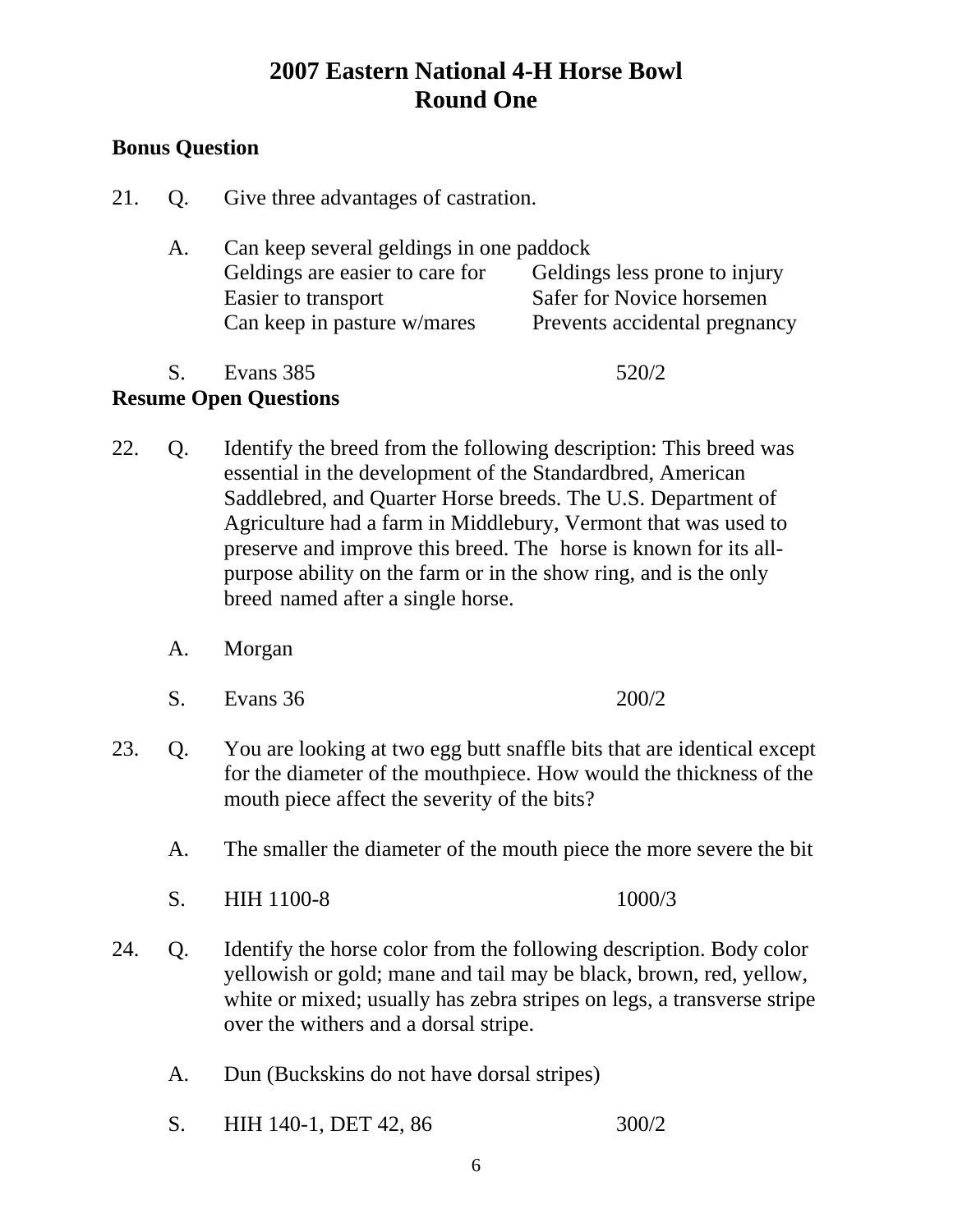- 25. Q. In packing a Decker saddle, what is the name of the piece of canvas used to throw over the load as a protective cover?
	- A. Manta
	- S. HIH 1125-3 1020/3

## **Toss Up – Bonus Attached**

- 26. Q. The horse's small colon lies in between and adjacent to what two parts of the digestive system?
	- A. The large colon (transverse colon) and the rectum (Do not accept ascending colon) (DET 249 is anatomically wrong – the small colon does not lie next to the cecum)
	- S. Kainer plate 52, HIH 710-2 430/2

#### **Bonus Question**

- 27 Q. Identify the country of origin for the following breeds Bashkir Curly, Haflinger, Hanoverian and the Exmoor?
	- A. Bashkir curly Russia (do not accept U.S. see DET 8 ref) Haflinger - Austria Hanoverian – Germany Exmoor – England
	- S. HIH 169-1, Evans 43, 74, DET 8, 25 200/3

- 28. Q. What is the common negative behavioral consequence for failing to provide your horse with adequate roughage?
	- A. Your horse will develop vices such as chewing wood and eating bedding.
	- S. HIH 710-5 700/2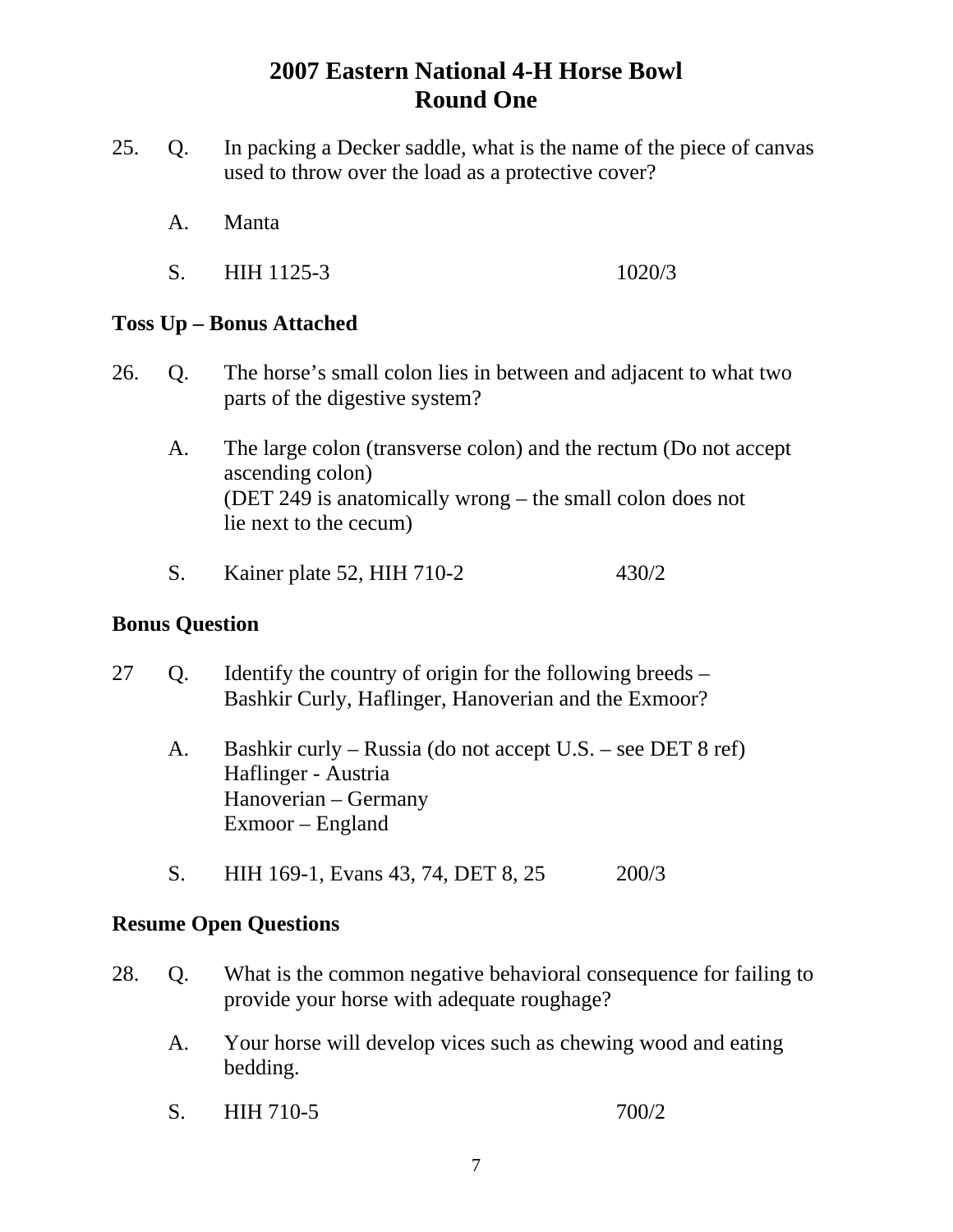- 29. Q. What is the term used for the condition where the sensitive and insensitive laminae separates at the white line at the toe?
	- A. Seedy toe
	- S. Lewis 402 815/3
- 30. Q. The bones that make up the spinal column are classified as what type of bone?
	- A. Irregular bones
	- S. Evans 90 410/1
- 31. Q. What is the name for the structure in the abdomen that is multi layered, hollow and "y" in shape, and suspended by the broad ligaments?
	- A. Uterus
	- S. YLM I226-1L, HIH 910-3 510/2

## **Last Question of the Round**

- 32. Q. In horse racing, what is the term for finishing second in a race?
	- A. Place
	- S. DET 213 1040/2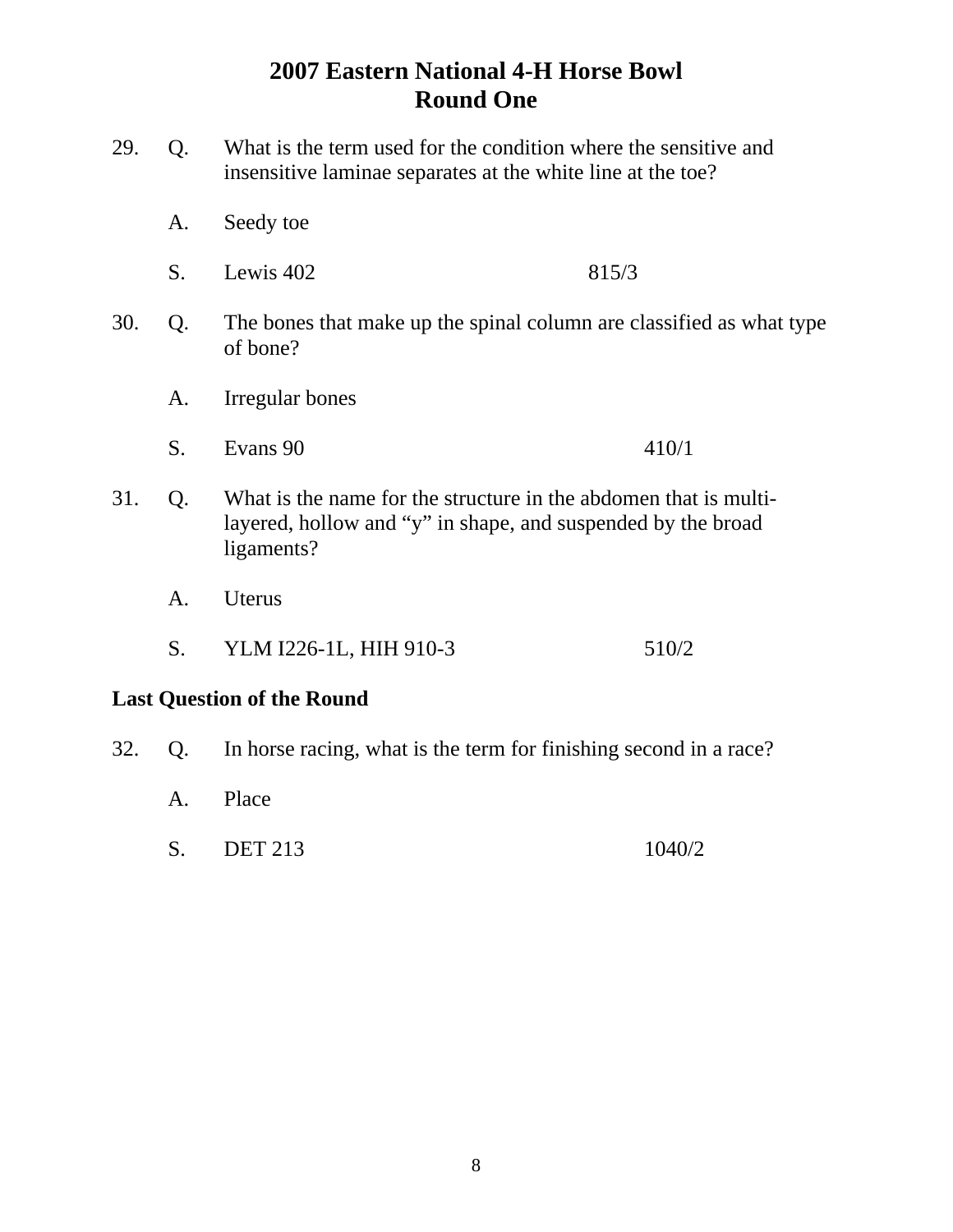## **One-On-One**

| 1. C <sub>1</sub> | Q. | The long hair around a horse's fetlock, common in draft horses, is<br>commonly referred to as what?                                       |        |
|-------------------|----|-------------------------------------------------------------------------------------------------------------------------------------------|--------|
|                   | A. | Feathers                                                                                                                                  |        |
|                   | S. | <b>DET 105</b>                                                                                                                            | 220/2  |
| 2. C <sub>2</sub> | Q. | What is added to sweet feed to serve as a binder and coating to<br>sweeten the feed?                                                      |        |
|                   | A. | Molasses                                                                                                                                  |        |
|                   | S. | Lewis 98, DET 181                                                                                                                         | 700/1  |
| 3. C <sub>3</sub> | Q. | Why is copper sometimes used in the mouthpiece of bits?                                                                                   |        |
|                   | А. | It increases salivation and makes the mouth more responsive.                                                                              |        |
|                   | S. | HIH 1100-10                                                                                                                               | 1000/3 |
| 4. C <sub>4</sub> | Q. | What is the name for thin-walled sacs at the end of the respiratory<br>tree which are the functional units of the lungs for gas exchange? |        |
|                   | A. | Alveoli                                                                                                                                   |        |
|                   | S. | YLM 325-1L, HIH 810-1, DET 7                                                                                                              | 450/2  |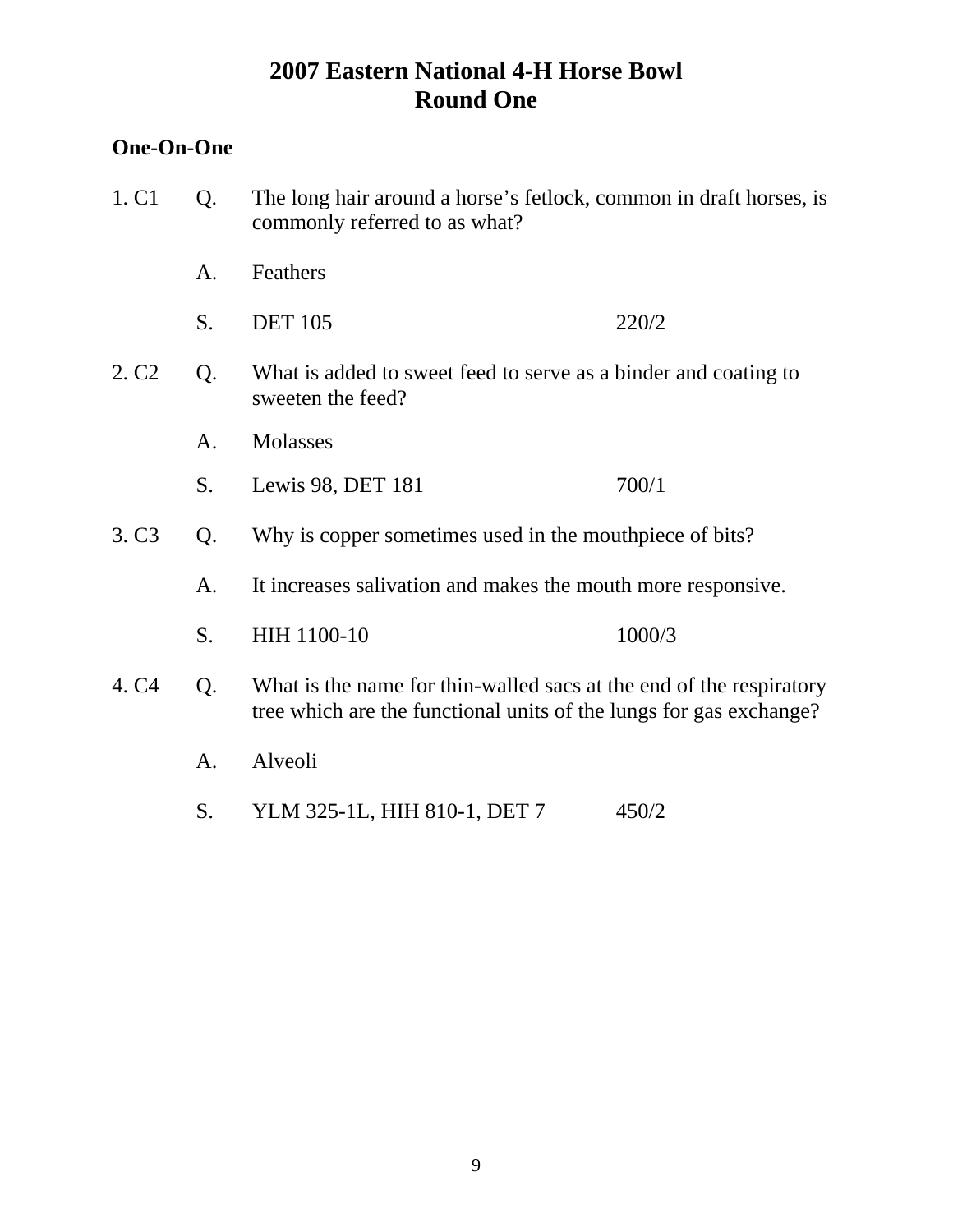| 5. C <sub>1</sub> | Q.                                                                                     | What is the term for a horse that is lying down close to a wall or<br>fence in such a way that its legs are trapped and it is unable to get<br>up without assistance? |       |
|-------------------|----------------------------------------------------------------------------------------|-----------------------------------------------------------------------------------------------------------------------------------------------------------------------|-------|
|                   | A.                                                                                     | Cast (casted)                                                                                                                                                         |       |
|                   | S.                                                                                     | <b>DET 51</b>                                                                                                                                                         | 920/3 |
| 6. C <sub>2</sub> | Q.                                                                                     | What is the common term used to describe the physis?                                                                                                                  |       |
|                   | Growth plate<br>A.                                                                     |                                                                                                                                                                       |       |
|                   | S.                                                                                     | Kainer plate 13                                                                                                                                                       | 410/3 |
| 7. C <sub>3</sub> | Q.                                                                                     | In regards to barn management, what is the key to successful<br>control of flies and other external parasites of the horse?                                           |       |
|                   | A.                                                                                     | Good sanitation (also accept good management and control of<br>manure.                                                                                                |       |
|                   | S.                                                                                     | HIH 415-3                                                                                                                                                             | 865/3 |
| 8. C <sub>4</sub> | Q.<br>What is defined as the distance between successive imprints of the<br>same foot? |                                                                                                                                                                       |       |
|                   | A.                                                                                     | Stride (also accept stride length)                                                                                                                                    |       |
|                   | S.                                                                                     | Lewis 405, Evans 169                                                                                                                                                  | 640/1 |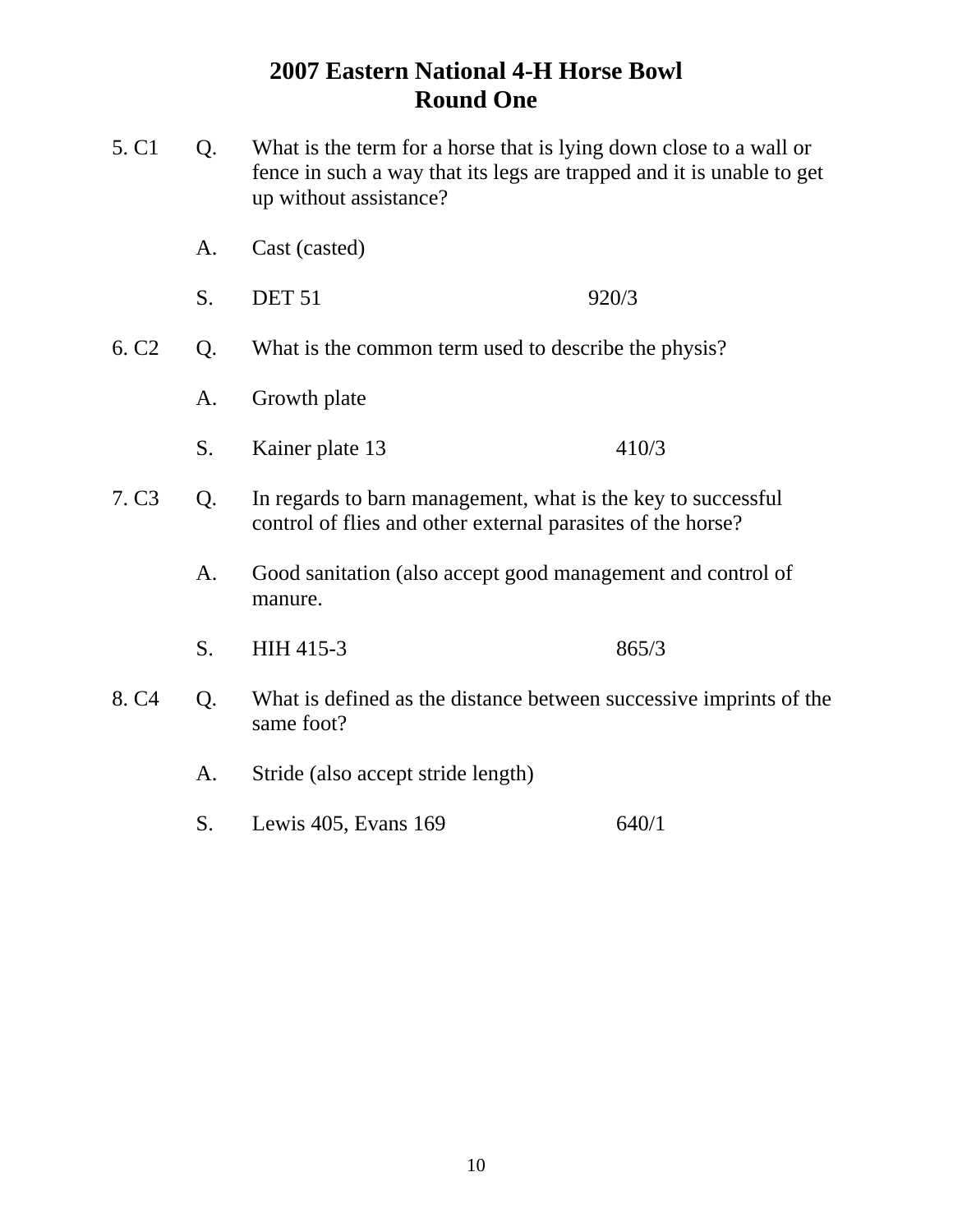| 9. C <sub>1</sub><br>Most foals are born during what part of the day?<br>Q. |    |                                                                                                                                                                  |       |
|-----------------------------------------------------------------------------|----|------------------------------------------------------------------------------------------------------------------------------------------------------------------|-------|
|                                                                             | A. | During the night.                                                                                                                                                |       |
|                                                                             | S. | <b>YLM 112-2L</b>                                                                                                                                                | 530/1 |
| 10. C <sub>2</sub>                                                          | Q. | What is the term used to describe the reproductive habits of a mare<br>when she undergoes multiple estrous cycles only during a specific<br>portion of the year? |       |
|                                                                             | A. | Seasonally polyestrous (need to provide both words)                                                                                                              |       |
|                                                                             | S. | HIH 910-5, Lewis 235                                                                                                                                             | 510/2 |
| 11. C <sub>3</sub>                                                          | Q. | What term is used to describe a dark chocolate shade of the<br>color chestnut?                                                                                   |       |
|                                                                             | A. | <b>Black or liver chestnut</b>                                                                                                                                   |       |
|                                                                             | S. | Evans 80                                                                                                                                                         | 300/2 |
| 12. C <sub>4</sub>                                                          | Q. | Which gait is faster, the trot or the pace?                                                                                                                      |       |
|                                                                             | А. | Pace                                                                                                                                                             |       |
|                                                                             | S. | Evans 175                                                                                                                                                        | 640/2 |

**End One-On-One**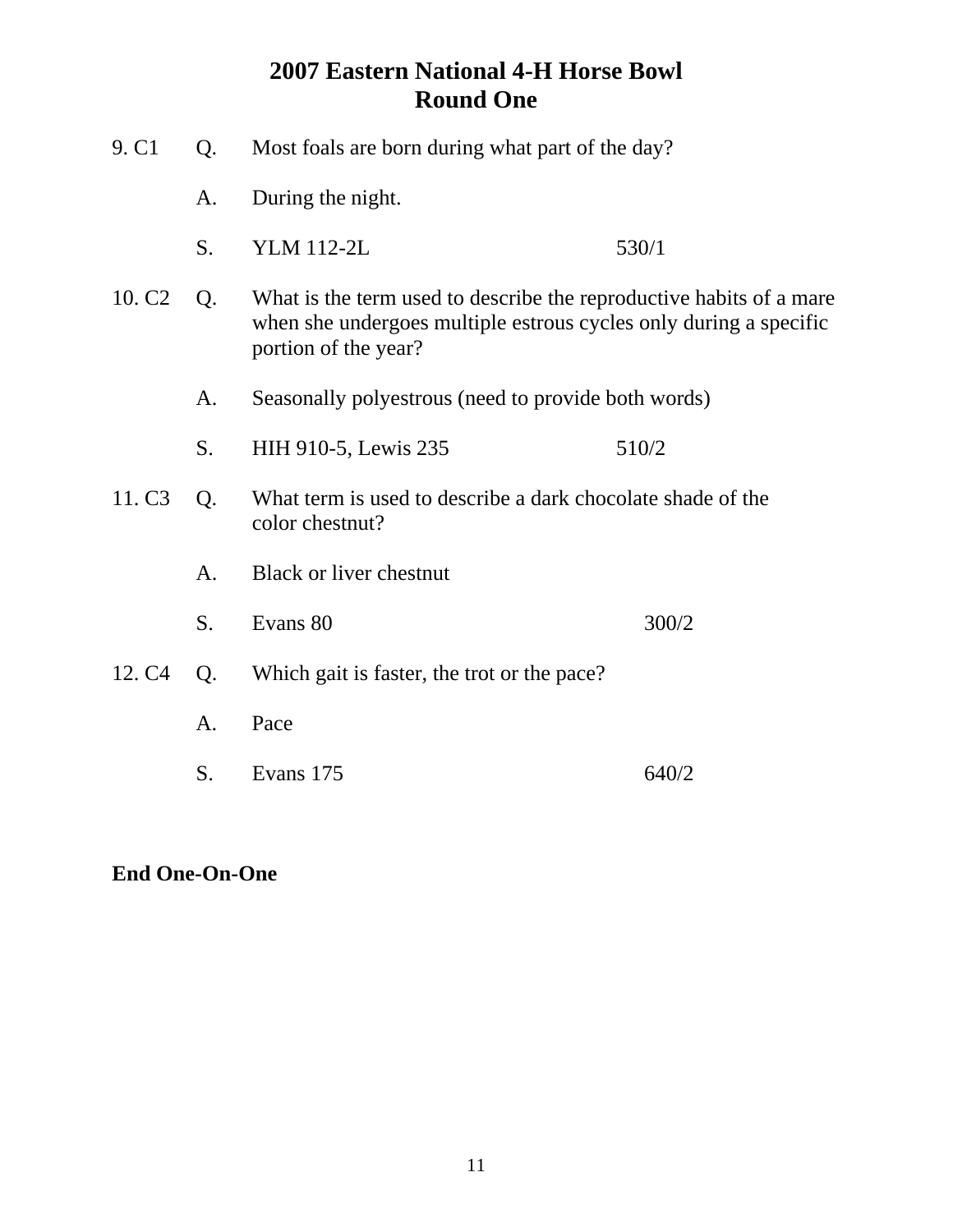## **Begin Open Questions**

- 13. Q. Name this unsoundness. This condition involves the cartilage structures of the horse. It may cause lameness initially, but once fully calcified the horse generally becomes serviceably sound. The condition may cause contracted heels in a younger horse. The lateral cartilages are calcified usually resulting from injuries.
	- A. Sidebone
	- S. HIH 230-4, Evans 160 620/3
- 14. Q. What is the proper term for the behavior category that involves the giving of care and attention between the mare and the foal?
	- A. Epimeletic (not et-epimeletic-signally for care or attention)
	- S. Evans 675 910/3

## **Toss Up – Bonus Attached**

- 15. Q. What are the names of the first and second cervical vertebrae of the horse?
	- A.  $1<sup>st</sup>$  cervical vertebra Atlas  $2<sup>nd</sup>$  cervical vertebra – Axis (Do not accept the Yes and No bones – describes the joint, not the bones)
	- S. DET 17, 19 410/2

## **Bonus Question**

- 16. Q. When you are cleaning and picking out your horse's hoof, name four things that you would inspect the foot for.
	- A. Abnormal Growth Loose Shoes (if shod) Bruises Loose/Missing Nails Diseases (thrush/white line) Puncture Wounds Uneven Wear Lodged debris (dirt, rocks) General condition of hoof wall (cracks, splits, dry)
	- S. Evans 70 900/3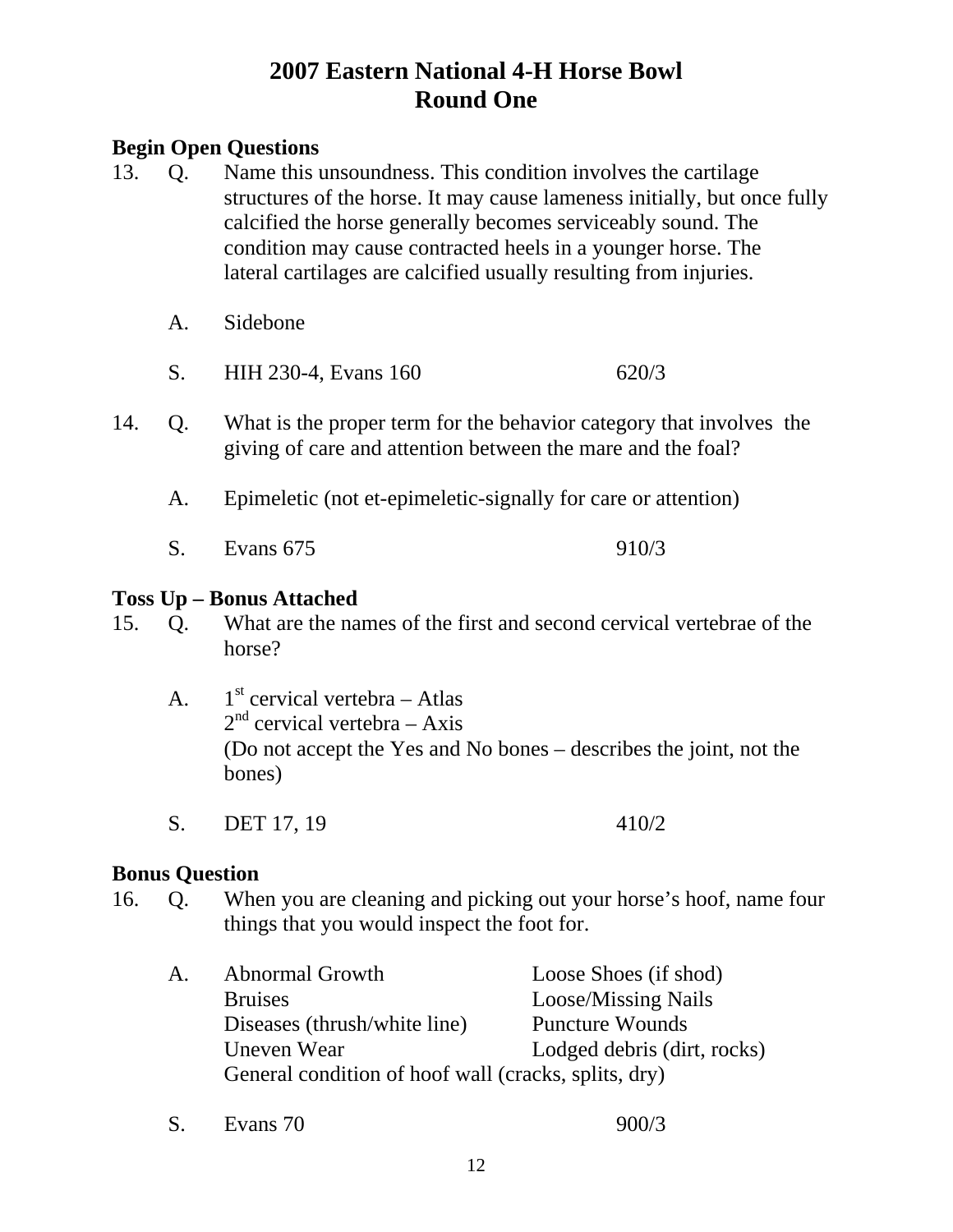## **Resume Open Questions**

- 17. Q. Name the pony described by the following characteristics mottled skin around muzzle, eyes and genitals area; white sclera encircling the eyes; striped hooves and one of seven approved coat patterns.
	- A. Pony of the Americas POA
	- S. YLM 110-3L 200/3
- 18. Q. What is a double-rigged saddle?
	- A. Saddle with 2 cinches
	- S. DET 84 1000/2
- 19. Q. Other than their predominant chestnut color, what other cosmetic feature differentiates the Suffolk from the other two British draft breeds of horse?
	- A. The Suffolk has no feathers on its legs
	- S. Evans 73 200/2

## **Toss Up – Bonus Attached**

- 20. Q. The cervix is a highly distensible muscle that serves as a barrier between what two structures in the mare's reproductive tract?
	- A. The vagina and the uterus (uterine body)
	- S. HIH 910-1, YLM 326-1L 510/2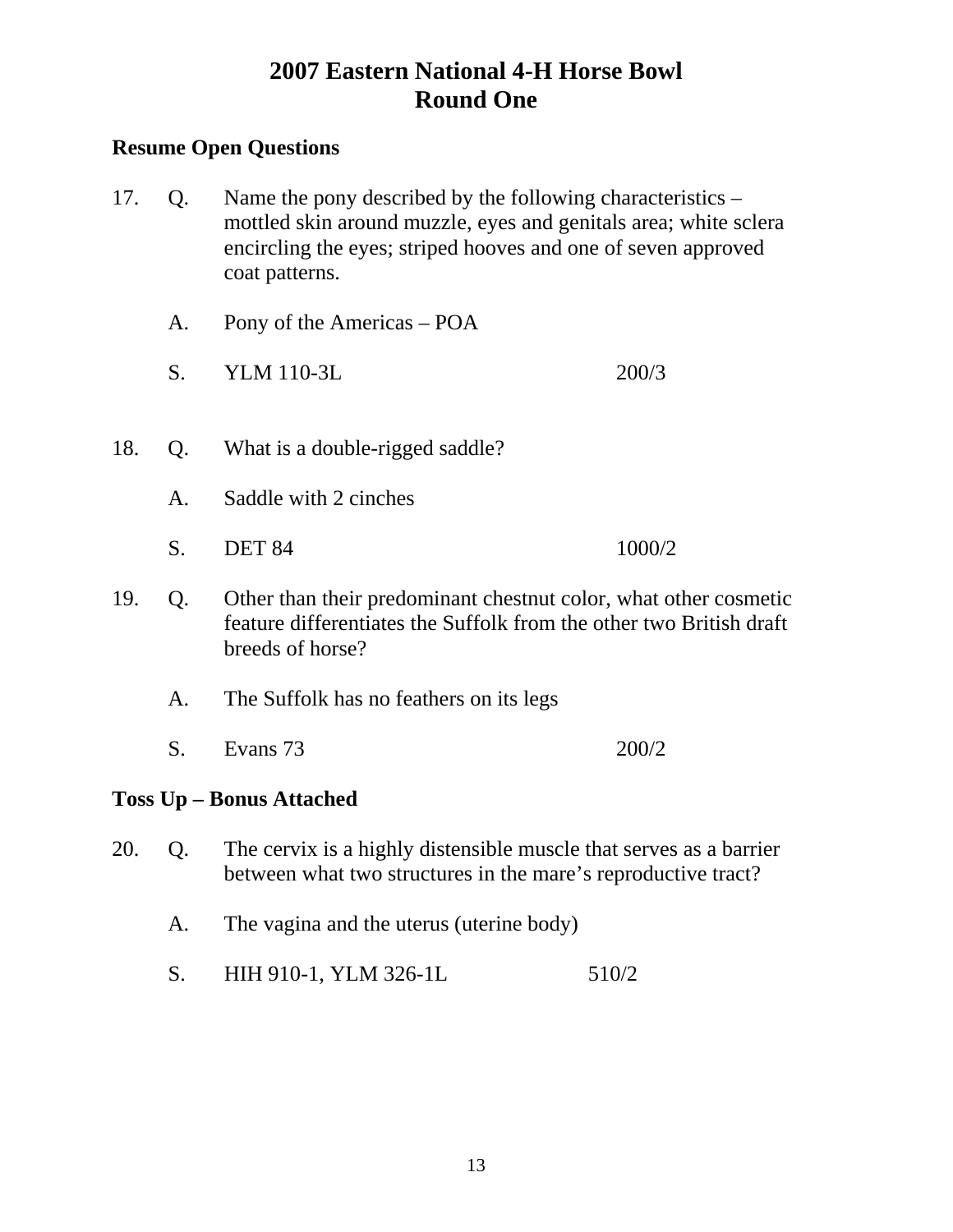# **Bonus Question**

| 21. | Q.                                                                                                                                                                        | Name the 6 joints of the forelimb from proximal to distal.                                         |        |  |
|-----|---------------------------------------------------------------------------------------------------------------------------------------------------------------------------|----------------------------------------------------------------------------------------------------|--------|--|
|     | A.                                                                                                                                                                        | Shoulder, elbow, knee (carpus), fetlock (ankle), pastern and coffin                                |        |  |
|     | S.                                                                                                                                                                        | Evans 91, Kainer plate 110, 11, 12                                                                 | 410/1  |  |
|     |                                                                                                                                                                           | <b>Resume Open Questions</b>                                                                       |        |  |
| 22. | Q.                                                                                                                                                                        | What is a combination horse?                                                                       |        |  |
|     | A.                                                                                                                                                                        | A horse that can be ridden or driven in harness                                                    |        |  |
|     | S.                                                                                                                                                                        | <b>DET 62</b>                                                                                      | 1050/2 |  |
| 23. | A young horse 8 months of age would have 24 deciduous teeth. What<br>Q.<br>type of teeth does the young horse not have, that it will develop later<br>as permanent teeth? |                                                                                                    |        |  |
|     | A.                                                                                                                                                                        | Molars (also accept canines)                                                                       |        |  |
|     | S.                                                                                                                                                                        | HIH 240-2                                                                                          | 430/2  |  |
| 24. | Q.                                                                                                                                                                        | Which mineral aids in muscular activity, blood clotting, enzyme<br>activation, and bone formation? |        |  |
|     | A.                                                                                                                                                                        | Calcium                                                                                            |        |  |
|     | S.                                                                                                                                                                        | DET 45, Lewis 20                                                                                   | 750/2  |  |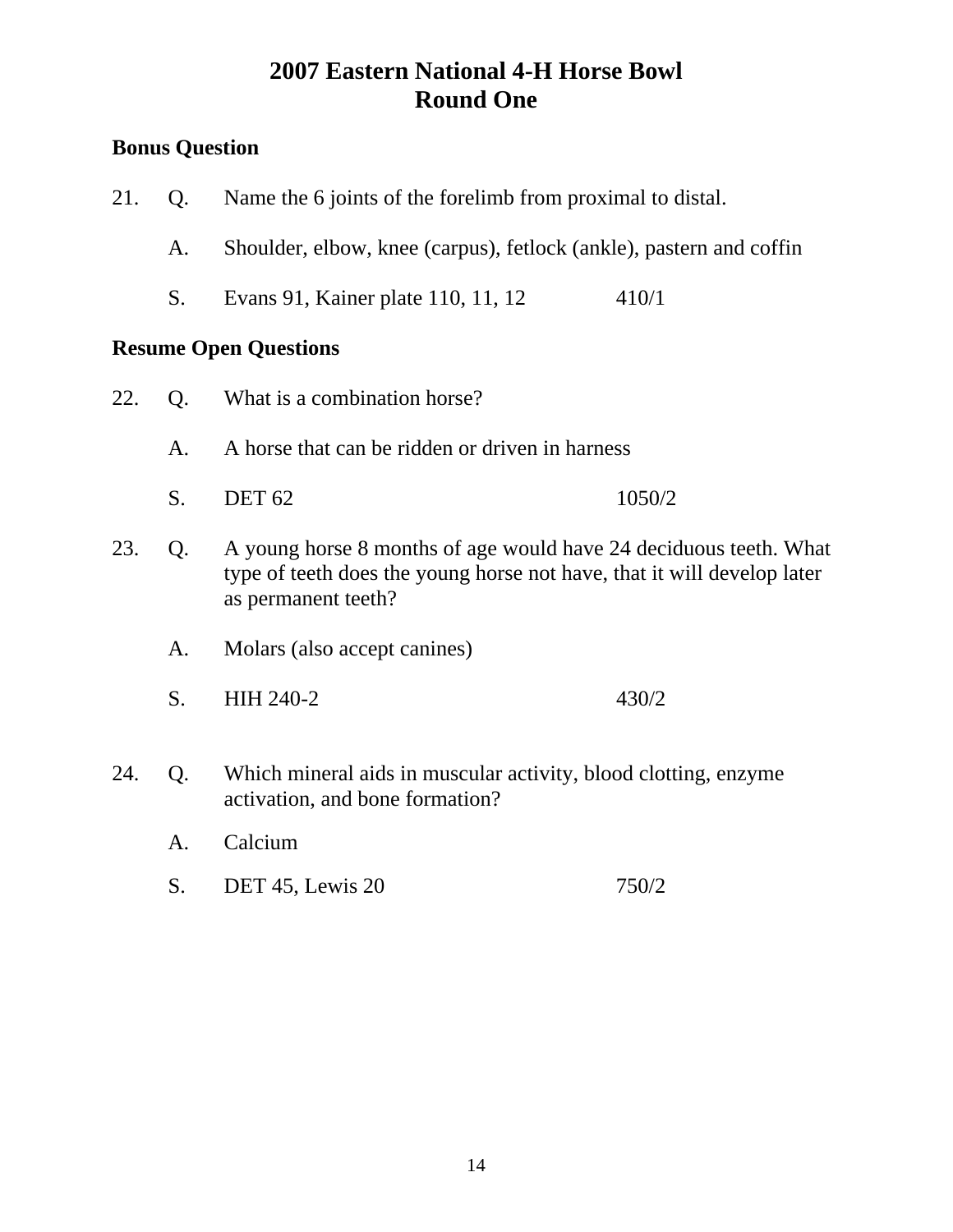- 25. Q. Calks and studs are devices added to horseshoes for what purpose?
	- A. Increase traction
	- S. YLM 231-2 900/2

## **Toss Up – Bonus Attached**

- 26. Two part Q. What color is the result of a double dilution of bay and what two colors are the results of a single dilution?
	- A. Single dilution Dun and Buckskin, double dilution perlino
	- S. Evans 81 300/2

## **Bonus Question**

27. Q. Horses that are kept in stalls for any length of time depend on a good floor in the stall for comfort and safety. What are four factors you would look for in choosing a flooring material for your horse?

| A. | Durable                    | Non-Slip                                                         | Absorbent    |
|----|----------------------------|------------------------------------------------------------------|--------------|
|    | Easy to Clean              | Resistant to pawing                                              | Expense      |
|    | Amount of bedding required |                                                                  | Availability |
|    |                            | (do not accept factors for bedding – question is about flooring) |              |

S. YLM 107-2L 920/3

- 28. Q. What are the first parts of the foal to appear in a normal presentation during parturition?
	- A. Front feet or hoof of the forelimb
	- S. Kainer plate 73, HIH 940-4 510/2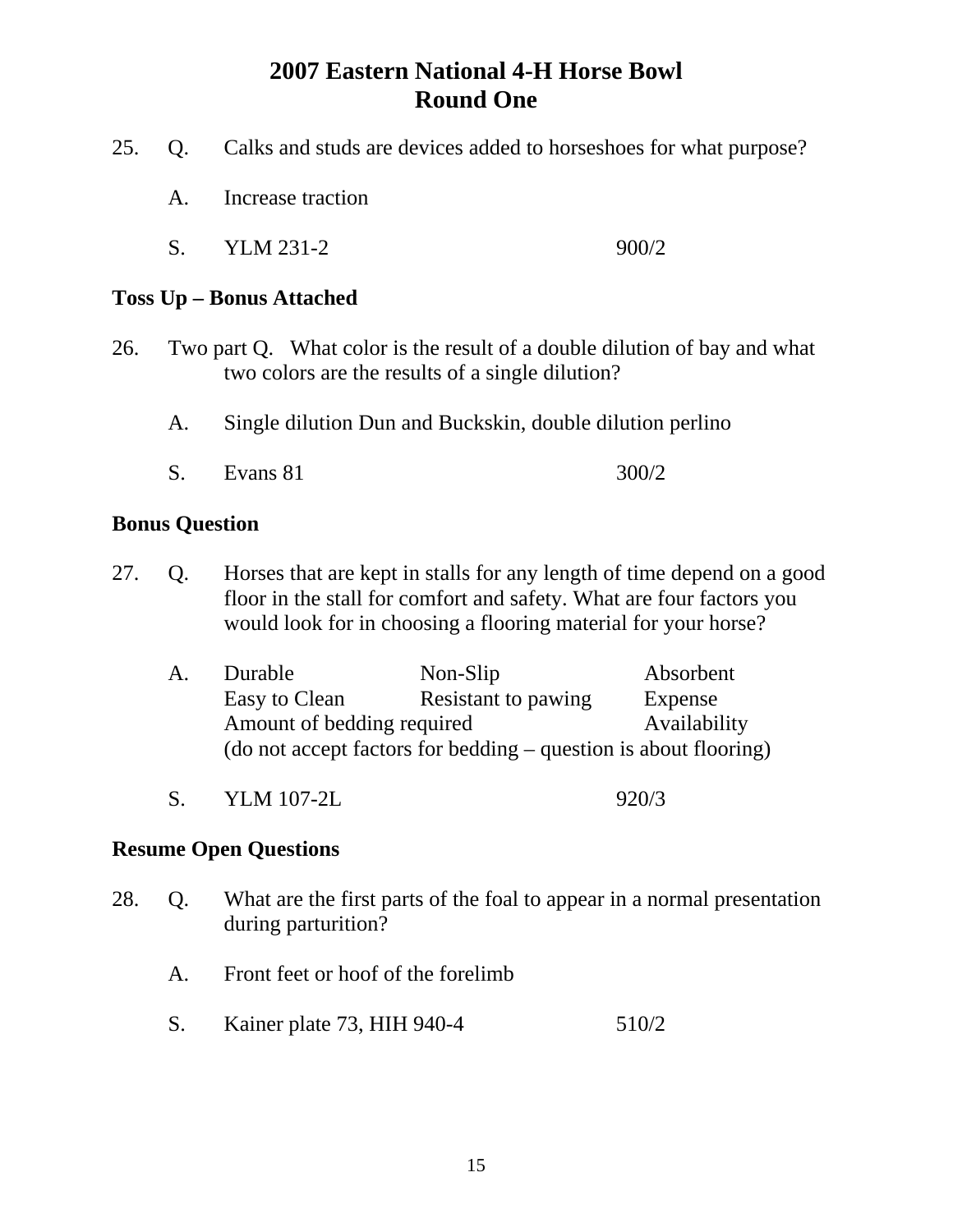- 29. Q. You do not have a crossbuck or Decker saddle available, but want to do packing. What other commonly available saddle could you use with some modifications?
	- A. Stock saddle (do not accept McClellan saddle it is not commonly available)
	- S. YLM 118-1L 1020/3
- 30. Q. When fluoroscein dye is applied to the surface of the eye it will indicate any damaged areas to what structure of the eye?
	- A. Cornea
	- S. DET 110 820/3
- 31. Q. What is the correct term for eliminating pain from an injured part of the body by cutting a nerve?
	- A. Nerving or neurectomy
	- S. DET 190 420/2

#### **Last Question of the Round**

- 32. Q. A heart bar shoe would be used temporarily to treat a hoof problem where you want to transfer the weight from the hoof wall to what structure of the hoof?
	- A. Frog
	- S. HIH 515-4 900/2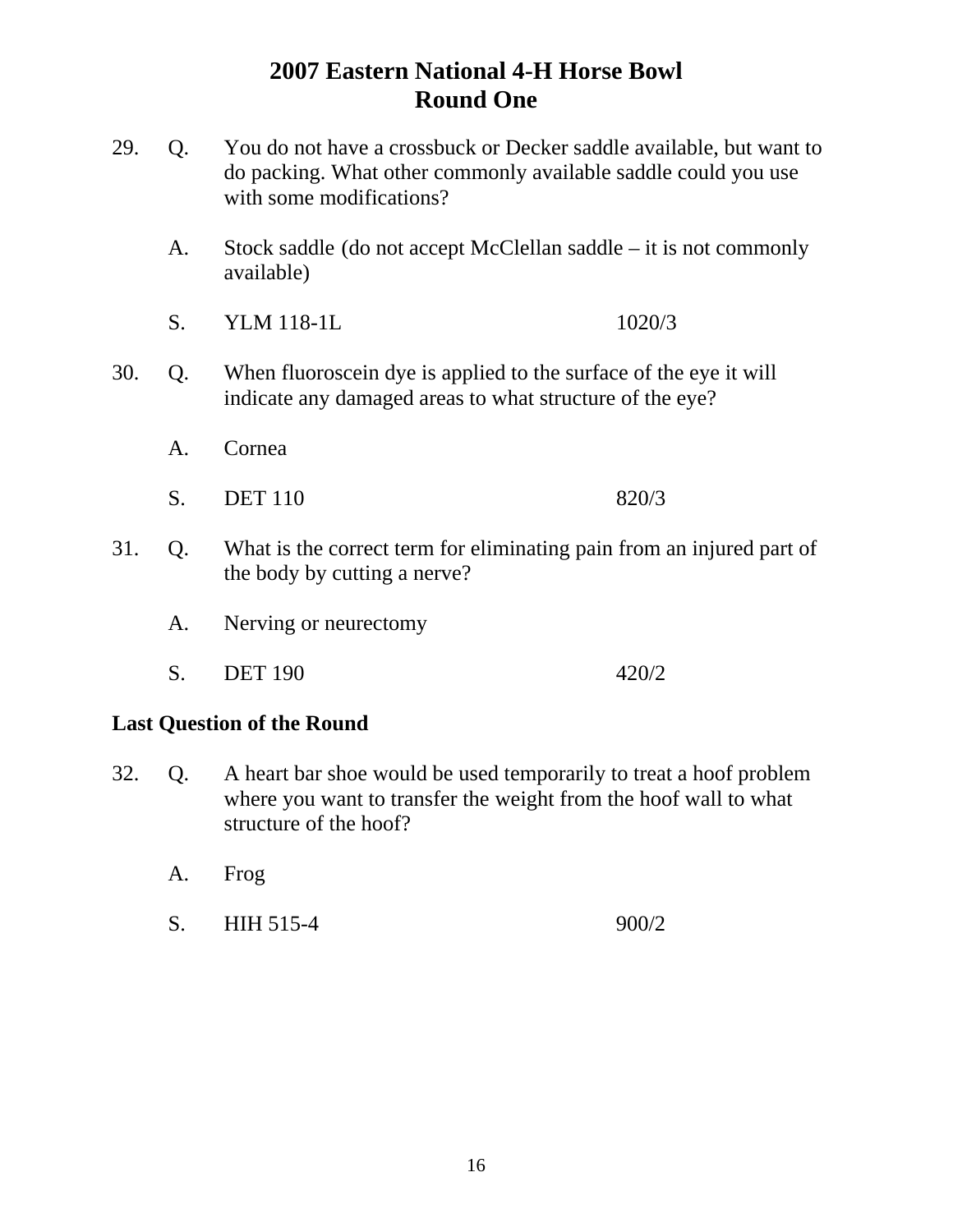## **One-On-One**

| 1. C1             | Horses are very social animals and enjoy living in groups. How is<br>Q.<br>the "pecking order" established in a group of horses? |                                                                                                               |       |
|-------------------|----------------------------------------------------------------------------------------------------------------------------------|---------------------------------------------------------------------------------------------------------------|-------|
|                   | A.                                                                                                                               | Through aggression or dominance                                                                               |       |
|                   | S.                                                                                                                               | Evans 677, Lewis 152                                                                                          | 910/3 |
| 2. C <sub>2</sub> | Q.                                                                                                                               | What body cavity does the esophagus travel through on its way to<br>empting in the stomach?                   |       |
|                   | A.                                                                                                                               | Thoracic cavity (chest or thorax)                                                                             |       |
|                   | S.                                                                                                                               | Kainer plate 50                                                                                               | 430/2 |
| 3. C <sub>3</sub> | Q.                                                                                                                               | In inches, how tall is a 16 hand horse?                                                                       |       |
|                   | A.                                                                                                                               | 64 inches                                                                                                     |       |
|                   | S.                                                                                                                               | <b>DET 129</b>                                                                                                | 220/3 |
| 4. C <sub>4</sub> | Q.                                                                                                                               | The terms transverse process, spinous process, foramen, and arch<br>are used to describe which type of bones? |       |
|                   | A.                                                                                                                               | Vertebra (also accept spinal)                                                                                 |       |
|                   | S.                                                                                                                               | Kainer plate 7                                                                                                | 410/2 |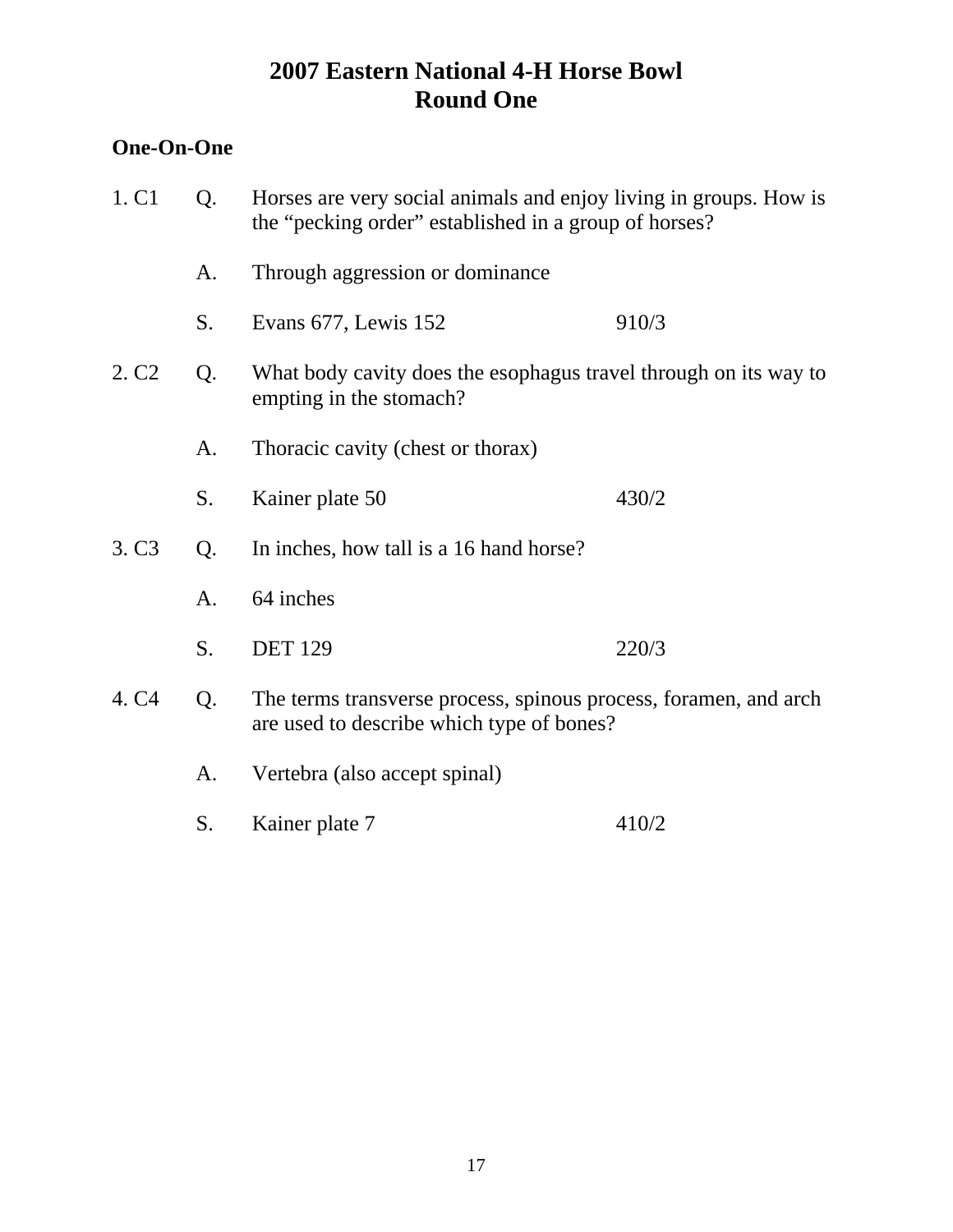| 5. C1             | Q. | What nutrients are primarily stored in the horse's body as<br>glycogen?                                                                                                                                         |                                                                     |  |
|-------------------|----|-----------------------------------------------------------------------------------------------------------------------------------------------------------------------------------------------------------------|---------------------------------------------------------------------|--|
|                   | A. | Carbohydrates (also accept sugar or glucose)                                                                                                                                                                    |                                                                     |  |
|                   | S. | DET 122, Lewis 391                                                                                                                                                                                              | 730/3                                                               |  |
| 6. C <sub>2</sub> | Q. | the quality of your hay?                                                                                                                                                                                        | What is the most significant factor in storing hay that will affect |  |
|                   | A. | Moisture                                                                                                                                                                                                        |                                                                     |  |
|                   | S. | HIH 710-5                                                                                                                                                                                                       | 700/2                                                               |  |
| 7. C <sub>3</sub> | Q. | What would the offspring of a mule and a hinny be called?                                                                                                                                                       |                                                                     |  |
|                   | A. | A miracle $-$ both are sterile.                                                                                                                                                                                 |                                                                     |  |
|                   | S. | Evans 76                                                                                                                                                                                                        | 200/2                                                               |  |
| 8. C <sub>4</sub> | Q  | The appearance of man in North America during the Paleolithic<br>era coincided with the disappearance of the horse from the<br>continent. What early use of the horse by man could have<br>contributed to this? |                                                                     |  |
|                   | A. | Use of the horse as food                                                                                                                                                                                        |                                                                     |  |
|                   | S. | Evans 5                                                                                                                                                                                                         | 100/2                                                               |  |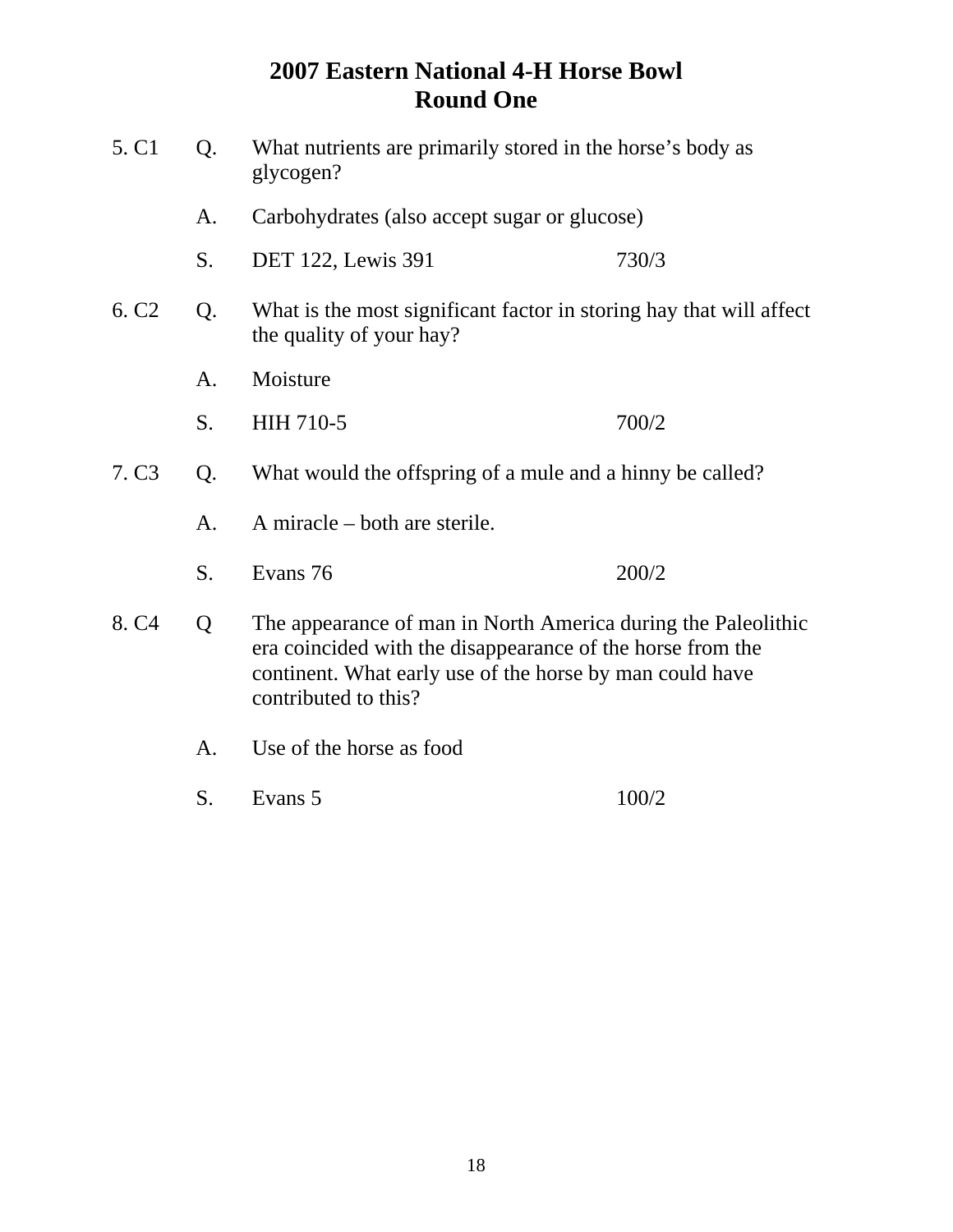| 9. C1                                                                                                                                               | Q. | What is the stimulus for the horse's winter coat to start to grow?               |        |  |
|-----------------------------------------------------------------------------------------------------------------------------------------------------|----|----------------------------------------------------------------------------------|--------|--|
|                                                                                                                                                     | A. | Decrease in daylight hours (NOT decreased temperature)                           |        |  |
|                                                                                                                                                     | S. | <b>YLM 304-2L</b>                                                                | 460/2  |  |
| 10. C <sub>2</sub>                                                                                                                                  | Q. | To be classified a blaze, the white must cover the full width of<br>which bones? |        |  |
|                                                                                                                                                     | A. | Nasal bones                                                                      |        |  |
|                                                                                                                                                     | S. | Evans 82                                                                         | 310/3  |  |
| 11. C <sub>3</sub>                                                                                                                                  | Q. | What type of medication is used to counteract a poison?                          |        |  |
|                                                                                                                                                     | A. | Antidote                                                                         |        |  |
|                                                                                                                                                     | S. | <b>DET 12</b>                                                                    | 800/2  |  |
| 12. C <sub>4</sub><br>When comparing the crossbuck and Decker saddles, which is<br>Q.<br>better suited to a sling load that is mantied (mant-teed)? |    |                                                                                  |        |  |
|                                                                                                                                                     | A. | Decker                                                                           |        |  |
|                                                                                                                                                     | S. | <b>YLM 118-1L</b>                                                                | 1020/3 |  |

**End One-On-One**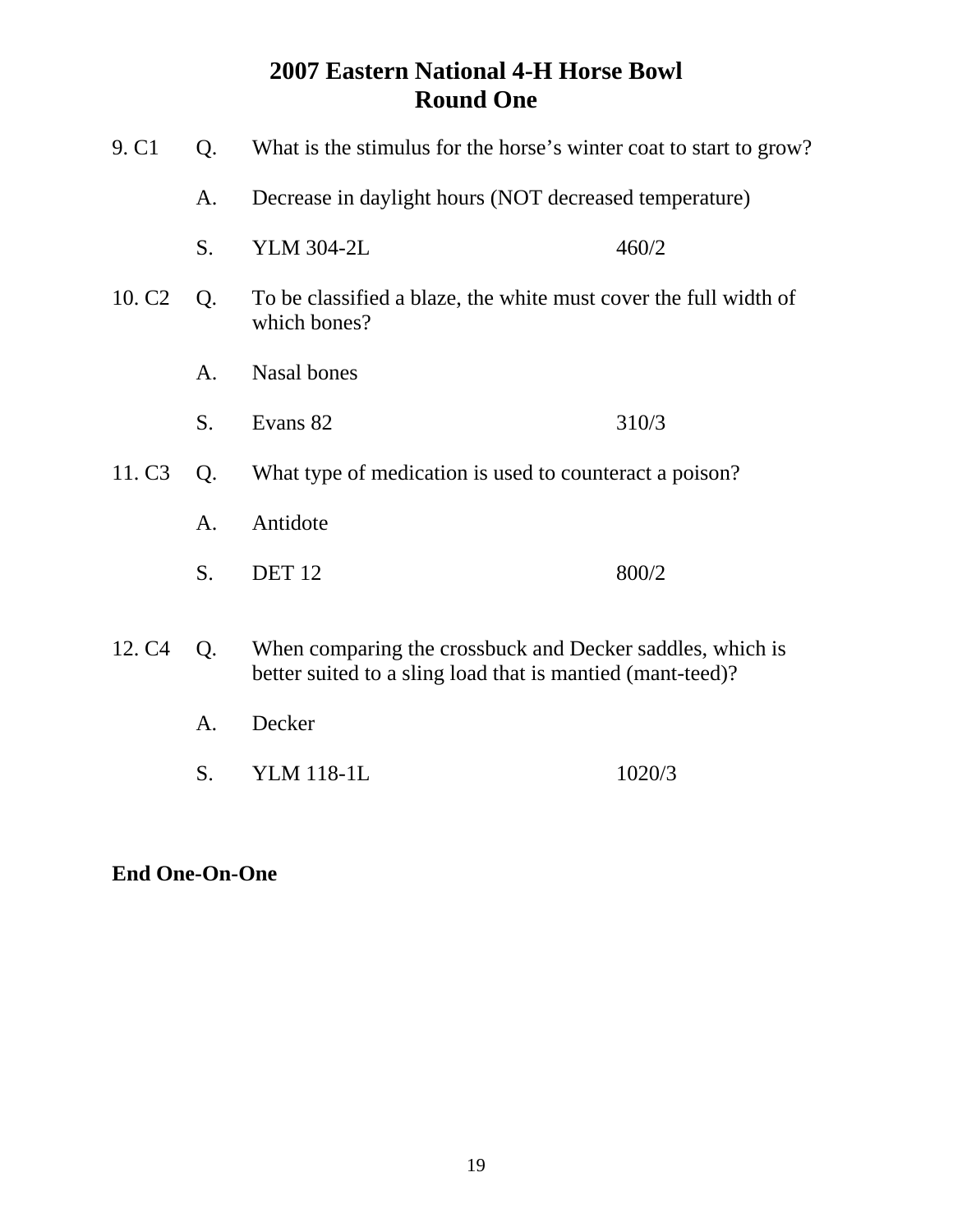## **Begin Open Questions**

| 13.                                                                                                 | Q. | Where in the horse's digestive tract are soluble carbohydrates digested<br>to simple sugars and absorbed for use as energy? |        |
|-----------------------------------------------------------------------------------------------------|----|-----------------------------------------------------------------------------------------------------------------------------|--------|
|                                                                                                     | A. | Small intestine                                                                                                             |        |
|                                                                                                     | S. | <b>HIH 710-1</b>                                                                                                            | 430/2  |
| 14.<br>In draft horses, terrets are rings on the harness. What passes<br>Q.<br>through these rings? |    |                                                                                                                             |        |
|                                                                                                     | A. | The reins or lines                                                                                                          |        |
|                                                                                                     | S. | <b>DET 265</b>                                                                                                              | 1050/3 |
| <b>Toss Up – Bonus Attached</b>                                                                     |    |                                                                                                                             |        |

- 15. Two part Q Steamed bone meal is considered an excellent natural supplement for what two minerals?
	- A. Calcium and phosphorus
	- S. YLM 302-4L 750/2

## **Bonus Question**

- 16. Q. What four bones form the stifle joint?
	- A. The femur, patella, tibia, and fibula
	- S. Evans 91, Kainer plate 6 410/2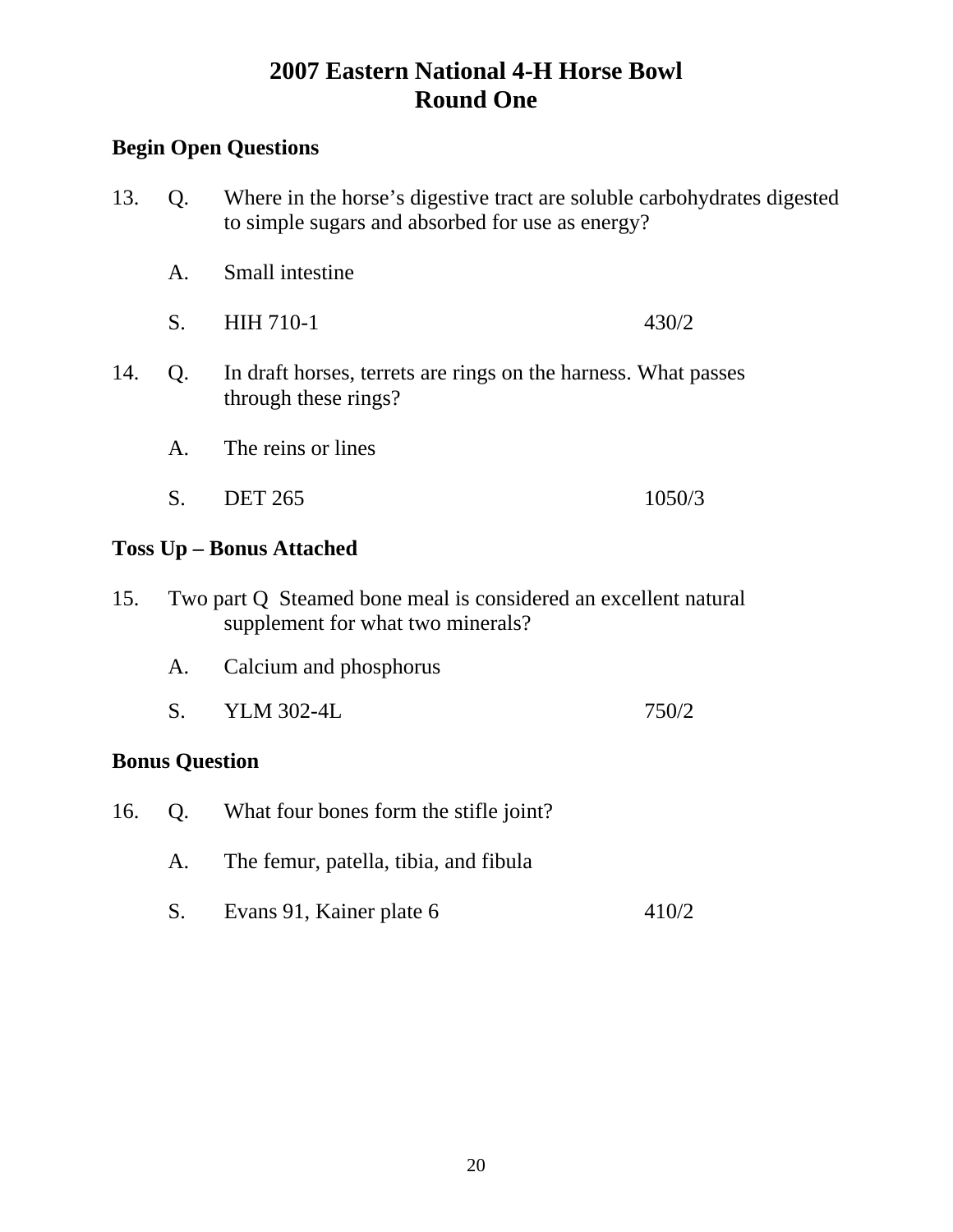## **Resume Open Questions**

17. Q. Thoroughpin is a soft, fluid-filled enlargement of the outside of the joint that can be pushed freely from the outside to the inside surface of the joint by palpation. What joint is it found in? A. The hock (tarsus) S. Evans 165, Lewis 406 620/3 18. Q. How high above the normal resting position of your horse's head is the recommended minimum height that your trailer should measure? A. 10 inches (accept any answer in range  $10 - 12$  inches) S. YLM 301-2L 960/3 19. Q. Name one of the two areas in the world where the early domestication of the horse was believed to have occurred between 4500 and 2500 B.C. A. China or Mesopotamia (also accept Asia) S. Evans 6 100/3

## **Toss Up – Bonus Attached**

- 20. Q. Administering drugs to a horse to improve or hinder his performance in a race or competition is known as doping. Name 2 body fluids that may be tested to detect doping.
	- A. Urine, saliva, blood
	- S. DET 84, 227 800/3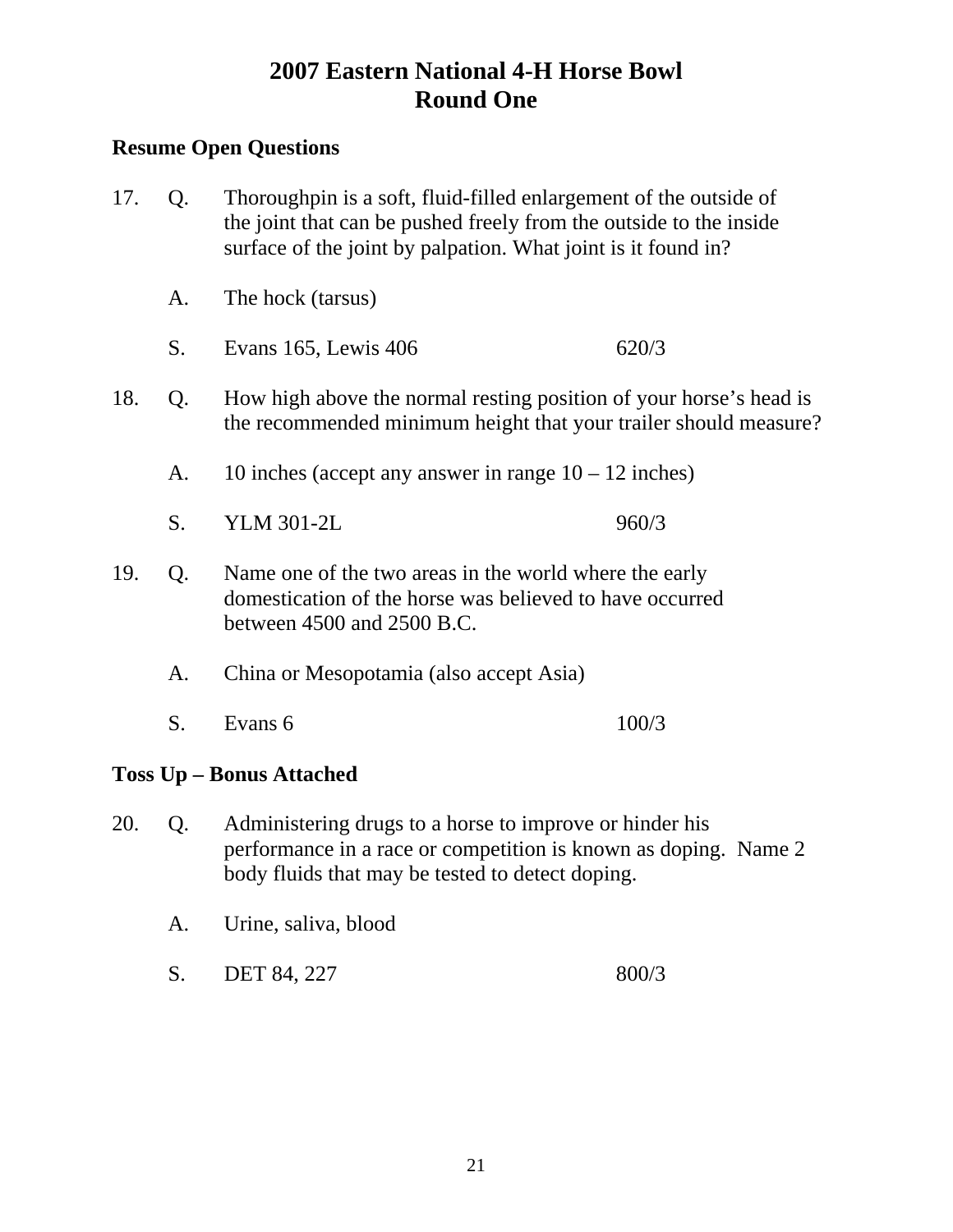## **Bonus Question**

- 21. Q. Foal pneumonia is the major cause of mortality in foals. Name four (4) factors that predispose foals to pneumonia.
	- A. Dust Poor sanitation Fluctuations in temperature **Overcrowding** Extremes of temperature humidity Poor ventilation Parasites Poor nutrition Stress Prematurity Failure of passive transfer of immunity/no colostrum Secondary to other infection ex. Influenza Hereditary diseases ex. Combined immunodeficiency Failure to vaccinate the mare
	- S. HIH 950-8, Lewis 259 530/4

- 22. Q. A properly fitted stirrup iron should allow how much space on each side of the widest part of the rider's foot?
	- A.  $\frac{1}{4}$  inch on each side
	- S. HIH 1100-3 1000/3
- 23. Q. The first purebred Arabian breeding program in the United States is linked to what United States president who was given two Arab stallions by the Sultan of Turkey?
	- A. President Ulysses S. Grant
	- S. HIH 150-1 200/3
- 24. Q. Which gait is known as the "nearly ideal form of locomotion", "mother of all gaits, or as "foundation gait"?
	- A. The walk
	- S. DET 113, Evans 172 640/2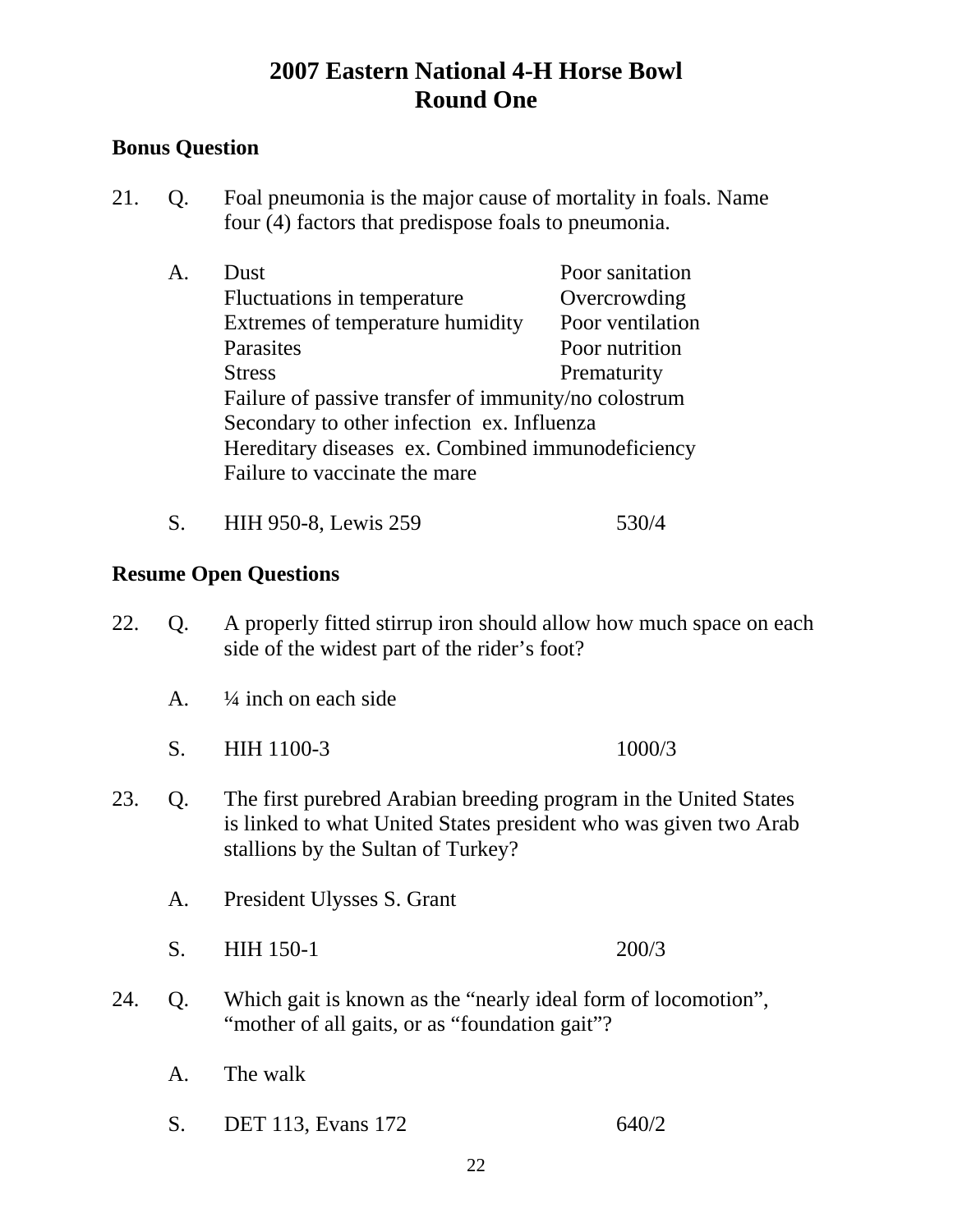- 25. Q. Frequent urination and eversion of the vulva or winking will occur during what phase of the mare's reproductive cycle?
	- A. Estrus or heat cycle
	- S. HIH 910-1, Lewis 235 510/2

## **Toss Up – Bonus Attached**

- 26. Two part Q In general terms what is injured in the shoulder to create the muscle atrophy seen in sweeney? What type of horse is this normally found in?
	- A. A nerve (more specifically the suprascapular nerve) Draft breed or horse used in harness
	- S. Kainer plate 22, DET 260 810/4

#### **Bonus Question**

27. Q. In order to register your horse or identify it on a Coggins Test you must provide a description of your horse that will distinguish it from other horses. Other than color and markings, what are four other visual means of horse identification?

| A. | Muscular dimples/defects<br>Lip tattoos<br><b>Blemishes</b> | Scars<br><b>Brands</b><br>Sex | Cowlicks (hair whorls)<br>Chestnut patterns<br>Height |
|----|-------------------------------------------------------------|-------------------------------|-------------------------------------------------------|
|    | Evans 80                                                    |                               | 960/3                                                 |

- 28. Q. What is the common term for the fluid that is produced by the lacrimal glands, collects in the medial canthus, and flows down the nasolacrimal duct?
	- A. Tears
	- S. Kainer plate 45, Evans 125 420/3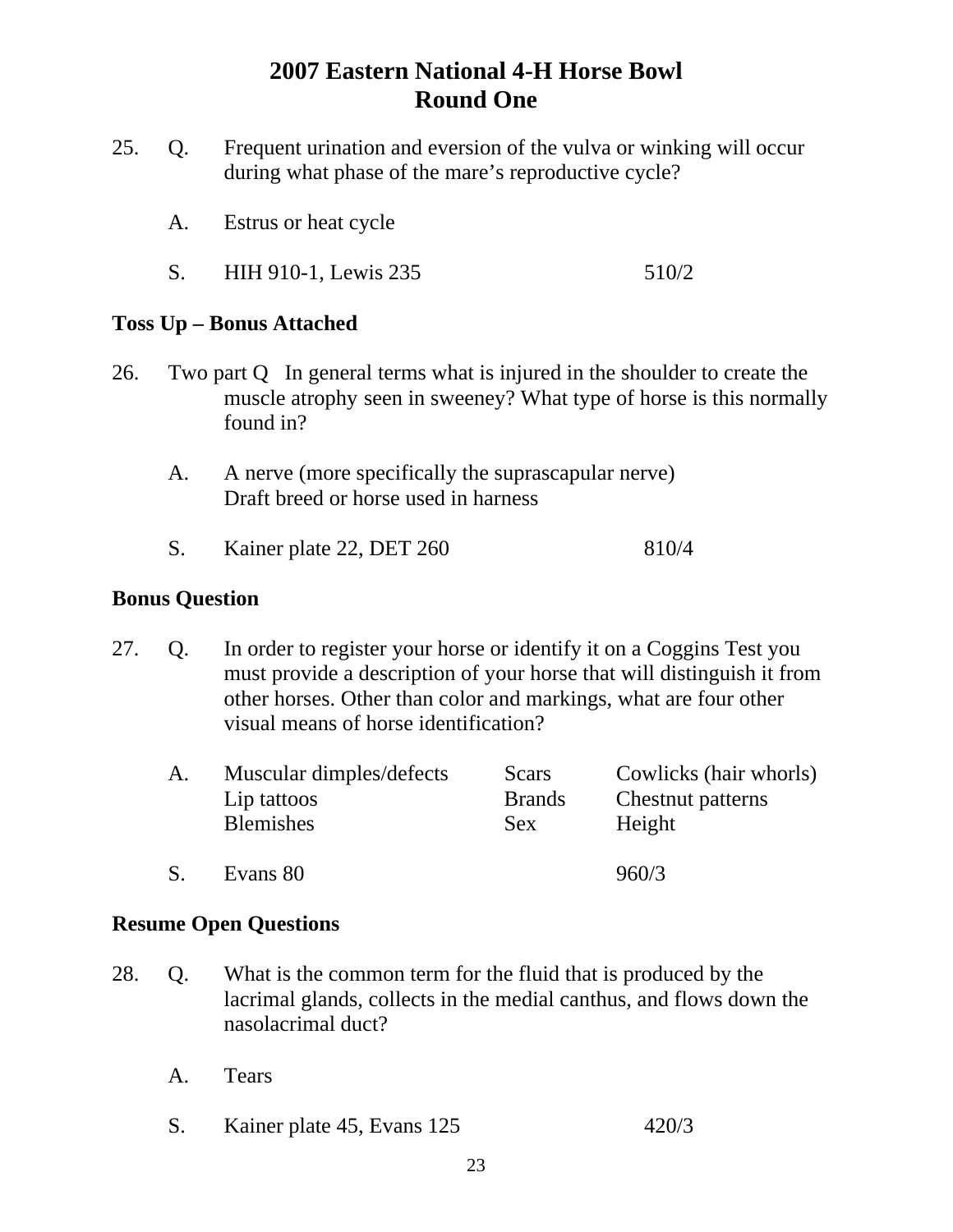- 29. Q. What mineral is synergistic with vitamin E and important in conjunction with vitamin E in protecting body tissues from oxidation induced damage?
	- A. Selenium
	- S. Evans 234, Lewis 28 750/2
- 30. Q. In rodeo, what is the name for the amount of prize money paid to the winners of each go-round of a competition?
	- A. Day money (also accept round money)
	- S. DET 78 1060/3
- 31. Q. In reference to horse racing, if your horse does not finish in the money what term is used to describe its finish in the race?
	- A. Also-ran
- S. DET 7 1040/3

#### **Last Question of the Round**

- 32. Q. What disease is being described? This disease is a rhabdovirus that infects the nervous system of the horse. It can be transmitted to any mammal. There is no treatment and it is fatal if the horse has not been previously vaccinated.
	- A. Rabies
	- S. Lewis 174, DET 227 820/2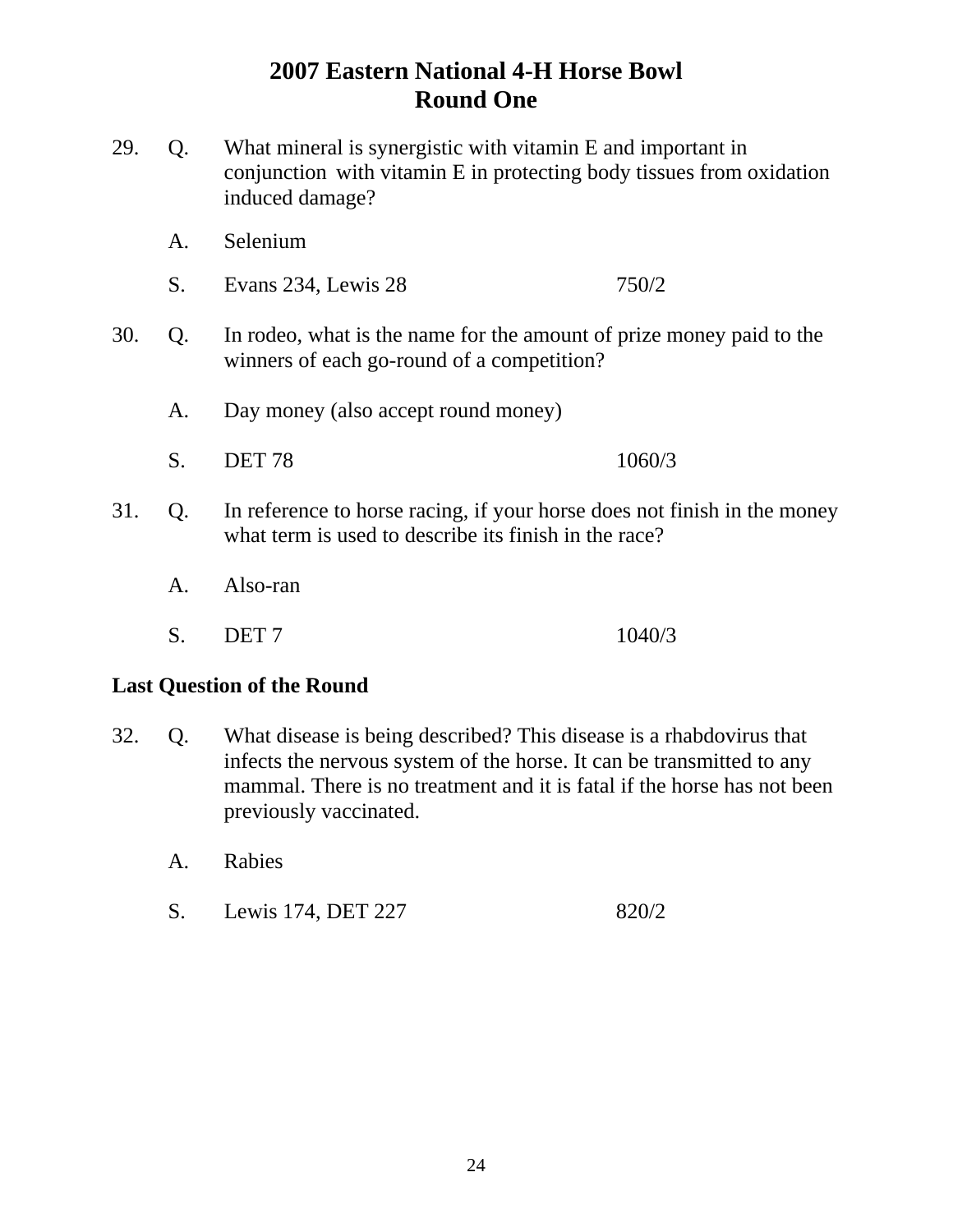## **One-On-One**

| 1. C <sub>1</sub> | Q. | Which muscle in the horse separates the abdominal and thoracic<br>cavities?                                             |       |
|-------------------|----|-------------------------------------------------------------------------------------------------------------------------|-------|
|                   | A. | Diaphragm                                                                                                               |       |
|                   | S. | <b>DET 80</b>                                                                                                           | 410/3 |
| 2. C <sub>2</sub> | Q. | What is the term for the genetic characteristics that are transmitted<br>to offspring from parents and other ancestors? |       |
|                   | A. | Heredity or genotype                                                                                                    |       |
|                   | S. | DET 139, 119                                                                                                            | 550/2 |
| 3. C <sub>3</sub> | Q. | What vitamin deficiency will result in horses with poor, weak hoof<br>walls?                                            |       |
|                   | A. | Vitamin A                                                                                                               |       |
|                   | S. | <b>YLM 206-1L</b>                                                                                                       | 740/3 |
| 4. C <sub>4</sub> | Q. | Specifically, where are distal spots located?                                                                           |       |
|                   | A. | The coronet or coronet band                                                                                             |       |
|                   | S. | Evans 83                                                                                                                | 310/3 |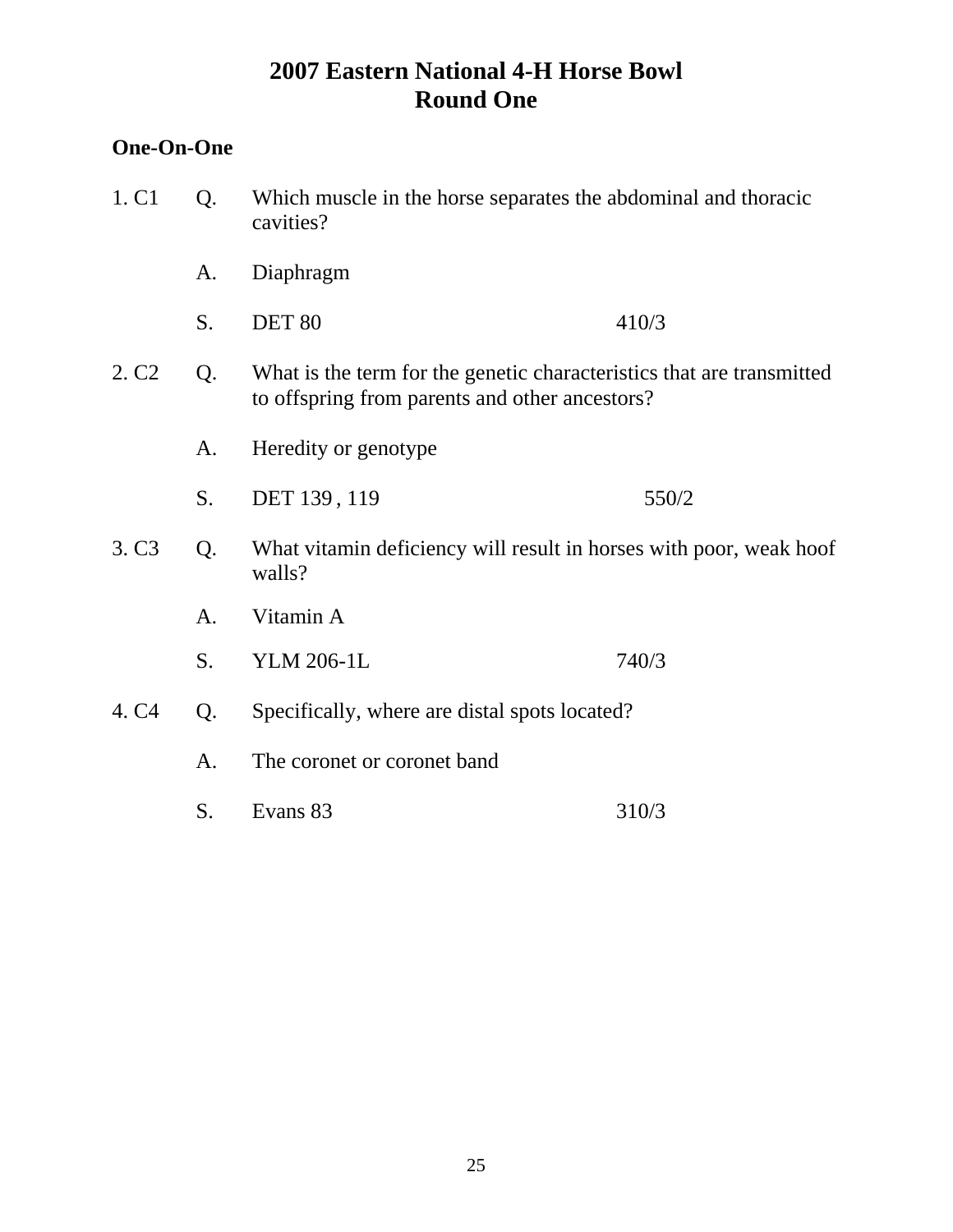| 5. C <sub>1</sub> | Q.                                                                   | What highly fatal disease is of concern anytime your horse<br>experiences a wound, particularly a puncture wound?         |        |
|-------------------|----------------------------------------------------------------------|---------------------------------------------------------------------------------------------------------------------------|--------|
|                   | A.                                                                   | <b>Tetanus</b>                                                                                                            |        |
|                   | S.                                                                   | Lewis 163                                                                                                                 | 800/2  |
|                   |                                                                      |                                                                                                                           |        |
| 6. C <sub>2</sub> | Q.                                                                   | Why are roping reins one continuous strap?                                                                                |        |
|                   | To prevent losing or dropping the reins when working the horse<br>A. |                                                                                                                           |        |
|                   | S.                                                                   | HIH 1100-8                                                                                                                | 1000/3 |
| 7. C <sub>3</sub> | Q.                                                                   | Where is the thickest part and the point of greatest wear of the<br>hoof?                                                 |        |
|                   | A.                                                                   | The toe of the hoof                                                                                                       |        |
|                   | S.                                                                   | <b>YLM 106-1L</b>                                                                                                         | 480/2  |
| 8. C <sub>4</sub> | Q.                                                                   | Which of the following common cereal grains fed to horses is the<br>highest in crude fiber – barley, corn, oats or wheat? |        |
|                   | A.                                                                   | Oats                                                                                                                      |        |
|                   | S.                                                                   | Lewis 71                                                                                                                  | 700/2  |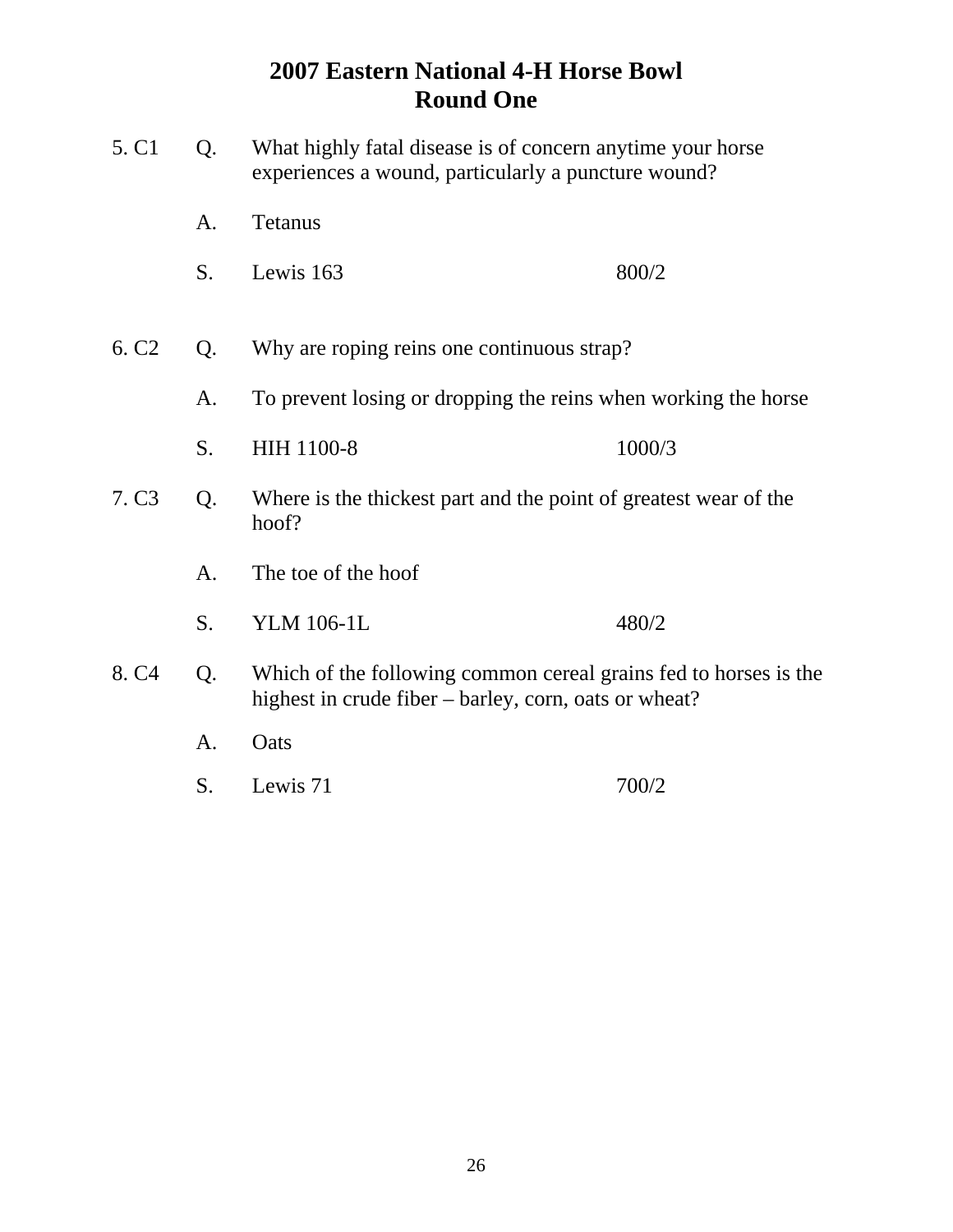| 9. C <sub>1</sub>  | Q.                                                                                                                   | Nails which are driven to attach the horseshoe should exit the hoof<br>how far above the shoe?                                                     |       |  |
|--------------------|----------------------------------------------------------------------------------------------------------------------|----------------------------------------------------------------------------------------------------------------------------------------------------|-------|--|
|                    | A.                                                                                                                   | $\frac{3}{4}$ to 1 inch (20 to 25 mm)                                                                                                              |       |  |
|                    | S.                                                                                                                   | HIH 535-5                                                                                                                                          | 900/3 |  |
| 10. C <sub>2</sub> | Q.                                                                                                                   | What survival advantage does the horse have because of its<br>monocular vision?                                                                    |       |  |
|                    | A.                                                                                                                   | Monocular vision allows a horse to detect predators from either<br>side without turning its head. This is particularly important while<br>grazing. |       |  |
|                    | S.                                                                                                                   | HIH 1220-1, YLM 111-1L                                                                                                                             | 420/3 |  |
| 11. C <sub>3</sub> | When looking at the horse from the rear, how would you describe<br>Q.<br>a horse whose hocks are too close together? |                                                                                                                                                    |       |  |
|                    | A.                                                                                                                   | Cow hocked                                                                                                                                         |       |  |
|                    | S.                                                                                                                   | <b>DET 71, Evans 154</b>                                                                                                                           | 600/3 |  |
| 12. C <sub>4</sub> | Q.                                                                                                                   | What is the term for a non-infectious inflammation of the sensitive<br>laminae of one or more hooves?                                              |       |  |
|                    | A.                                                                                                                   | Laminitis                                                                                                                                          |       |  |
|                    | S.                                                                                                                   | Evans 166, DET 163                                                                                                                                 | 810/3 |  |

## **End One-On-One**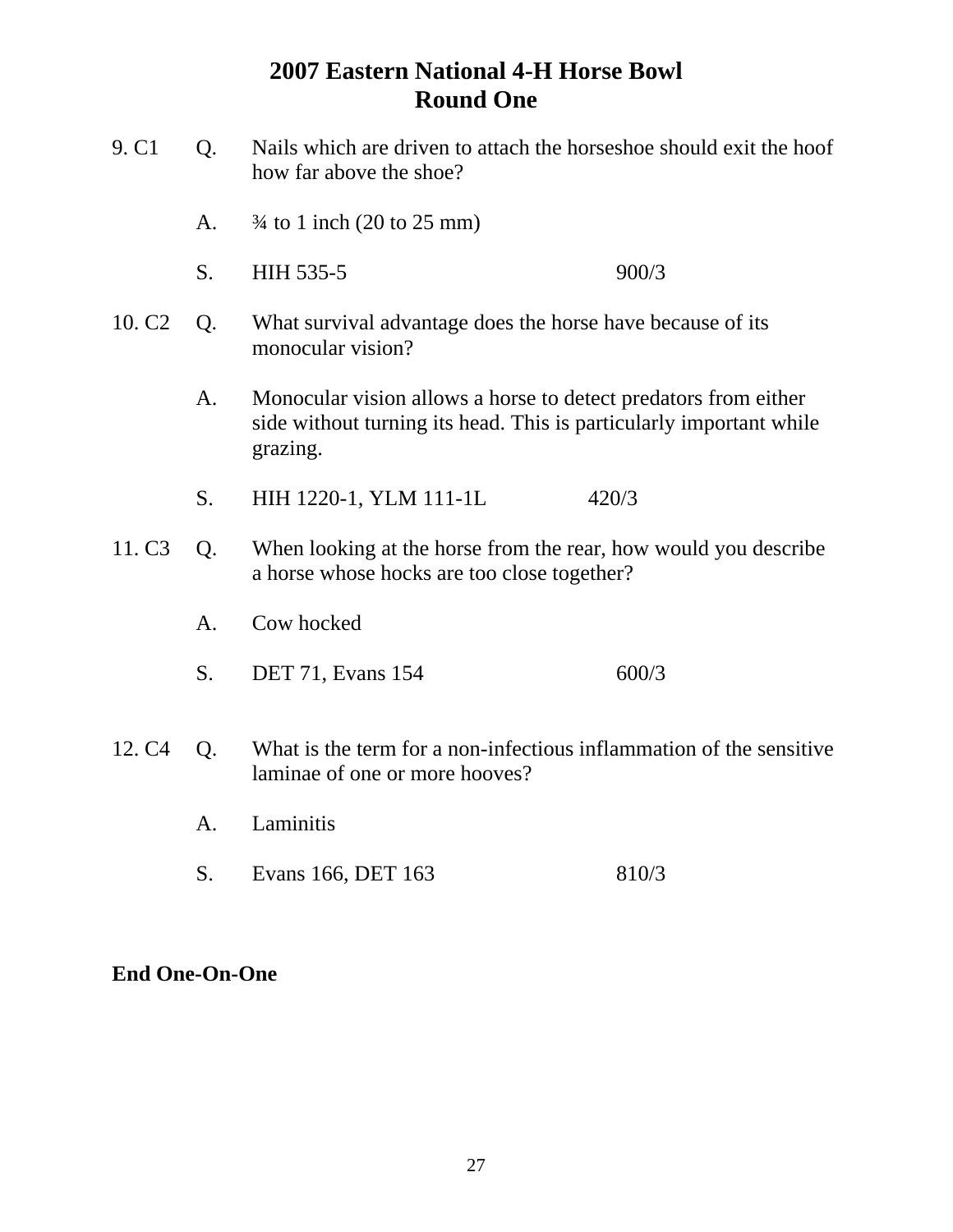## **Begin Open Questions**

- 13. Q. What vitamin deficiency can result in abnormal hoof growth and development, and can be eliminated by feeding green roughage.
	- A. Vitamin A
	- S. HIH 505-2 480/3
- 14. Q. Name the breed from the following description. This breed is distinguished by its balanced agility, temperament and good character. It has a rectangular compact body and powerful crested neck. The eyes are large and wide set. Grey is the dominant color. It has been associated with the Spanish Riding School in Vienna.
	- A. Lipizzan (Lipizzaner)
	- S. HIH 174-1 200/3

## **Toss Up – Bonus Attached**

15. Q. Give two advantages of using high tensile vinyl fencing.

| A. | Safe<br>Longevity | Strong/Durable<br>Cost effective | Low maintenance |
|----|-------------------|----------------------------------|-----------------|
|    | HIH 350-5         |                                  | 920/3           |

#### **Bonus Question**

- 16. Q. You are running your hand down the lateral surface of the foreleg of your horse. Just below the knee you feel a swelling that is firm, but non-painful. What two bones are involved in this swelling, what is this condition called, and is it likely to cause a serious lameness?
	- A. Cannon bone (metacarpal 3) and splint bone (metacarpal 4) Splints No
	- S. Evans 159 620/3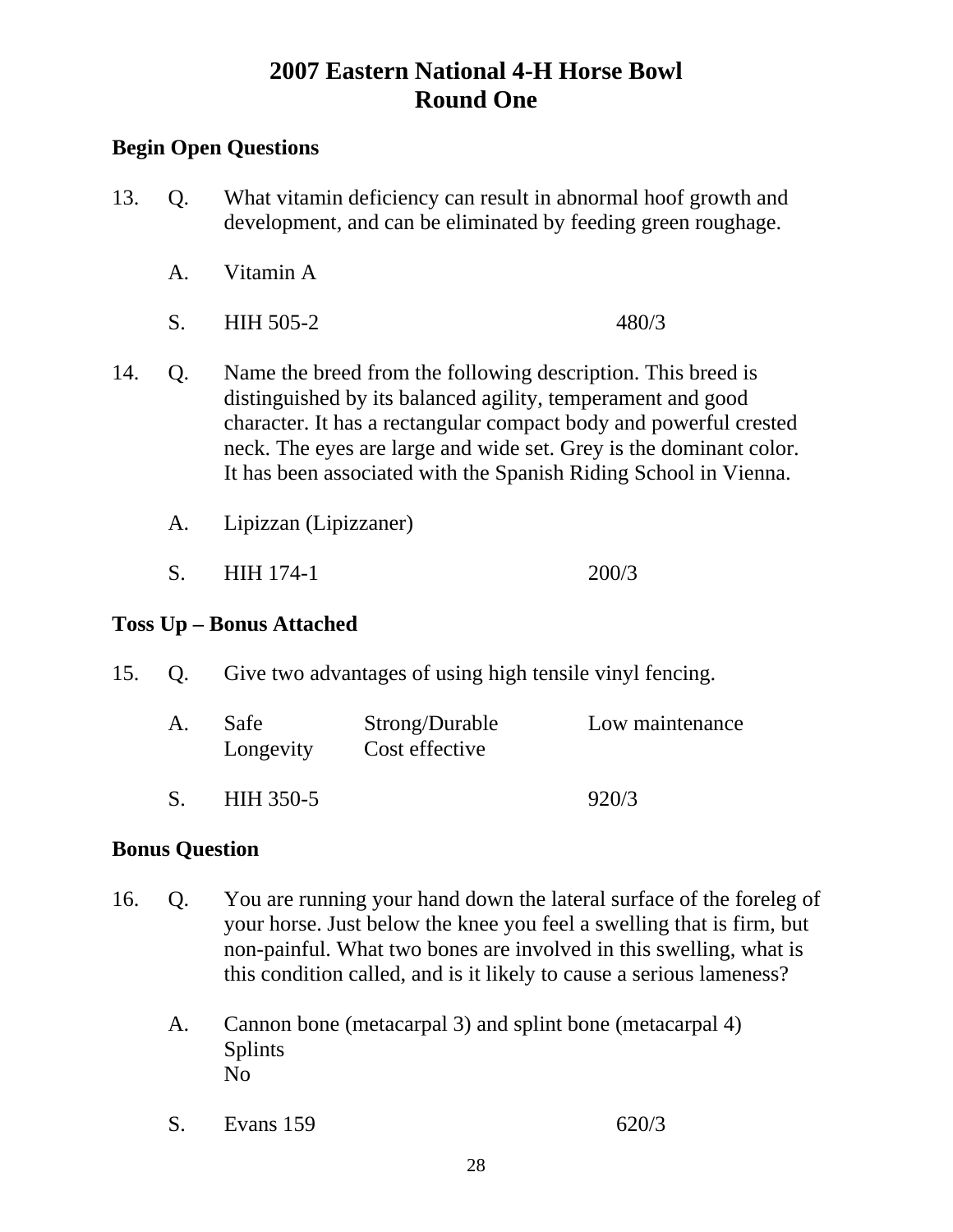## **Resume Open Questions**

- 17. Q. What grain is being described? This grain is high in protein and energy. Because of its small kernel it must be processed before feeding. Never allow this grain to be more than fifty percent of the grain mix due to the possibility of forming a gluten ball in the stomach.
	- A. Wheat.
	- S. YLM 302-2L 700/3
- 18. Q. What is the name of the vaccine used in horses for prolonged protection against tetanus?
	- A. Tetanus toxoid (not tetanus antitoxin this is temporary protection only)
	- S. DET 266 805/3
- 19. Q. When horses are handicapped in racing, what is done to try to equalize the performance of the horses in that race?
	- A. Weight is added more to the better horses
	- S. DET 129 1040/3

## **Toss Up – Bonus Attached**

20. Q. What two ways can the term "broom tail" be used to describe a horse?

- A. A heavy, coarse, full tail. An ill-kept horse of uncertain breed and inferior quality A Western range horse
- S. Evans 83, DET 41 300/5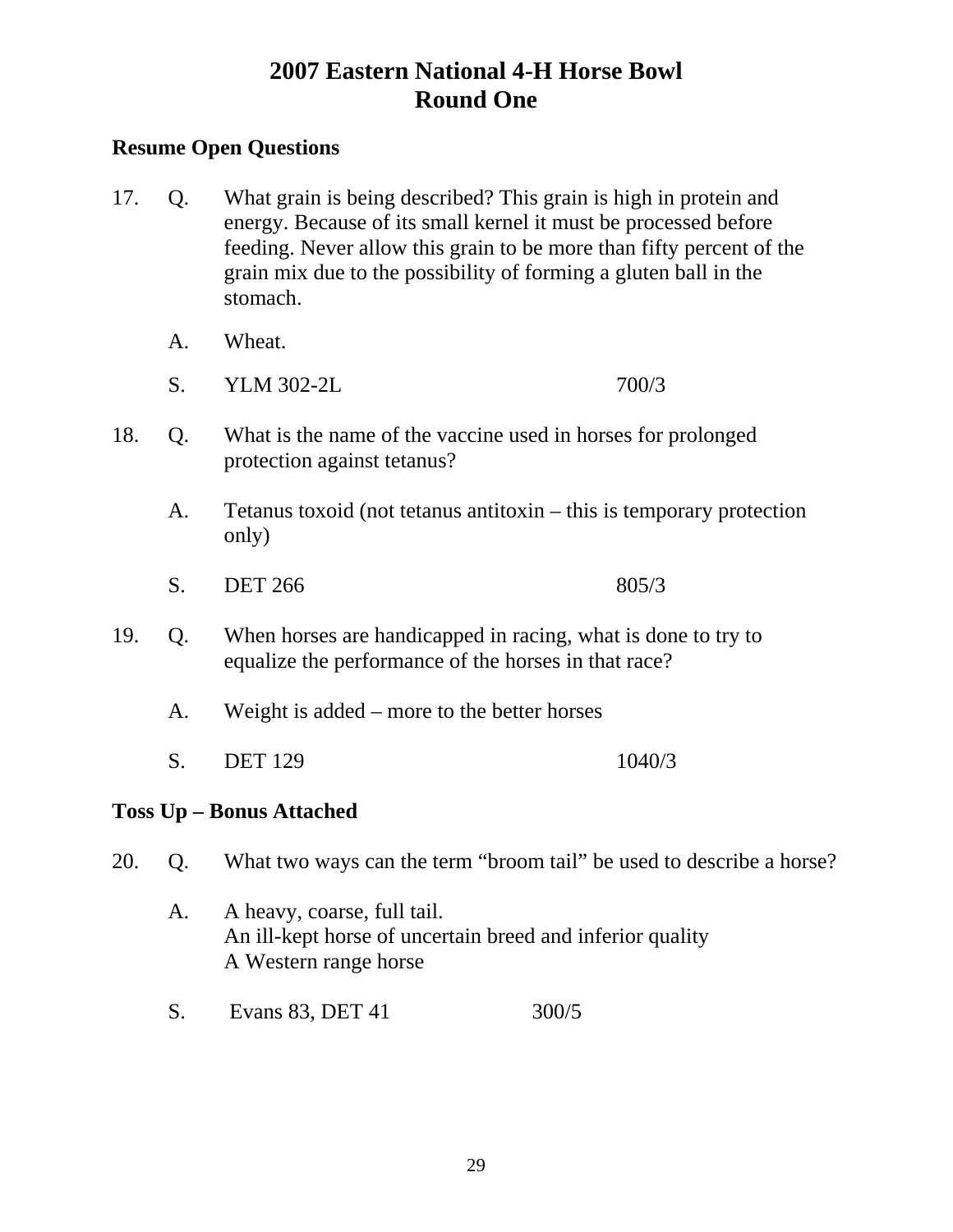## **Bonus Question**

21. Q. Bandages are one of the common forms of treating an open wound in a horse. What are four reasons for using a bandage?

| $A_{\cdot}$ | Immobilizes the wound        | Promotes healing             |
|-------------|------------------------------|------------------------------|
|             | Keeps wound clean            | Absorbs any drainage         |
|             | Protects from infection      | Keeps medication on/in wound |
|             | Protects from further trauma | Reduce swelling              |
|             | Controls hemorrhage          |                              |
|             |                              |                              |

S. YLM 109-2L 800/3

- 22. Q. Ideally, in a balanced horse what should be the relationship between the height of the horse at the withers and the length of the body from the point of the shoulder to the point of the hip?
	- A. They should be the same
	- S. Evans 133 600/4
- 23. Q. A normal healthy mature horse without foot problems has its feet trimmed every six to eight weeks. How often should a foal's feet be trimmed?
	- A. Once a month (also accept 30 days or 4 weeks)
	- S. HIH 535-1, 525-3, Evans 720 900/3
- 24. Q. What is the term used to describe the nitrogen-containing organic compounds that are the building blocks of proteins?
	- A. Amino Acids
	- S. Lewis 380, DET 10 760/2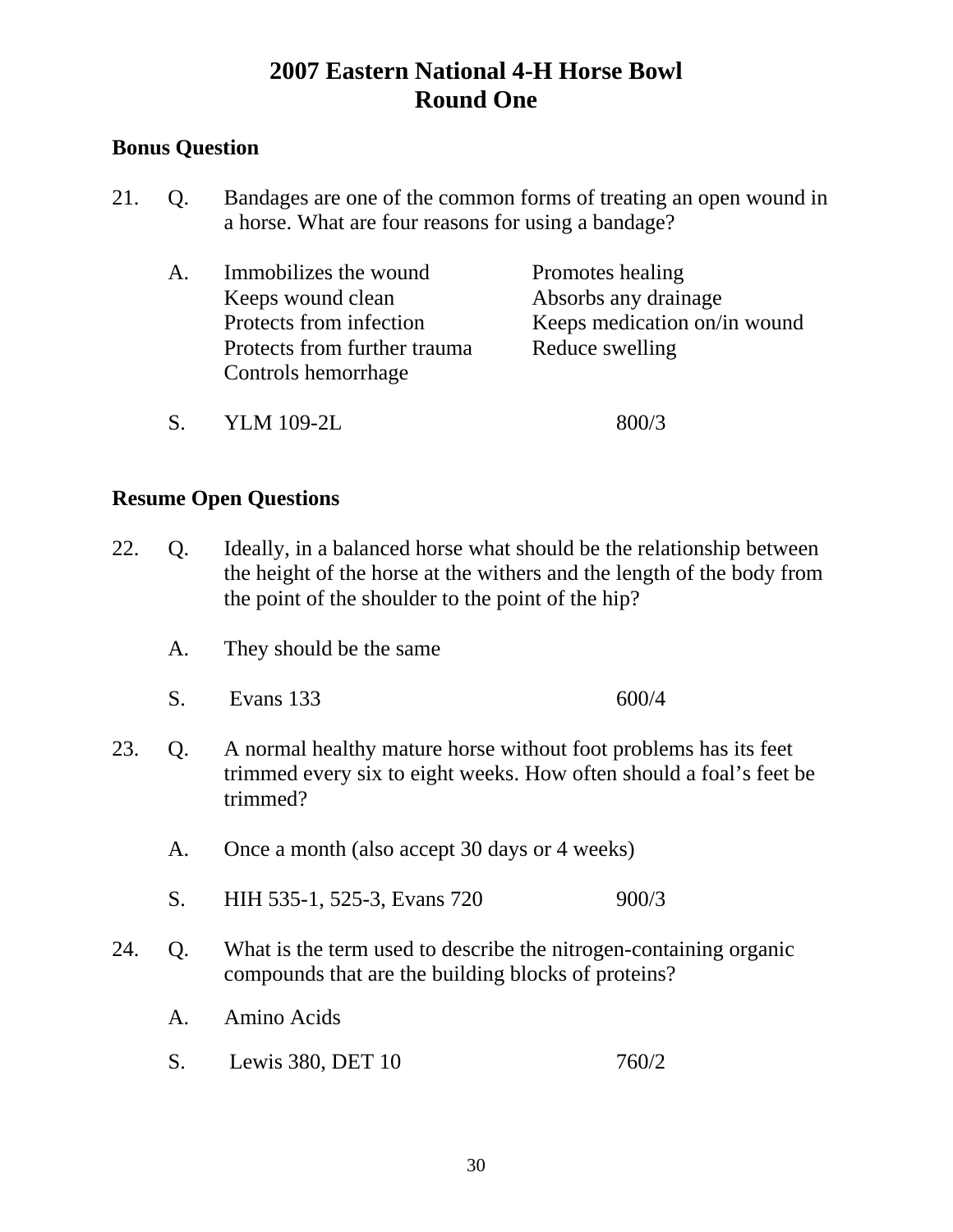- 25. Q. What disease is being described? There is no effective treatment or vaccination for this disease, but a horse may survive the acute phase of the disease and remain a carrier for the remainder of its life. The virus attacks cells in the horse's body including the red blood cells and causes anemia and jaundice. All horses should be periodically tested for this disease using the Coggins Test.
	- A. Equine Infectious Anemia (EIA)
	- S. HIH 630-1, 2 840/3

## **Toss Up – Bonus Attached**

- 26. Q. In reference to actions of the horse, what are two ways the term bolting can be used?
	- A. Gulping food rapidly without chewing Charging or running off, or an unexpected move or jump
	- S. Lewis 382, DET 34 930/3

#### **Bonus Question**

- 27. Q. Where are each of the three serous membranes called the pleura, peritoneum, and pericardium found in the horse?
	- A. Thoracic cavity pleura (covers the outer surface of the lungs) Abdominal cavity – peritoneum (surrounding the internal organs) Surrounding the heart – pericardium
	- S. Kainer plate 56 400/4

- 28. Q. What bit is being described? This bit is made out of a material that is non-allergenic. It is a mouthpiece that is very gentle to use and is a soft, apple-flavored rubber.
	- A. Happy mouth
	- S. HIH 1100-10 1000/3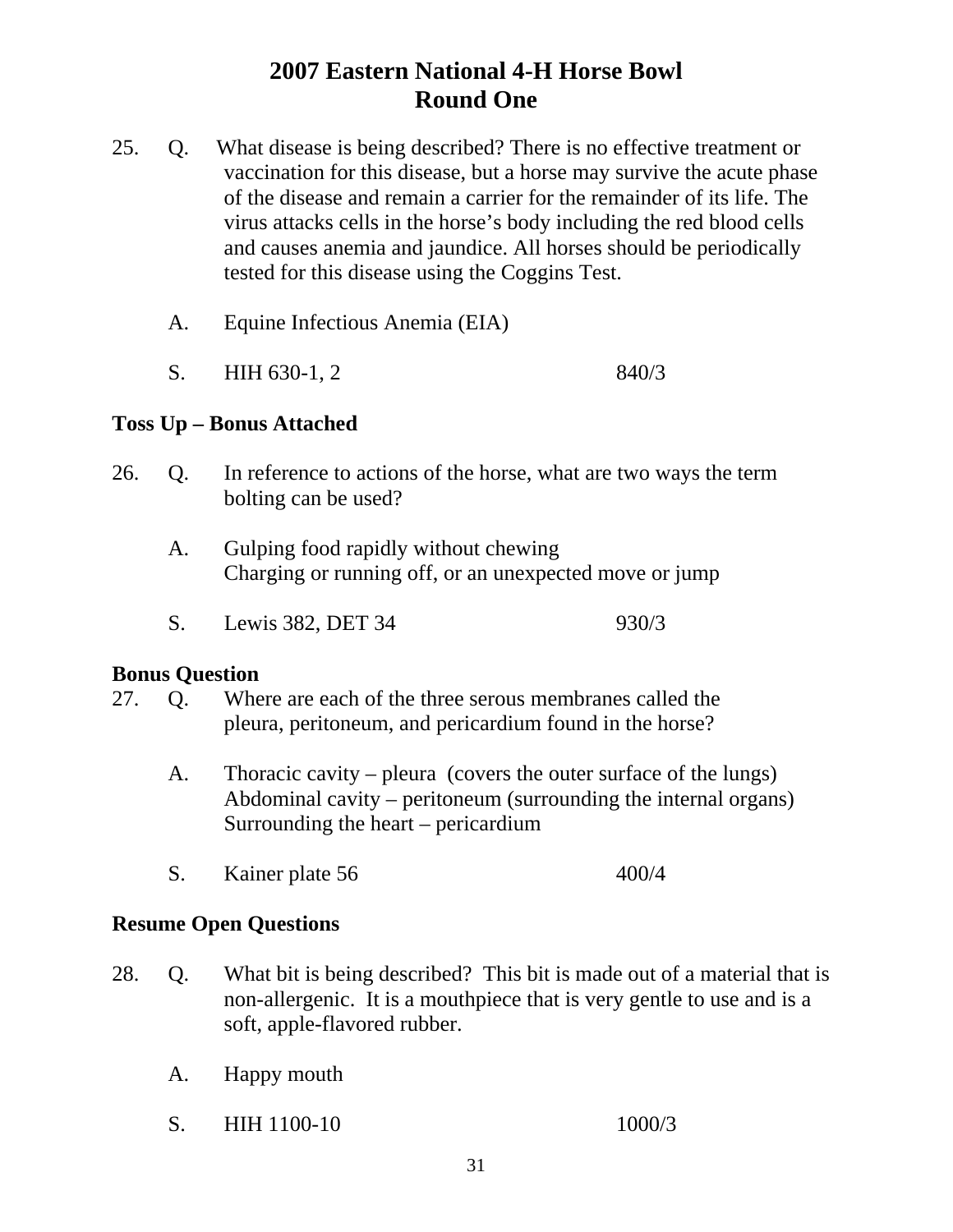- 29. Q. In bench knee, the cannon bone is set too far to the outside of the knee joint. What defect is this most likely to cause?
	- A. Splints
	- S. YLM 229-1L 620/3
- 30. Q. What structure do the three membranes allantois, amnion, and chorion – form?
	- A. The fetal placenta
	- S. Evans 340 510/2
- 31. Q. What is the common name for the medication magnesium sulfate that is used to treat hoof abscesses or as a laxative?
	- A. Epsom salts
	- S. DET 98 800/3

#### **Last Question of the Round**

- 32. Q. When riding dressage, what is a two-track exercise in which the horse moves forward and sideways at the same time?
	- A. Half pass (do not accept leg yielding or shoulder in they are part of the half pass, but do not adequately answer the question)
	- S. DET 128 1010/3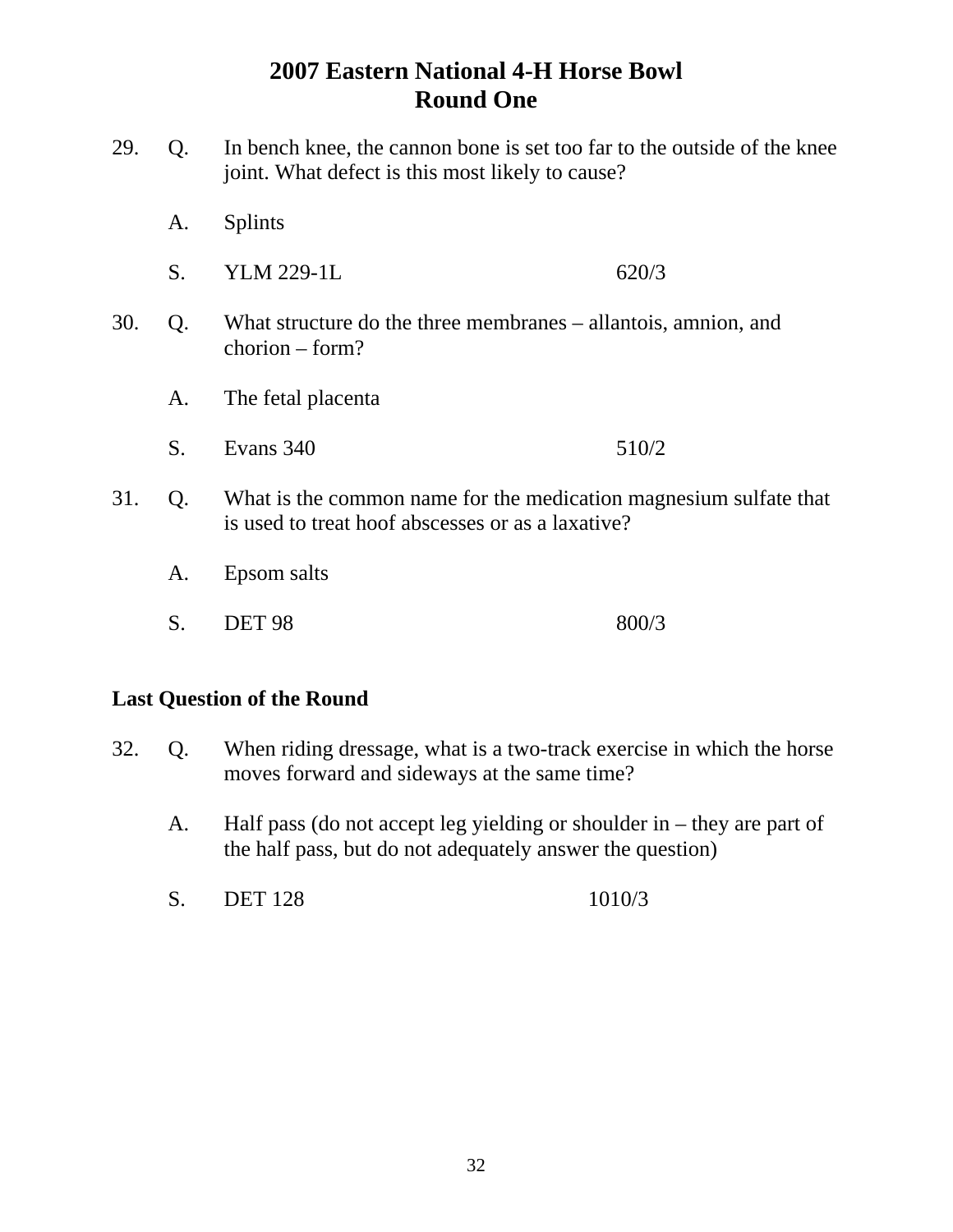## **One-On-One**

| 1. C <sub>1</sub>                                                                                                                                                                          | Q. | the skin, hair, and eyes?                                                                                                                              | What is the name of the pigment that is responsible for the color of |  |
|--------------------------------------------------------------------------------------------------------------------------------------------------------------------------------------------|----|--------------------------------------------------------------------------------------------------------------------------------------------------------|----------------------------------------------------------------------|--|
|                                                                                                                                                                                            | A. | Melanin (not melatonin)                                                                                                                                |                                                                      |  |
|                                                                                                                                                                                            | S. | <b>DET 178, Evans 129</b>                                                                                                                              | 300/3                                                                |  |
| 2. C <sub>2</sub>                                                                                                                                                                          | Q. | Considering the digestive tract anatomy of the horse, why is it<br>recommended to feed a horse two or three times a day instead of<br>once a day?      |                                                                      |  |
|                                                                                                                                                                                            | A. | The horse has a relatively small stomach.                                                                                                              |                                                                      |  |
|                                                                                                                                                                                            | S. | Evans 202                                                                                                                                              | 700/3                                                                |  |
| 3. C <sub>3</sub><br>The genotype of the horse is its genetic makeup. What would be<br>Q.<br>the term used to describe its outward appearance and the physical<br>traits that are visible? |    |                                                                                                                                                        |                                                                      |  |
|                                                                                                                                                                                            | A. | Phenotype                                                                                                                                              |                                                                      |  |
|                                                                                                                                                                                            | S. | <b>DET 211</b>                                                                                                                                         | 550/2                                                                |  |
| 4. C <sub>4</sub>                                                                                                                                                                          | Q. | The forces exerted by muscles in the distal foreleg are transmitted<br>by tendons. Generally muscles are not found below what joint of<br>the foreleg. |                                                                      |  |
|                                                                                                                                                                                            | A. | Carpus (knee)                                                                                                                                          |                                                                      |  |
|                                                                                                                                                                                            | S. | Kainer plate 19                                                                                                                                        | 410/3                                                                |  |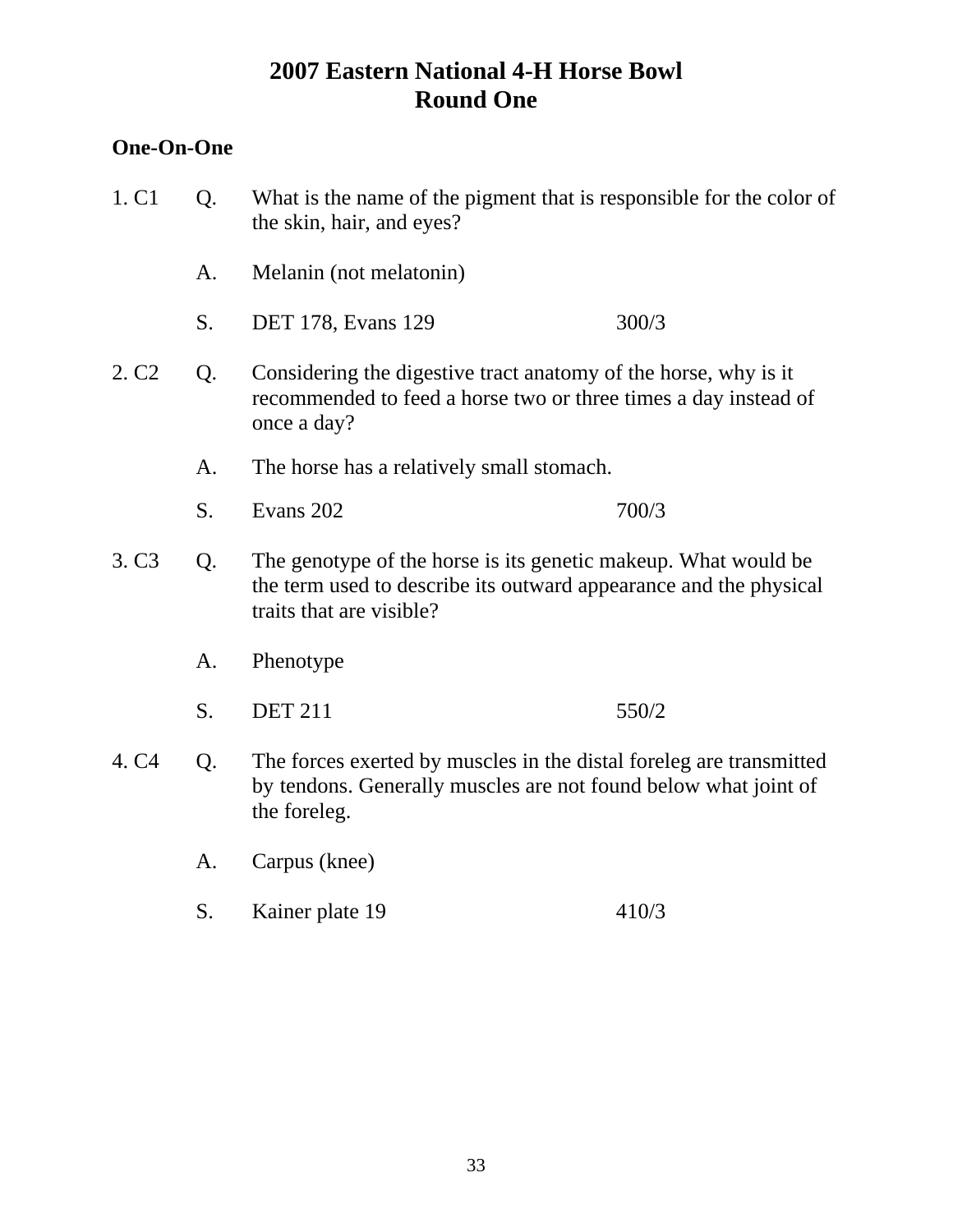- 5. C1 Q. The Jockey Club maintains the registry of Thoroughbreds for the United States, Canada and Puerto Rico. What is the proper name of the register? A. The American Stud Book S. HIH 157-1 200/3 6. C2 Q. Ehrlichia risticii (air-lick-e-ah ris-tee-chee) is the causative agent of what equine disease? A. Potomac Horse Fever S. HIH 650-1 800/3 7. C3 Q. Curb is an inflammation of the long plantar ligament of the hock. What conformational defect predisposes a horse to a curb? A. Sickle Hocks S. HIH 230-7, DET 74, Kainer plate 32 620/3 8. C4 Q. You have just finished installing a beautiful white painted board fence around your pastures but you have a problem. Your horses are fighting over the fence and leaning into it and over it. What can you do to keep the horses off the fence? A. Install electric wire on top board inside each side of the fence
	- S. Evans 766, Lewis 184-5 920/3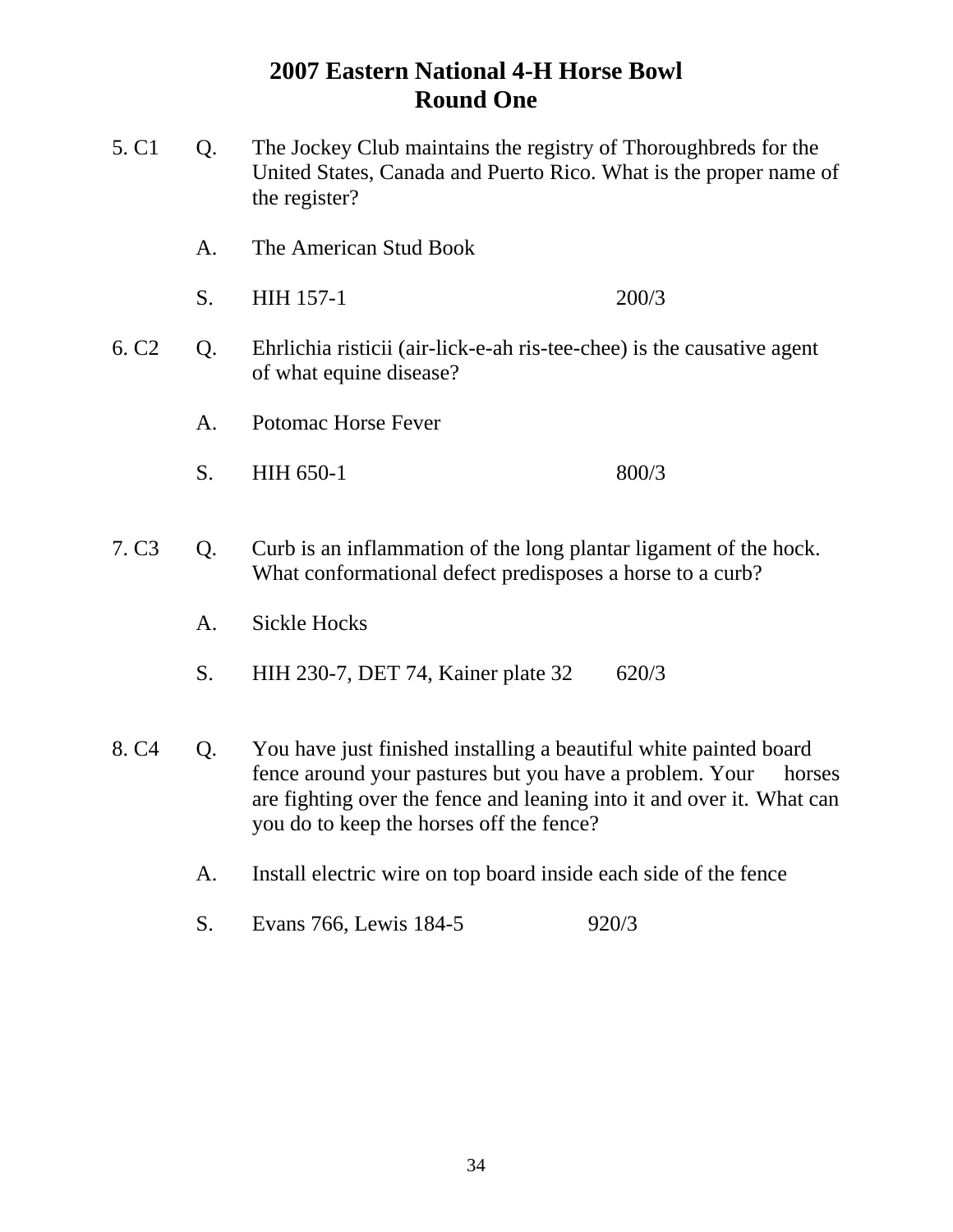| 9. C1                                                                                                                                                                                                         | Q. | What is the best way to carry a load on a crossbuck saddle?                                                                                                                                           |        |
|---------------------------------------------------------------------------------------------------------------------------------------------------------------------------------------------------------------|----|-------------------------------------------------------------------------------------------------------------------------------------------------------------------------------------------------------|--------|
|                                                                                                                                                                                                               | A. | In panniers                                                                                                                                                                                           |        |
|                                                                                                                                                                                                               | S. | HIH 1125-1                                                                                                                                                                                            | 1020/3 |
| 10. C <sub>2</sub>                                                                                                                                                                                            | Q. | Saddle chafes and shoulder rubs from poorly fitted saddles or other<br>tack will create what type of wound on your horse?                                                                             |        |
|                                                                                                                                                                                                               | A. | Abrasion                                                                                                                                                                                              |        |
|                                                                                                                                                                                                               | S. | <b>YLM 109-1L</b>                                                                                                                                                                                     | 860/2  |
| 11. C <sub>3</sub>                                                                                                                                                                                            | Q. | The poison cantharidin (can-thar-i-din) is a highly irritating<br>substance that produces inflammation and blistering within hours<br>of contact. What common pest of alfalfa is this toxin found in? |        |
|                                                                                                                                                                                                               | A. | <b>Blister</b> beetle                                                                                                                                                                                 |        |
|                                                                                                                                                                                                               | S. | Lewis 365, DET 46                                                                                                                                                                                     | 770/3  |
| 12. C <sub>4</sub><br>A weight evaluation of your horse can be made more valuable in<br>Q.<br>assessing the overall health of your horse by using what technique<br>to determine your horse's body fat level? |    |                                                                                                                                                                                                       |        |
|                                                                                                                                                                                                               | A. | Body condition score                                                                                                                                                                                  |        |
|                                                                                                                                                                                                               | S. | HIH 720-3                                                                                                                                                                                             | 700/3  |
|                                                                                                                                                                                                               |    |                                                                                                                                                                                                       |        |

**End One-On-One**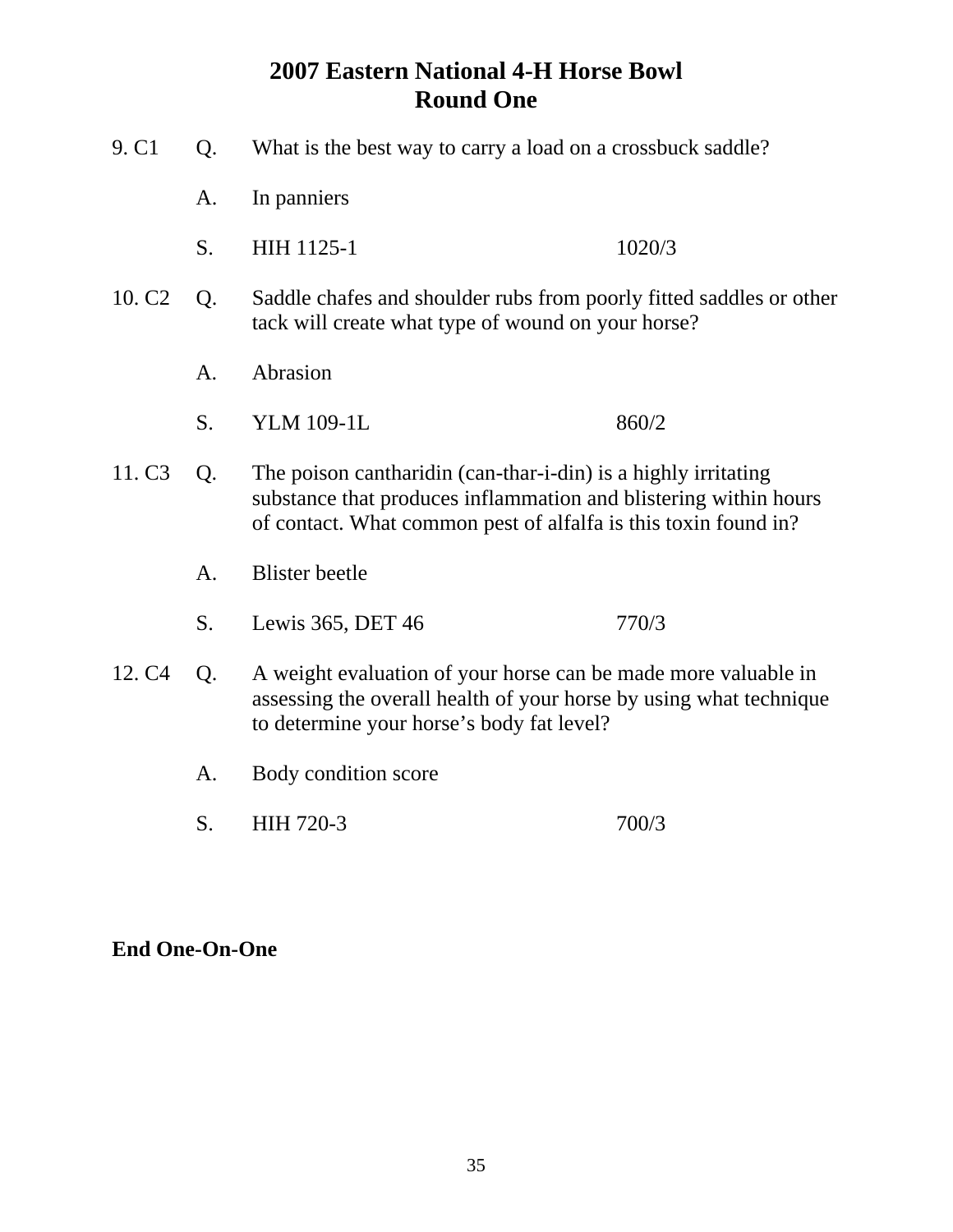## **Begin Open Questions**

- 13. Q. The long pastern, cannon, and proximal sesamoid bones comprise what joint of the horse?
	- A. The fetlock joint (ankle)
	- S. Kainer plate 12, 14 410/2
- 14. Q. What bit is being described? This bit is sometimes called a cowboy snaffle. It is a curb bit with short, straight, swivel shanks and a broken mouthpiece.
	- A. Tom Thumb bit
	- S. DET 270 1000/4

## **Toss Up – Bonus Attached**

- 15. Q. Name two by-products that can be added to a horse's ration as a source of additional fiber.
	- A. Beet pulp, wheat bran, or brewer's dried grains
	- S. HIH 760-8 700/3

## **Bonus Question**

- 16. Q. Compare the normal heart rate and respiratory rate of the adult horse at rest to the one week old foal.
	- A. Accept any answers in the following ranges

Adult horse 35 – 60 beats/min Foal 70 to 100 beats/min Adult horse 8-16 breaths/min Foal 20-40 breaths/min

S. YLM 115-1L, HIH 950-3, Evans 108, 111 530/3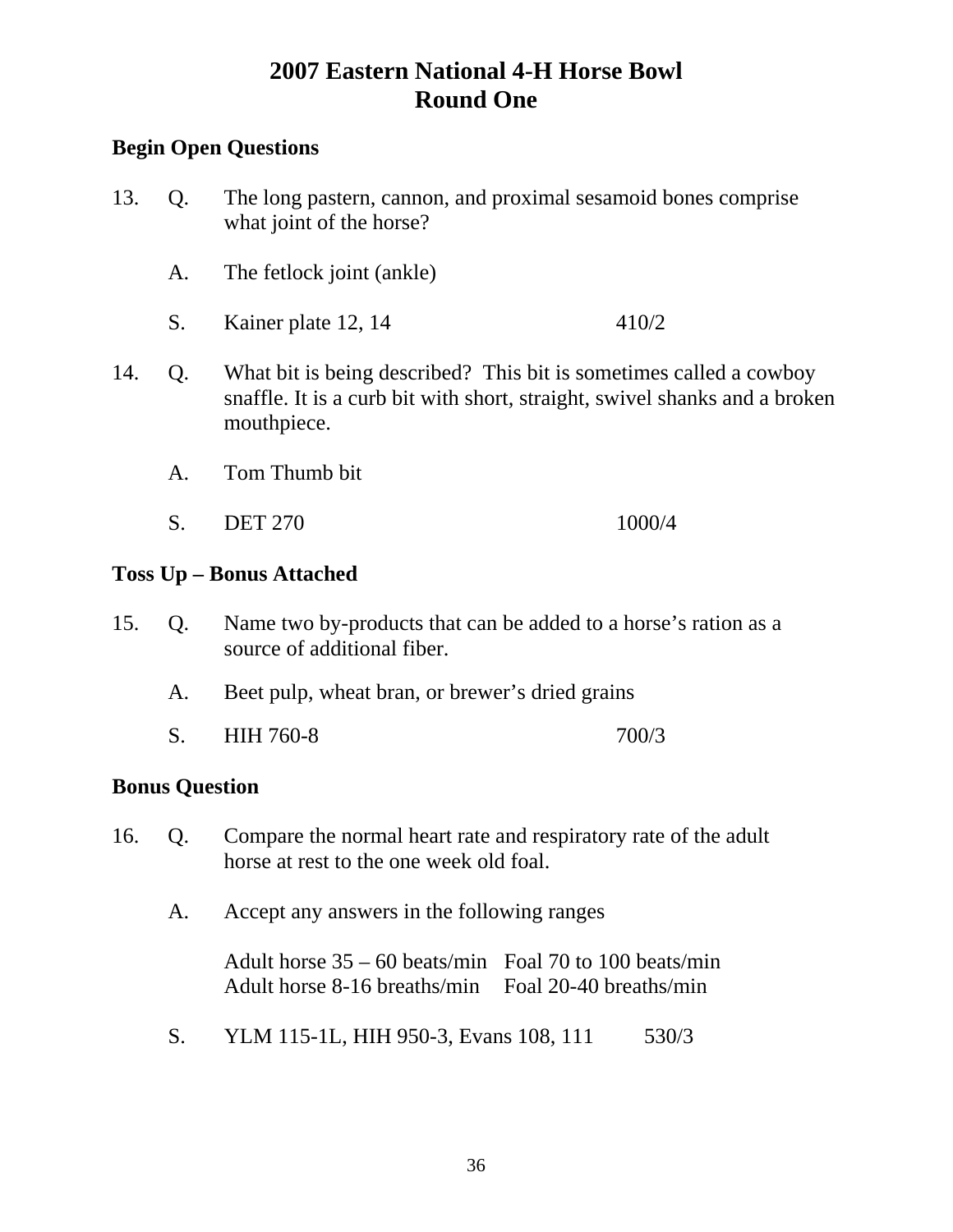### **Resume Open Questions**

- 17. Q. What sound does a horse make in response to anger?
	- A. Squeal
	- S. Lewis 153, DET 253 910/3
- 18. Q. What is the common name for the disease being described? It is caused by anaerobic bacteria, usually as a result of wet and unsanitary conditions. The area of the commissures or sulcus is black and has a pungent odor and the frog is being damaged.
	- A. Thrush
	- S. YLM 334-1L, DET 268 815/3
- 19. Q. If you are using a stock saddle for packing, what piece of equipment that goes around the base of the horse's tail and attaches to the saddle would you use to keep the pack load centered?
	- A. Croupier (crupper)
	- S. YLM 118-2L, DET74 1020/3

#### **Toss Up – Bonus Attached**

- 20. Q. Name two clear or translucent structures that light must pass through to reach the retina in the horse's eye.
	- A. Cornea and lens
	- S. DET 102, Evans 123 420/3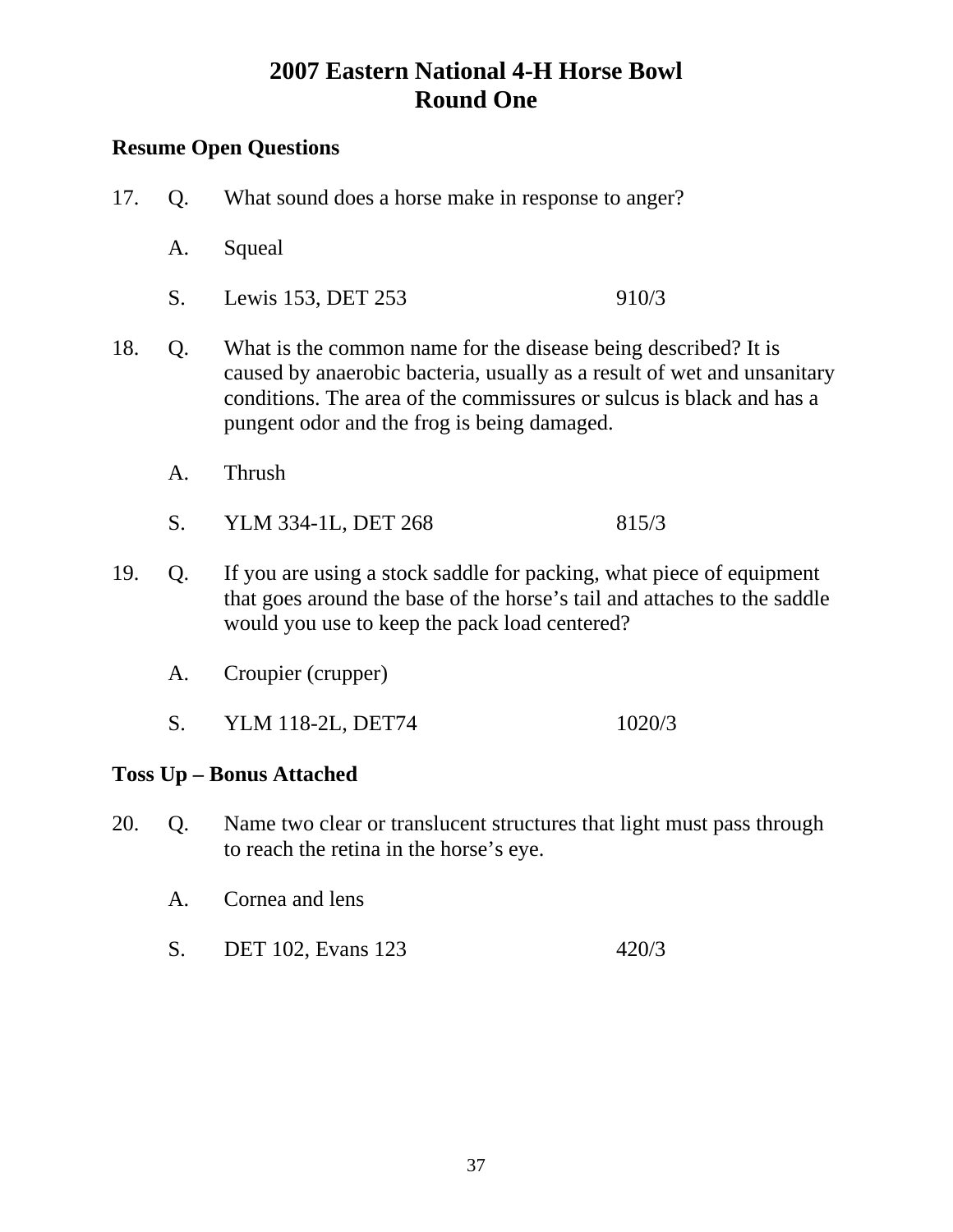### **Bonus Question**

21. Q. From distal to proximal, name the seven joints of the caudal leg. A. Coffin, pastern, fetlock (ankle), hock, stifle (not knee), hip, and sacroiliac S. Evans 98 410/3 **Resume Open Questions**  22. Q. What is the most common use of a liverpool bit? A. Used for driving (reference specifies heavy harness or plow horses, but research finds it is used in all disciplines of driving) S. DET 170 1000/4 23. Q. What is the term for the pivot point of the back that is the area between the last rib and the croup? A. Coupling or loin S. HIH 220-6, DET216 600/2 24. Q. Sweating and lactation are two physiological functions that will increase the free choice consumption of water and what other mineral supplement? A. Salt (Sodium and chloride) S. Evans 236, Lewis 25-6 750/3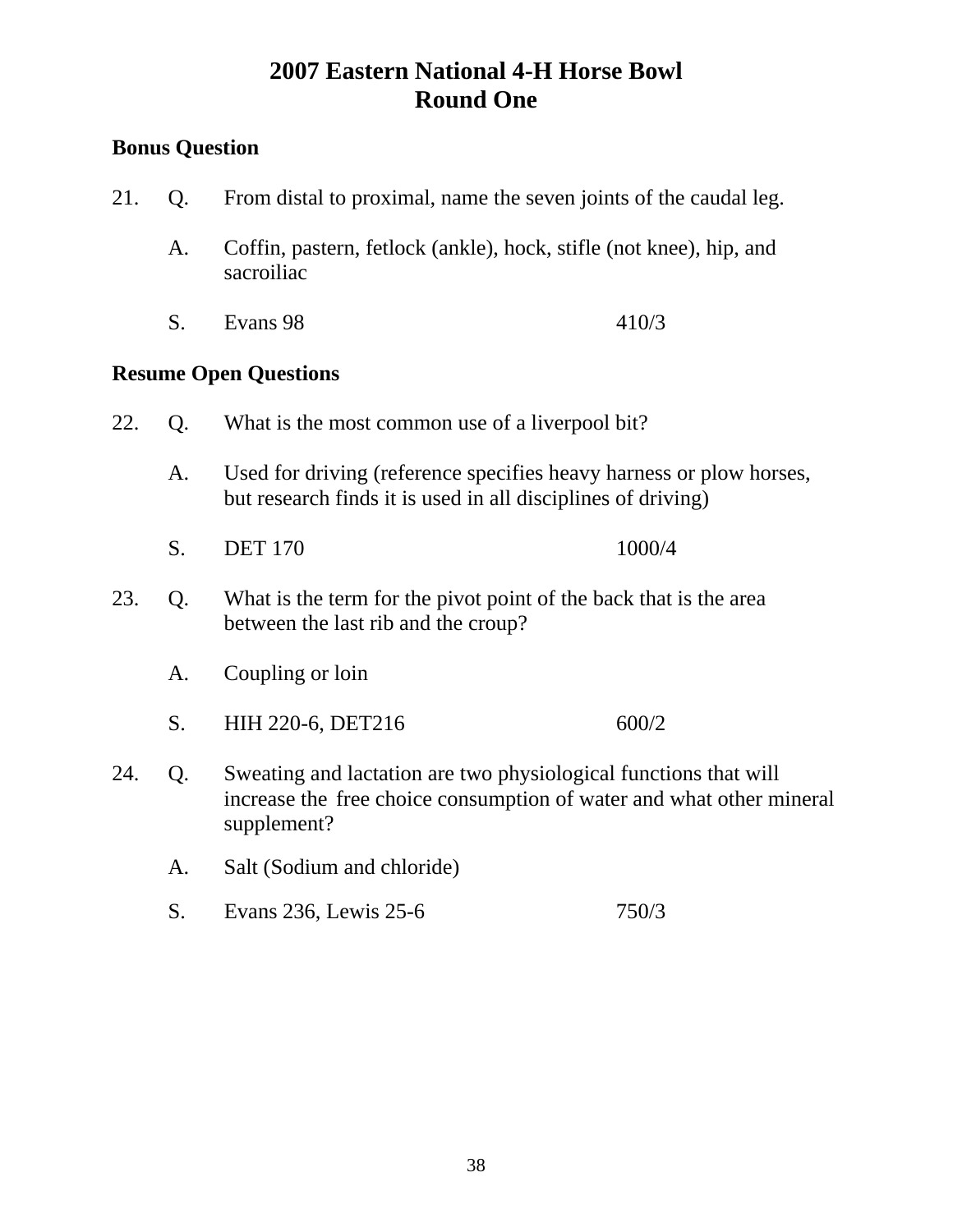- 25. Q. What is the proper name for the layer of the uterus that is responsible for the powerful contractions that expel the foal at birth?
	- A. Myometrium
	- S. HIH 910-3 510/4

#### **Toss Up – Bonus Attached**

- 26. Two part Q Name two diseases caused by the bacteria Clostridia.
	- A. Tetanus Botulism Foal septicemia (umbilical cord infection) Enterotoxaemia (overeating disease) Gangrene (anaerobic muscle infection and septicemia)
	- S. Lewis 168, 251 & 361, DET 118, Evans 305 800/3

#### **Bonus Question**

27. Q. Straw is popular bedding for horses. Give three advantages or situations where straw is preferred and three disadvantages of using straw as a bedding material.

| A. | Advantages           | Foaling stalls<br>Comfortable for horse                        | Very absorbent<br>Relatively dust free                                     |
|----|----------------------|----------------------------------------------------------------|----------------------------------------------------------------------------|
|    | <b>Disadvantages</b> | Horses eat straw<br>Highly combustible<br>Lg. Volume of debris | High labor in cleaning<br>Lg. Amount of storage<br>Difficult to dispose of |
|    | HIH 330-1            |                                                                | 920/4                                                                      |

- 28. Q. You reach into your tool box looking for your hoof nippers and grab what looks like nippers, but they have knobs on the ends of the handles. What tool do you have in hand?
	- A. Pull-offs (pinchers, shoe pullers)
	- S. HIH 530-1 900/3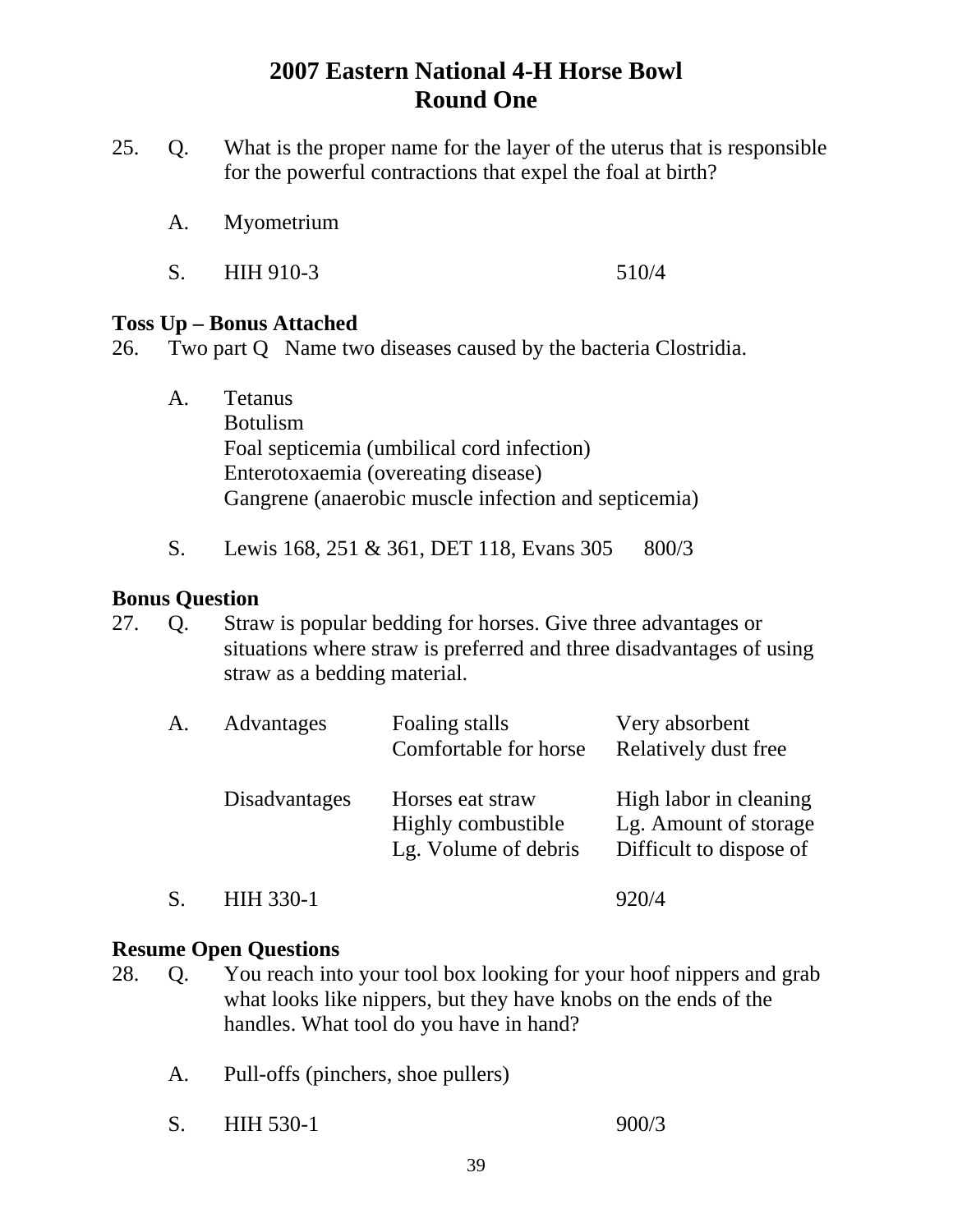- 29. Q. What supplement is the preferred plant-source feed supplement in young growing horses because it has a high level of lysine and in general is considered the most economical protein supplement for all horses?
	- A. Soybean meal (do not accept soybeans they are not high in protein and are not recommended for young horses)
	- S. YLM 302-1L, Lewis 83, HIH 760-7 760/3
- 30. Q. The rear third of the coffin bone does not attach directly to the hoof wall. What elastic structure provides the bridge for this attachment and is important in reducing the concussive forces to the hoof?
	- A. Lateral Cartilages
	- S. HIH 505–4 480/4
- 31. Q. Which breed registry is the oldest registry for an American breed of horse? It was founded in 1891 in Louisville, KY.
	- A. American Saddlebred Horse Association
	- S. HIH 156-1 200/4

#### **Last Question of the Round**

- 32. Q. What is the bacterium responsible for the disease being described? This is an acute, highly contagious disease of the upper respiratory tract. It is characterized by fever, depression, nasal discharge and swelling or abcessation of the lymph nodes in the throat area. Its common name is strangles or shipping fever.
	- A. Streptococcus equi
	- S. Lewis 173 850/3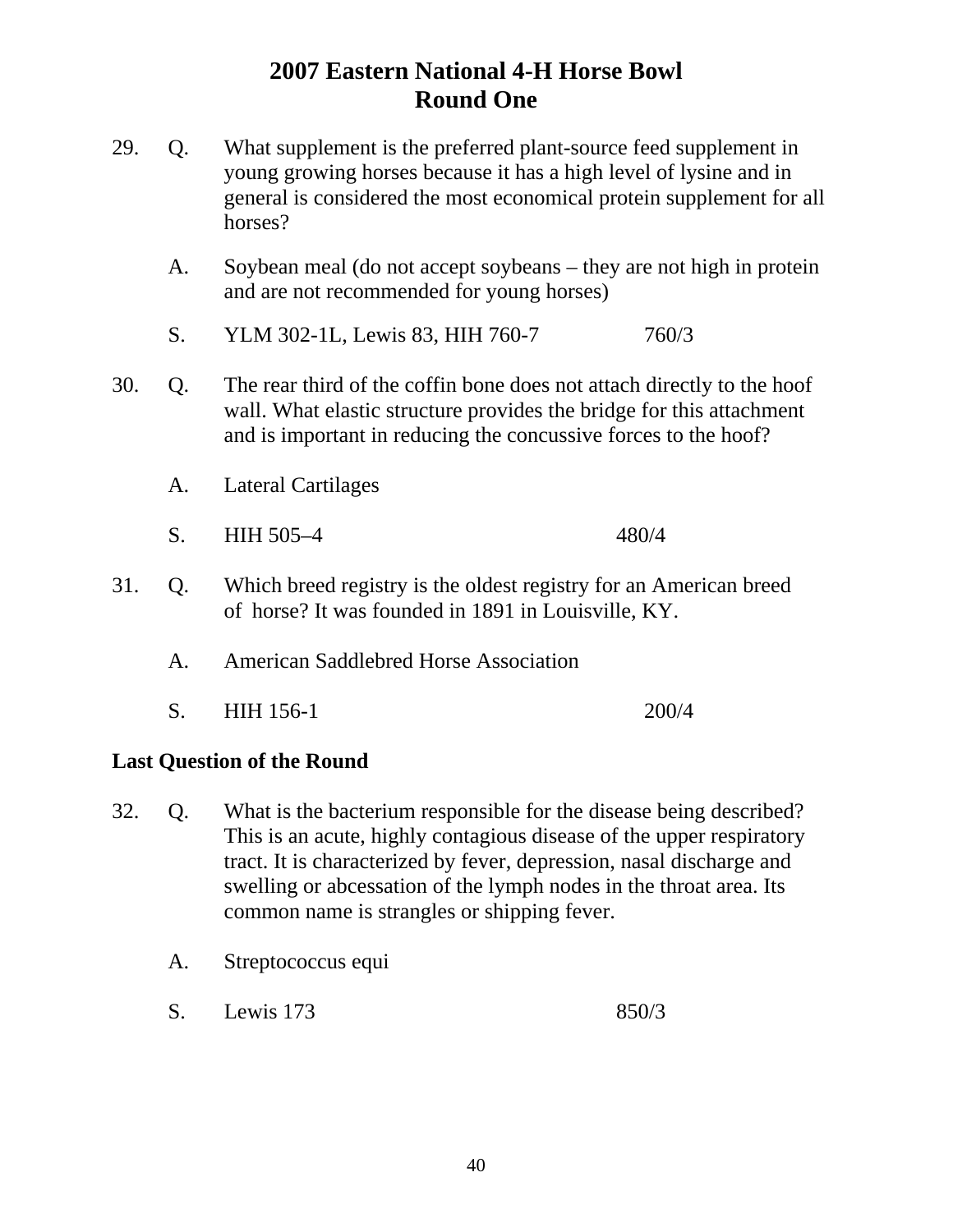#### **One-On-One**

- 1. C1 Q. If you were able to check the heart rate of your horse on a prolonged gallop, how high would you expect your horse's heart rate to be?
	- A. Accept any answer in the range 200 to 250 beats per minute
	- S. HIH 851-4 800/4
- 2. C2 Q. What breed registry is attempting to maintain the bloodlines of horses brought to the New World by the Spanish 500 years ago?
	- A. The Spanish Mustang Registry (do not accept Mustang Registry must say Spanish in the answer)
	- S. HIH 183-1 210/4
- 3. C3 Q. What is wrong with this statement The umbilical cord stump should be dipped in a 2% solution of iodine after you cut the umbilical cord.
	- A. The umbilical cord should never be cut it should be broken. If cut there will be excessive hemorrhage from the stump
	- S. HIH 950-1, Lewis 250 530/3
- 4. C4 Q. Why would you examine the wear pattern on the shoe that was just removed from your horse's hoof?
	- A. An uneven wear pattern on the horseshoe indicates that the foot is breaking over at a point other than at the toe, or that the foot is landing out of balance.
	- S. Evans 742 900/4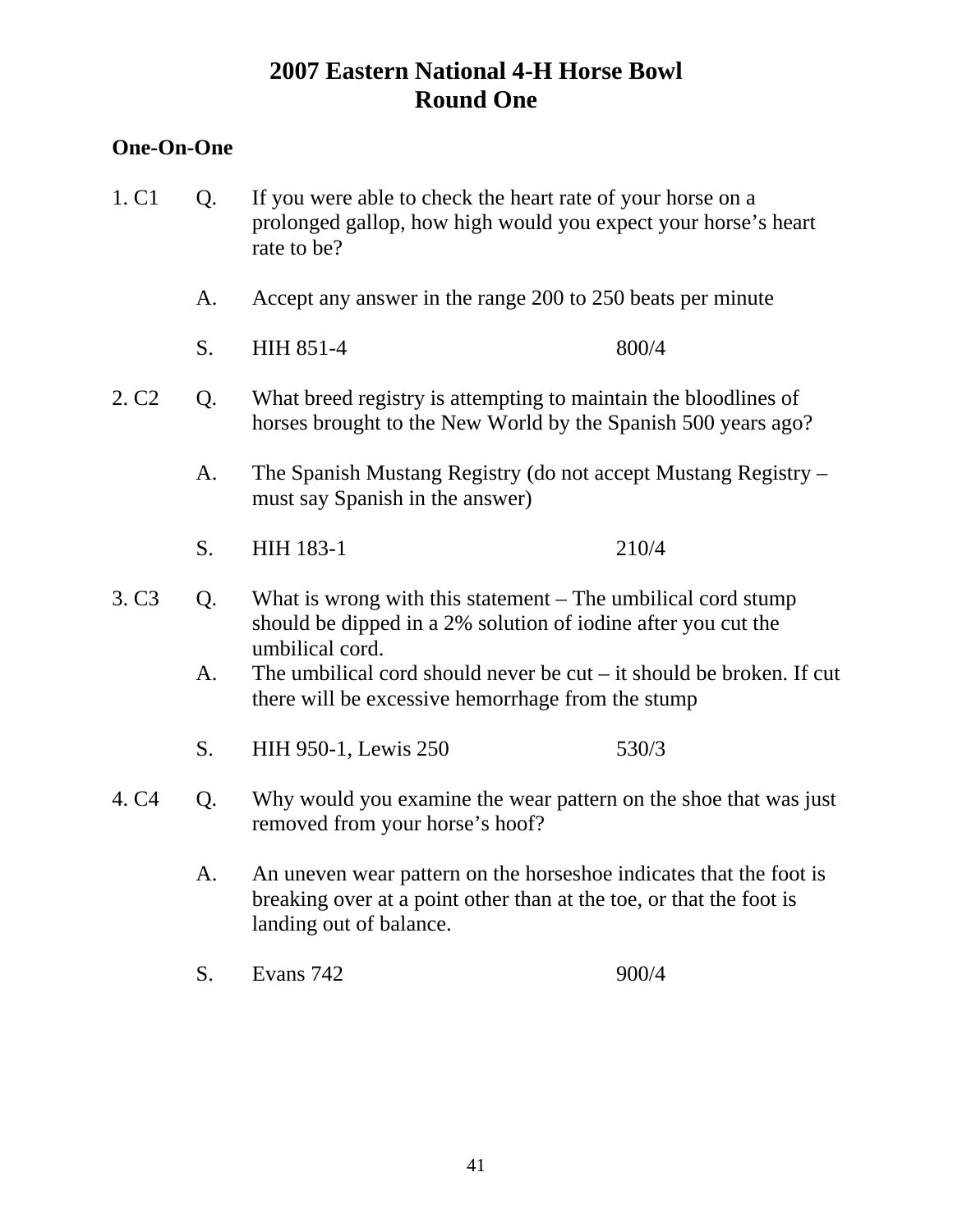- 5. C1 Q. What is the name of the process of heating a food material, usually a liquid, to a specific temperature for a specific length of time for the purpose of destroying bacteria?
	- A. Pasteurization
	- S. DET 205 700/3
- 6. C2 Q. What is a characteristic of wire mesh, high tensile wire, and electric fences that can result in injury to the horses confined by this type of fencing?
	- A. These types of fencing are difficult for the horses to see.
	- S. HIH 350-4 920/3
- 7. C3 Q. Why do you measure a horse's height at the withers?
	- A. It is the tallest, reasonably immobile, and most constant part of the horse's topline.
	- S. Evans 151 400/3
- 8. C4 Q. What common term would be used to describe a situation where the superficial flexor tendon is swollen due to tendonitis?
	- A. Bowed tendon
	- S. Kainer plate 19, DET 36 620/3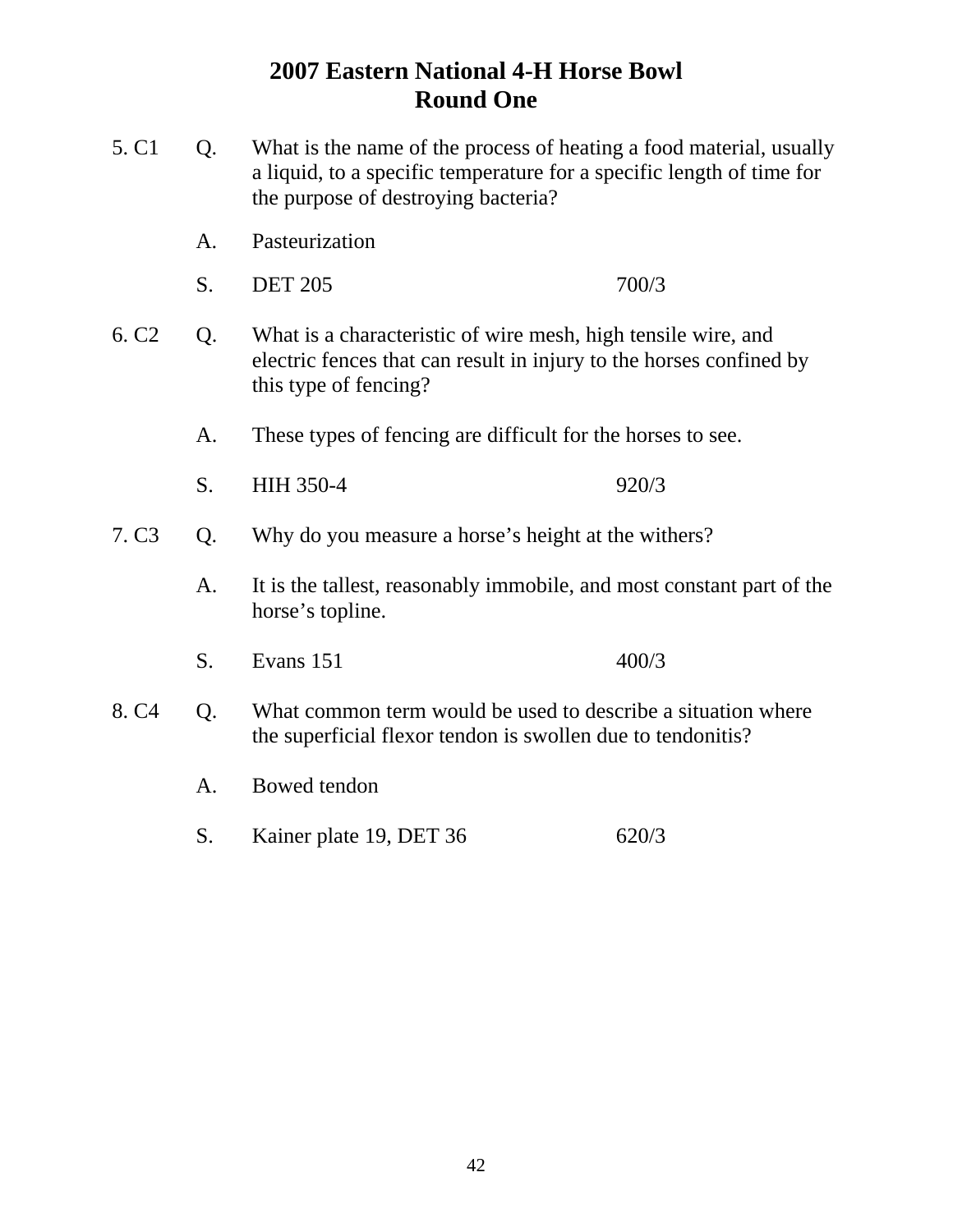- 9. C1 Q. What perennial weed has five bright yellow petals and five green sepals and may cause diarrhea and colic if ingested by the horse?
	- A. Buttercups
	- S. Lewis 306 770/3
- 10. C2 Q. When driving a horse and turning right, which rein is the bearing rein?
	- A. Bearing rein is the left rein (rein opposite the direction of the desired movement)
	- S. DET 25 1050/3
- 11. C3 Q. If a horse suddenly starts rubbing its tail or rump, it is commonly thought to be caused by pinworms. However, there are other parasites that can cause this. Name one other parasite that would cause this behavior in the horse?
	- A. Lice, mange mites, biting midges
	- S. Evans 640, Lewis 158 865/4
- 12. C4 Q. What is the part of the brain that controls basic body functions such as temperature, respiration, and heart rate?
	- A. The brain stem (medulla oblongata)
	- S. DET 37 420/3

#### **End One-On-One**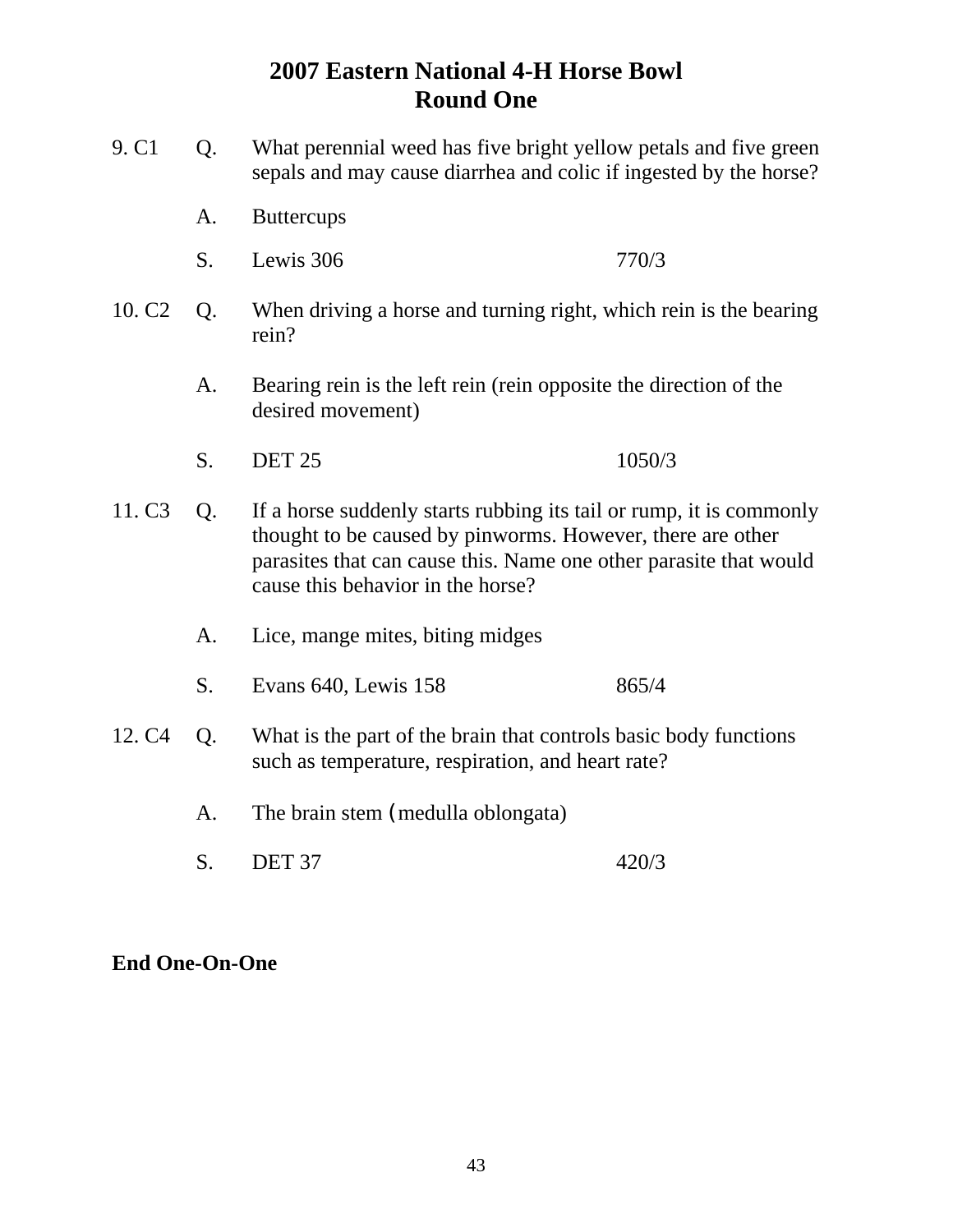### **Begin Open Questions**

- 13. Q. In horse racing, what is the term used for a jockey in training? A. Apprentice or bug boy S. DET 14, 42 1040/3 14. Q. What procedure is being described? Anesthetic injections are given to numb certain parts of the body. This is used to diagnose the location of lameness or to facilitate standing surgeries. A. Nerve block, block, or local anesthetic (do not accept nerving)
	- S. DET 32, 189 820/3

#### **Toss Up – Bonus Attached**

- 15. Q. Both base wide and base narrow stances place weight unevenly on the hoof. Name two orthopedic conditions that tend to develop due to this uneven weight distribution.
	- A. Ringbone and sidebone
	- S. HIH 230-3 620/5

#### **Bonus Question**

- 16. Q. Name five ways you can evaluate the fitness and soundness of your horse for training prior to a work or exercise period.
	- A. Heart rate Temperature (not typical, but would accept) Respiratory rate CRT (Capillary refill time – crude measurement of blood pressure) Visual observation of the horse at a walk or trot Soreness or sensitivity of the back or loin noted while grooming Soreness or lameness on flexion testing Soreness or lameness on warm-up ride
	- S. HIH 851-3 800/3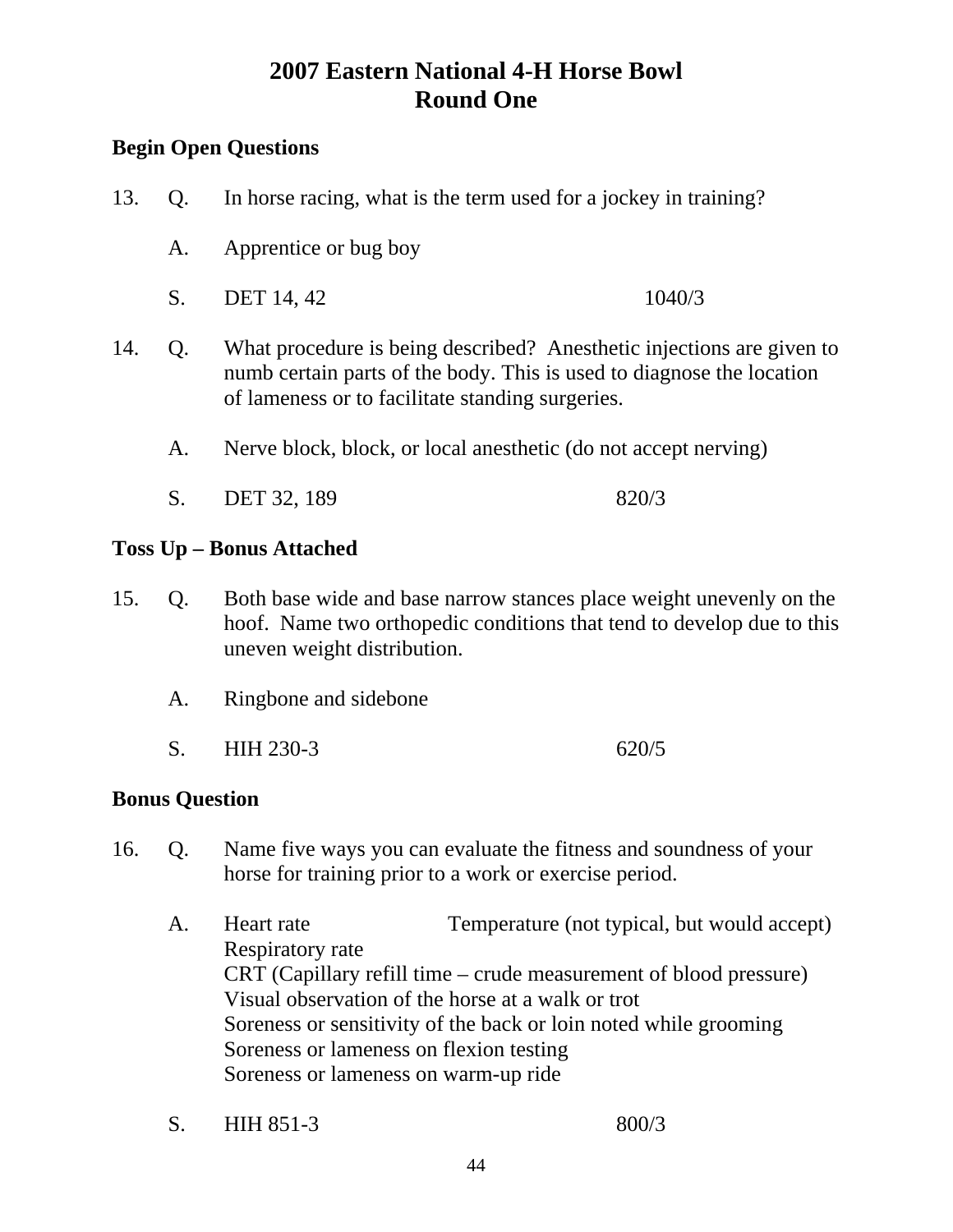- 17. Q. In what joint would you find a fibrocartilage structure called a meniscus that is located between the articulating surfaces of that joint? A. Stifle or femorotibial joint S. Kainer 13 410/5 18. Q. Why is immature hay at the pre-bloom or boot stage more desirable as a feed for horses than mature hay? A. At this stage of growth the hay is most easily digested by the horse – the highest leaf to stem ratio and has the highest nutrient value S. YLM 337-2L, Lewis 68 700/3 19. Q. What bit is being described? This bit looks like a snaffle bit, but it has slots at the top of the rings for the headstall to be attached and hooks for curb chain attachment. A. Kimberwicke S. HIH 1100-10, DET 161 1000/3 **Toss Up – Bonus Attached**  20. Q. Name two organs where you might find Parascaris equorum as adults or larvae.
	- A. Small Intestine, lungs, liver
	- S. Lewis 157 835/3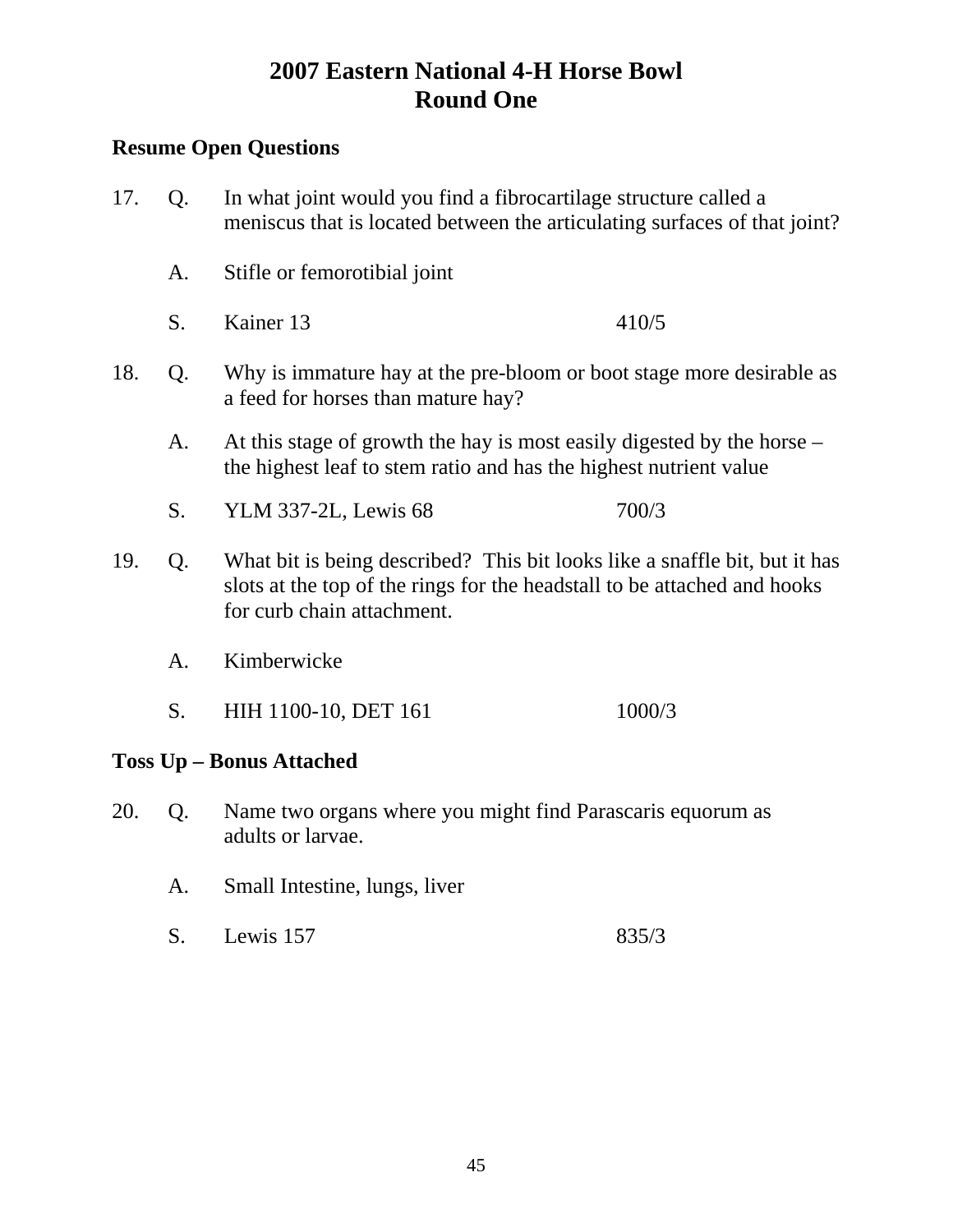### **Bonus Question**

- 21. Q. Name the parts of the horse's foregut in correct order starting from the mouth and including the three parts of the small intestine.
	- A. Mouth (not necessary to name) Esophagus Stomach Duodenum Jejunum Ileum
	- S. HIH 710-2, DET 249 430/3

- 22. Q. What is the term when a horse intentionally canters on the opposite lead to the direction of travel?
	- A. Countercanter (not wrong lead)
	- S. DET 70 640/3
- 23. Q. What set of upper and lower teeth appear in the interdental space and are often absent or rudimentary in the mare?
	- A. Canine teeth, tushes, or tusks
	- S. Kainer plate 48, HIH 240-3, DET 46 430/2
- 24. Q. Which breed of draft horse has extensive white face and leg markings, long strides with extreme flexion of the knees and hocks, long silky hair on the lower legs and originated in Scotland?
	- A. Clydesdale
	- S. Evans 72, DET 59 200/3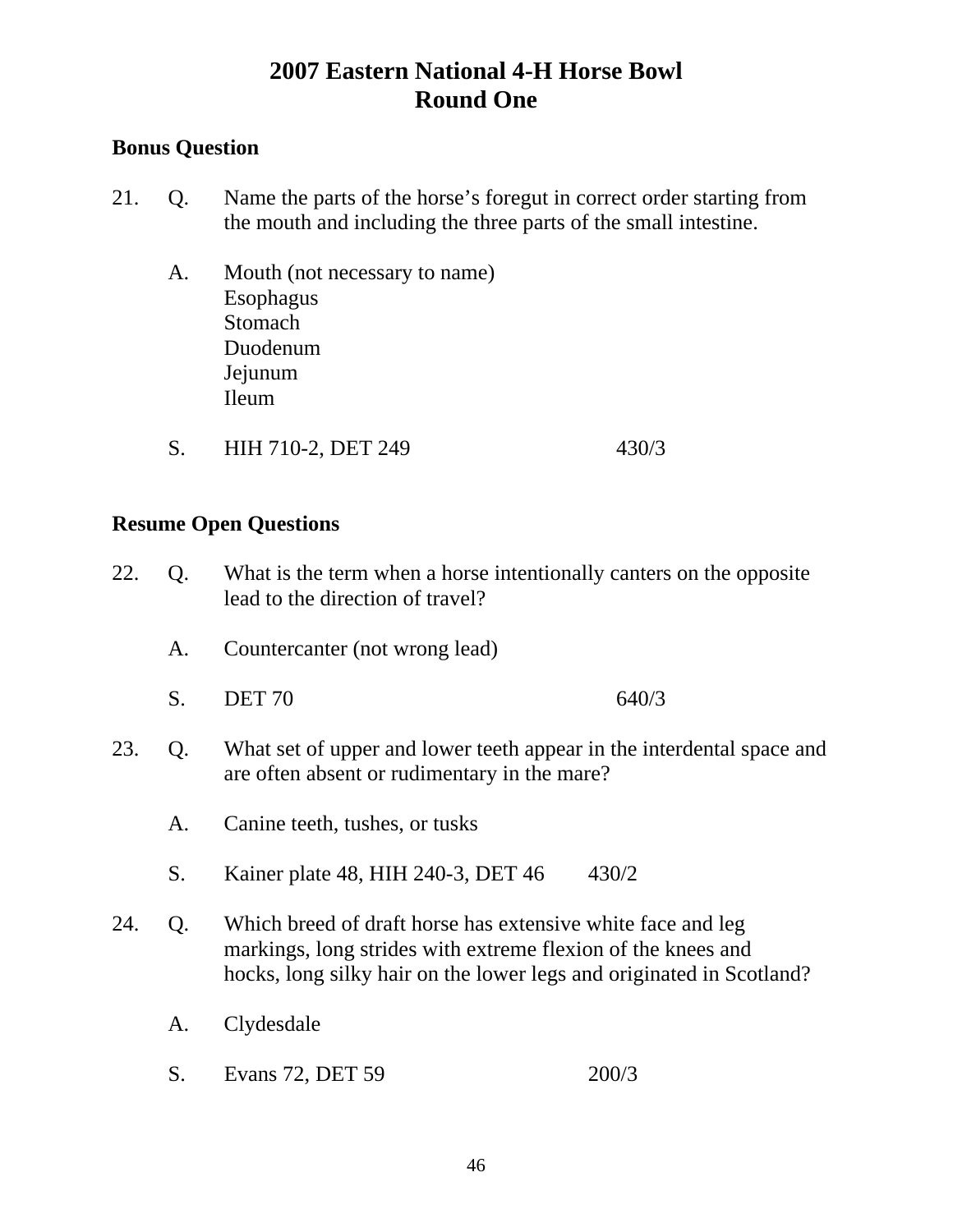- 25. Q. In general, what is the main difference in the design of a cart and a carriage?
	- A. Cart has two wheels and a carriage has four wheels
	- S. DET 48, 49 1050/2

#### **Toss Up – Bonus Attached**

- 26. Q. What are two prerequisites necessary for the fly's life cycle to be successful?
	- A. Breeding materials Moisture Warmth
	- S. YLM 300-1L, HIH 415-3 865/3

#### **Bonus Question**

27. Q. Open front shelters or run-in sheds have become increasingly popular because of the many advantages they offer. Name five advantages.

| A. | In expensive to build    | In expensive to maintain            |
|----|--------------------------|-------------------------------------|
|    | Require less labor       | Good ventilation                    |
|    | Less fire hazard         | Less bedding/horse                  |
|    | Can be cleaned w/tractor | Decreased behavior problems         |
|    | More exercise            | Less space/horse compared to stalls |
|    |                          |                                     |

S. Evans 772 920/3

- 28. Q. Which bone of the horse am I describing? "The bone is very porous and blood vessels pass into and out of the pores. Lateral cartilages are attached to the wings of this bone."
	- A. The third phalanx, also known as the distal phalanx, pedal, or coffin bone
	- S. Evans 686, Kainer plate 12, DET 60 410/3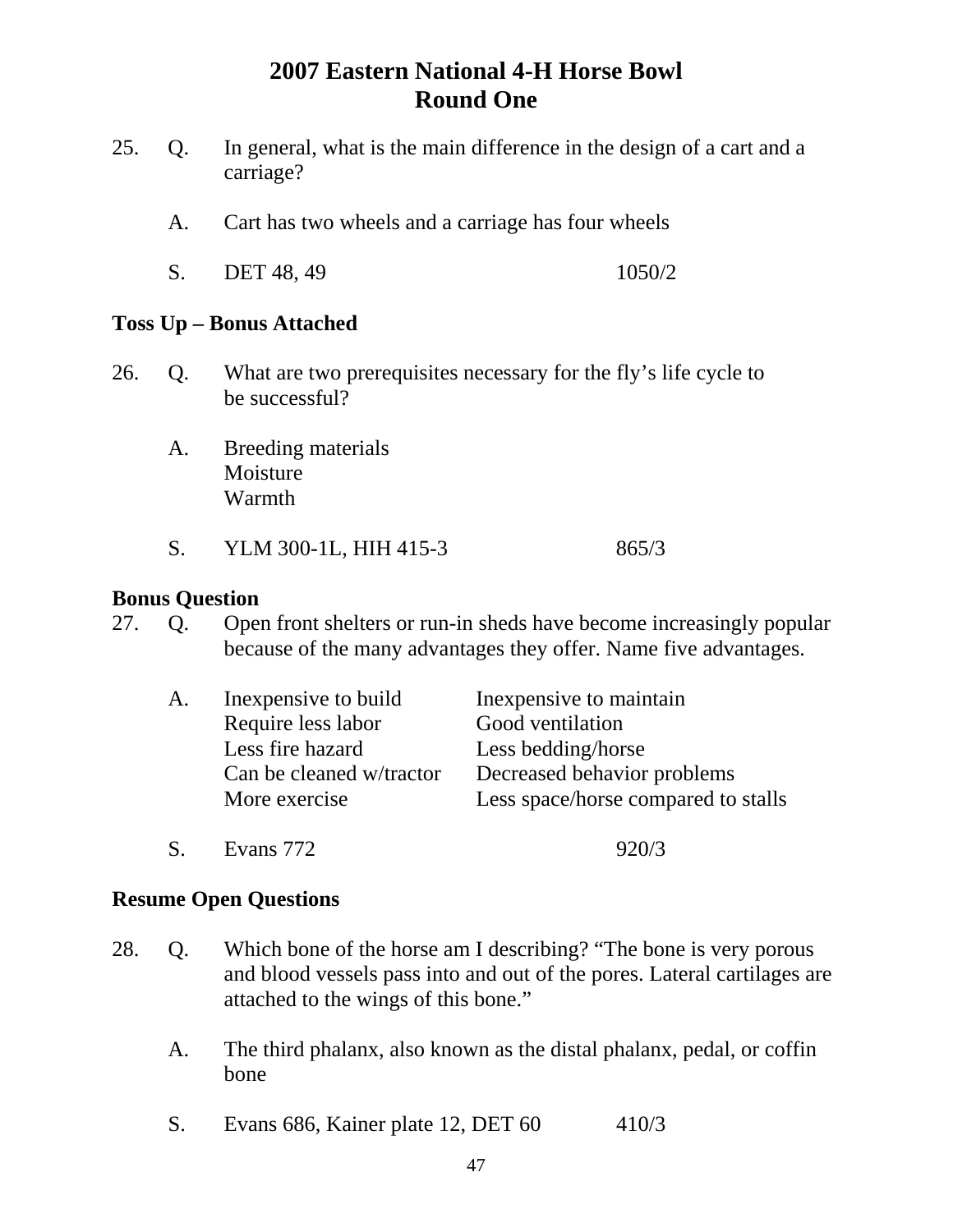- 29. Q. What is the common name for the "four-in-hand knot" that is tied the same as the knot in a man's tie and is used to secure a saddle in place when a buckle is not used?
	- A. Cinch knot
	- S. DET 57 1000/3
- 30. Q. There are four different types of spavin involving the horse's hock joint. Which spavin forms a soft distension of the joint due to synovial membrane inflammation?
	- A. Bog spavin
	- S. Lewis 404, Evans 165, DET 34 810/3
- 31. Q. When trailering your horse long distances, it is recommended you offer water to your horse every three to four hours. Since you cannot carry enough water for the entire trip, how can you deal with taste changes in water?
	- A. Use additives to the water to mask the taste changes such as lemonade, sports drink powder, electrolyte solutions or soft drinks.
	- S. YLM 301-2 960/4

#### **Last Question of the Round**

- 32. Q. Which chamber of the heart does blood returning from the body by the cranial and caudal vena cava enter first?
	- A. Right atrium
	- S. Kainer plate 57 440/3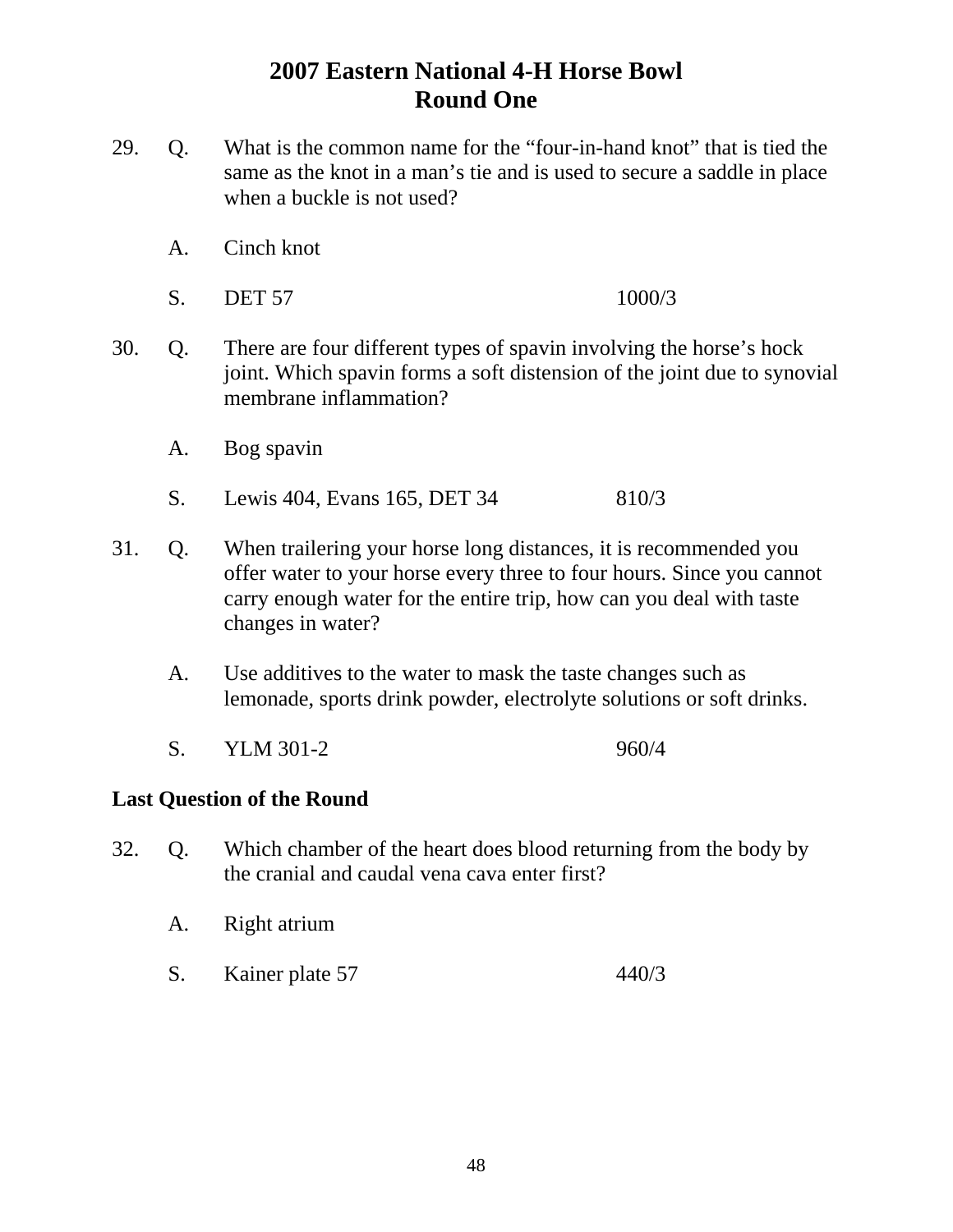#### **One-On-One**

- 1. C1 Q. Mycotoxin poisonings from sweet clover produce high levels of dicoumarol which causes a clotting problem by creating a deficiency of what vitamin?
	- A. Vitamin K
	- S. Lewis 348 770/3
- 2. C2 Q. What is the proper anatomical name for the three bones of the horse that are found between the knee and the fetlock joints?
	- A. Metacarpal bones (II, III and IV) (do not accept metatarsals)
	- S. Evans 142, Kainer plate 1, 12, DET 179 410/3
- 3. C3 Q. What is the difference between the dressage movements of the piaffe and the passage?
	- A. The piaffe is done in place while the passage has forward movement
	- S. DET 205, 211 1010/4
- 4. C4 Q. An American Miniature Horse is registered on a temporary basis until they reach five years of age. What requirement must they meet at that age to be permanently registered?
	- A. Not exceed the 34 inch height requirement.
	- S. HIH 154-1 200/4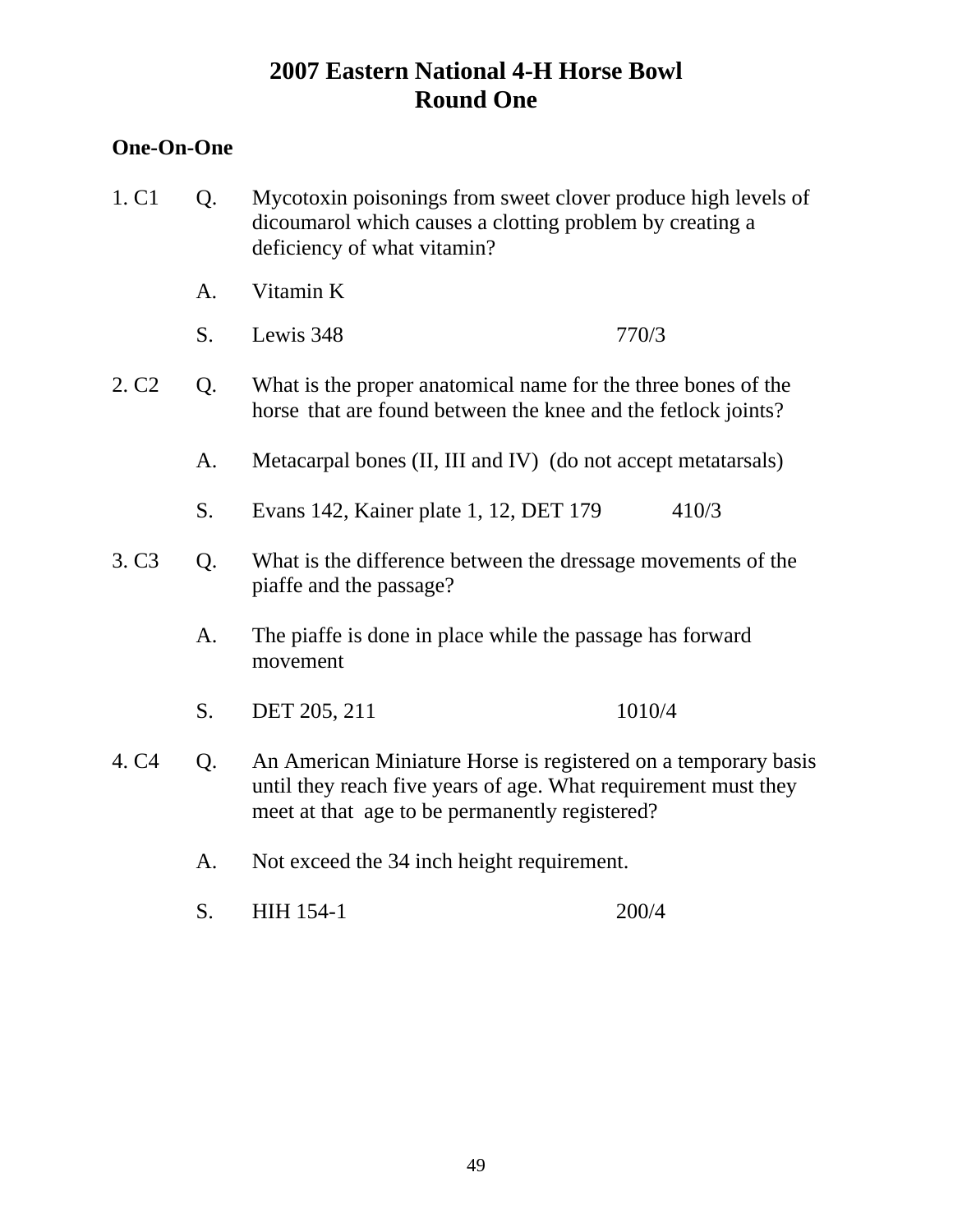- 5. C1 Q. In striding leg interference, a moving leg makes contact with another moving leg. What is this called when it occurs at a slow trot, disappears at a faster trot, and causes a characteristic clicking sound?
	- A. Forging
	- S. Evans 179 620/4
- 6. C2 Q. What is a common term for the vallate, foliate and fungiform papillae found on the tongue?
	- A. Taste buds
	- S. Kainer plate 50 430/3
- 7. C3 Q. When looking at infectious diseases in the horse, what is the term for the time period between the exposure to an infectious agent and the development of the first clinical signs?
	- A. Incubation or incubation period
	- S. Lewis 393, DET 151 800/3
- 8. C4 Q. The formula of heart girth squared times the body length divided by 330 will give you a good approximation of what for your horse?
	- A. Body weight
	- S. YLM 303-2L 700/3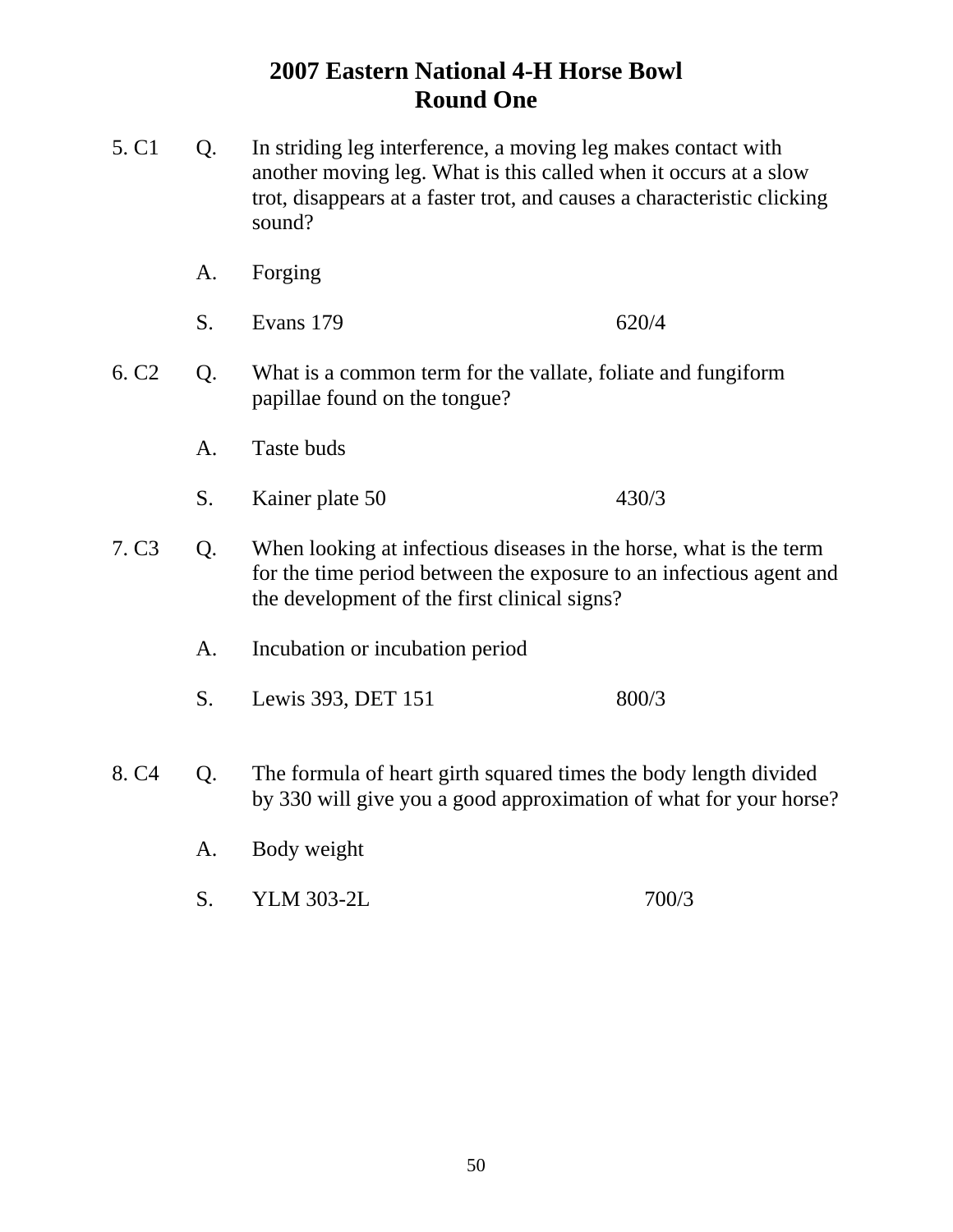| 9. C1              | Q. | What type of water testing would be done at an equine facility to<br>determine potential fecal contamination of a water source?                                                                                            |        |  |
|--------------------|----|----------------------------------------------------------------------------------------------------------------------------------------------------------------------------------------------------------------------------|--------|--|
|                    | A. | Fecal coliform counts                                                                                                                                                                                                      |        |  |
|                    | S. | <b>HIH 360-1</b>                                                                                                                                                                                                           | 920/4  |  |
| 10. C <sub>2</sub> | Q. | Name one area on which a "leverage" bit places pressure that a<br>"non-leveraged" bit does not.                                                                                                                            |        |  |
|                    | A. | Poll or under the chin (curb groove)                                                                                                                                                                                       |        |  |
|                    | S. | HIH 1100-8                                                                                                                                                                                                                 | 1000/3 |  |
| 11. C <sub>3</sub> | Q. | What is the term for the mucous membrane that lines the inside of<br>the eyelid?                                                                                                                                           |        |  |
|                    | A. | Conjunctiva                                                                                                                                                                                                                |        |  |
|                    | S. | <b>DET 67</b>                                                                                                                                                                                                              | 420/3  |  |
| 12. C <sub>4</sub> | Q. | A cool down period of activity is essential after vigorous exercise<br>to allow your horse to eliminate any accumulated lactic acid. What<br>will be the consequence for the next 24 to 48 hours if you do not<br>do this? |        |  |
|                    | A. | Sore muscles                                                                                                                                                                                                               |        |  |

S. HIH 851-9, 895-1 810/4

### **End One-On-One**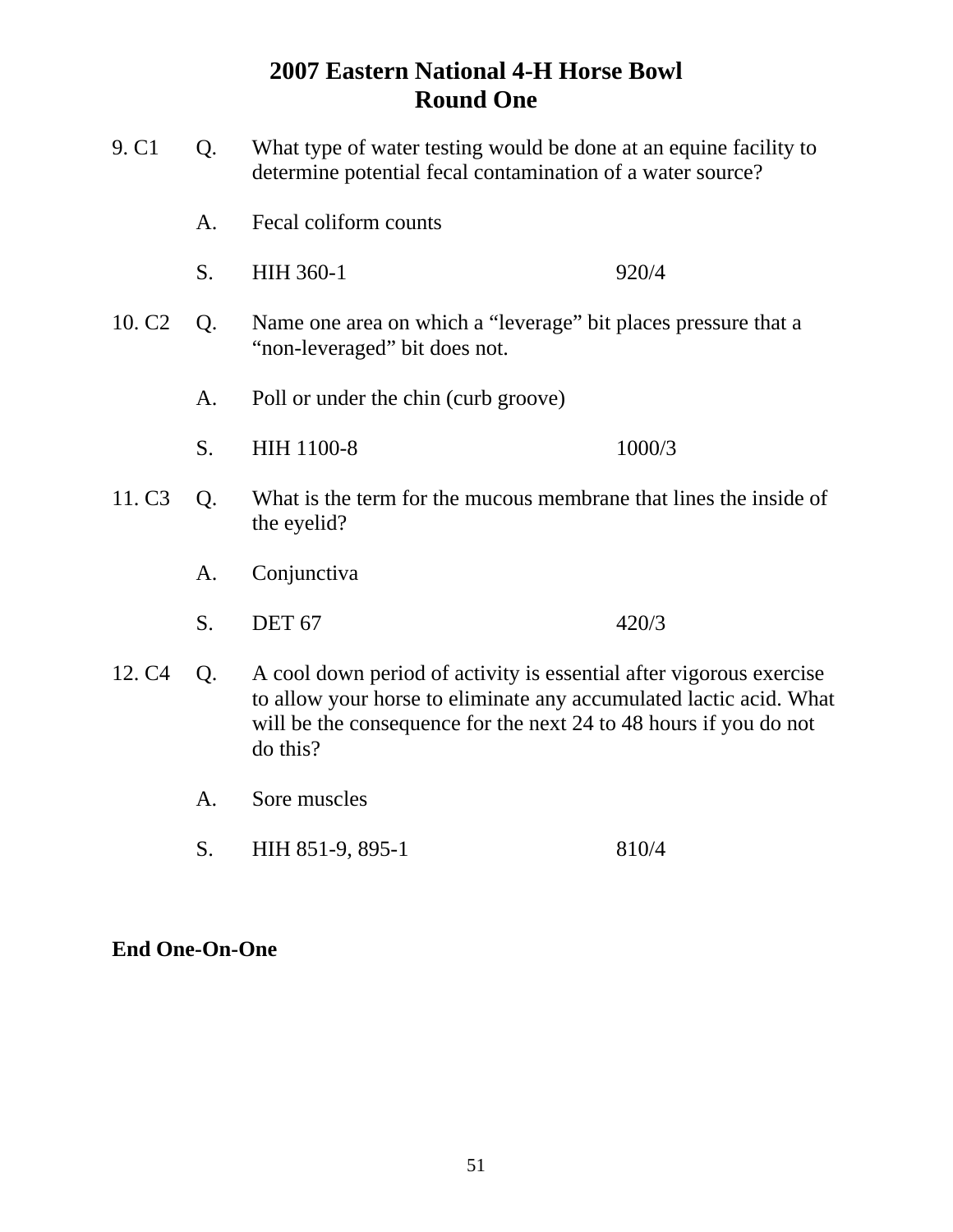### **Begin Open Questions**

- 13. Q. What color pattern would your paint horse be classified given the following description? All four legs are white below the knees and hocks. Your horse has a star and stripe. The white body markings are regular, oval-shaped, distinct, and extend down the neck and chest. White crosses the back.
	- A. Tobiano
	- S. HIH 159-3, Evans 48 310/4
- 14. Q. Short, straight pasterns are associated with what other conformation problem?
	- A. A straight shoulder (also accept upright)
	- S. Evans 146 620/3

#### **Toss Up – Bonus Attached**

- 15. Two Part Question. Explain how the plant maturity of grass hay and legume hay are **visually** determined.
	- A. The amount of seed heads of grasses and the amount of flowers present on legumes (note that color is not correct – color can be influenced by factors other than maturity)
	- S. YLM 337-1L, Lewis 68, 69 700/3

#### **Bonus Question**

- 16. Q. A farrier generally uses two different types of hammers. What are their proper names and what are the differences in their use? Which one is heavier?
	- A. Rounding or turning hammer used for making and shaping shoes Driving hammer – used for driving nails and forming and finishing the clinches. The claws of the driving hammer are used for wringing off the nails. The rounding hammer weighs 2 to  $2 \frac{1}{2}$  pounds and the driving hammer weighs less than one pound
	- S. HIH 530-2, 530-4, Evans 728 900/3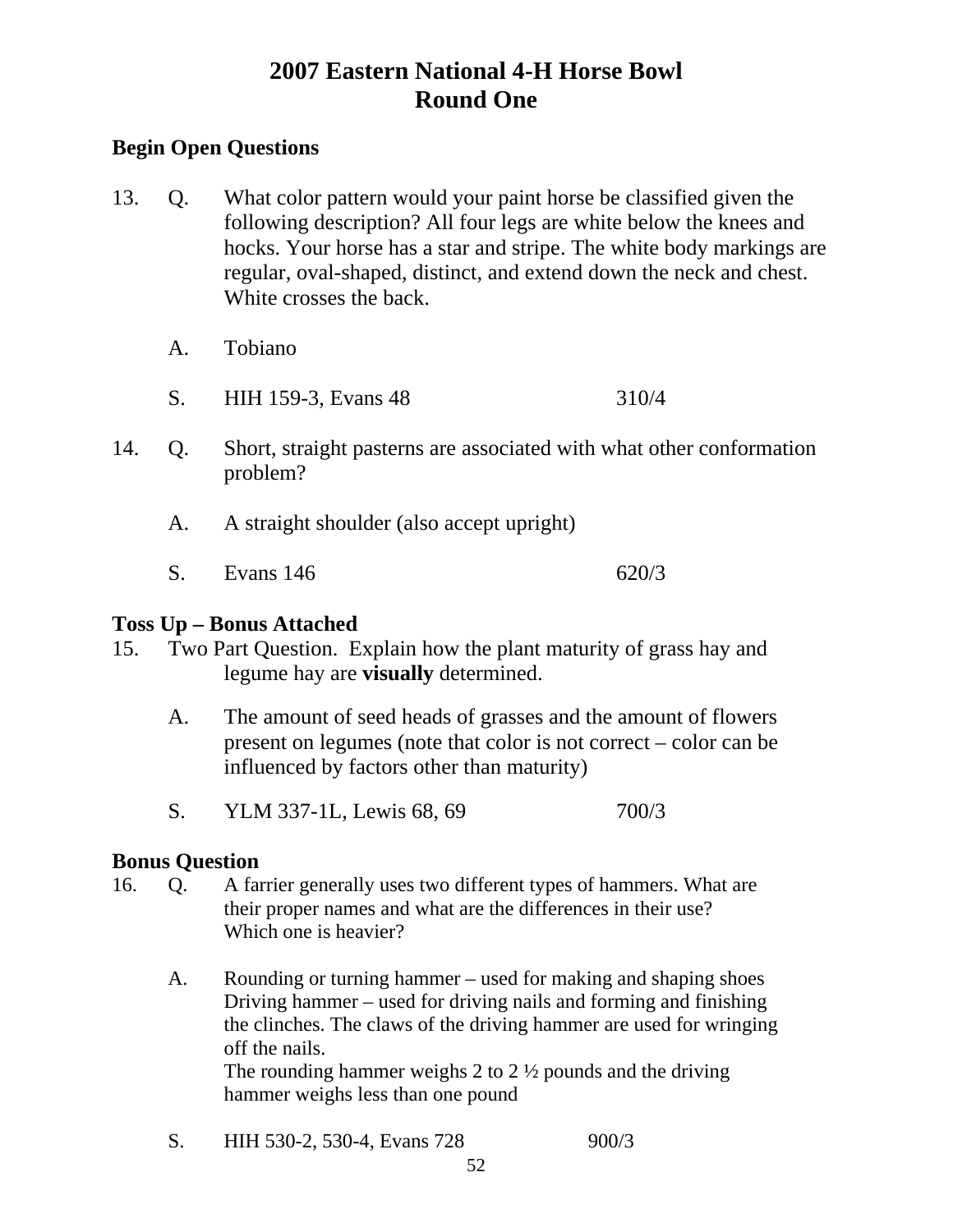### **Resume Open Questions**

| 17.                                                                                                                                                                                      | Q. | Where is the occipital crest located on the horse?                                                                                                                                                                                                                                                                                                                         |       |
|------------------------------------------------------------------------------------------------------------------------------------------------------------------------------------------|----|----------------------------------------------------------------------------------------------------------------------------------------------------------------------------------------------------------------------------------------------------------------------------------------------------------------------------------------------------------------------------|-------|
|                                                                                                                                                                                          | A. | At the top of the head between the ears                                                                                                                                                                                                                                                                                                                                    |       |
|                                                                                                                                                                                          | S. | DET pg. 194                                                                                                                                                                                                                                                                                                                                                                | 410/4 |
| Cribbing is one of the more common vices found in horses. If you<br>18.<br>Q.<br>detect this vice in your horse early, what is the best and most<br>successful method of eliminating it? |    |                                                                                                                                                                                                                                                                                                                                                                            |       |
|                                                                                                                                                                                          | A. | Cause alleviation – eliminate the motivation or common causes of<br>frustration and boredom (do not accept cribbing straps – they are<br>punishment or discipline methods that never eliminate the motivation)                                                                                                                                                             |       |
|                                                                                                                                                                                          | S. | Lewis 375                                                                                                                                                                                                                                                                                                                                                                  | 910/4 |
| 19.                                                                                                                                                                                      | Q. | Using the proper name (genus and species), what parasite is being<br>described. The life cycle takes six to seven months with the adult<br>ending up in the large intestines. The larvae migrate to the anterior<br>mesenteric artery and may cause problems within the digestive tract<br>by forming clots. They are the most dangerous of the three large<br>strongyles. |       |
|                                                                                                                                                                                          | A. | Strongylus vulgaris                                                                                                                                                                                                                                                                                                                                                        |       |

S. HIH 430-2 835/3

### **Toss Up – Bonus Attached**

- 20. Two part Q What is the name for the "bump" in the middle of a curb mouthpiece and what does it do?
	- A. Port and it relieves pressure on the tongue, applies pressure to the roof of the mouth
	- S. HIH 1100-10 1000/3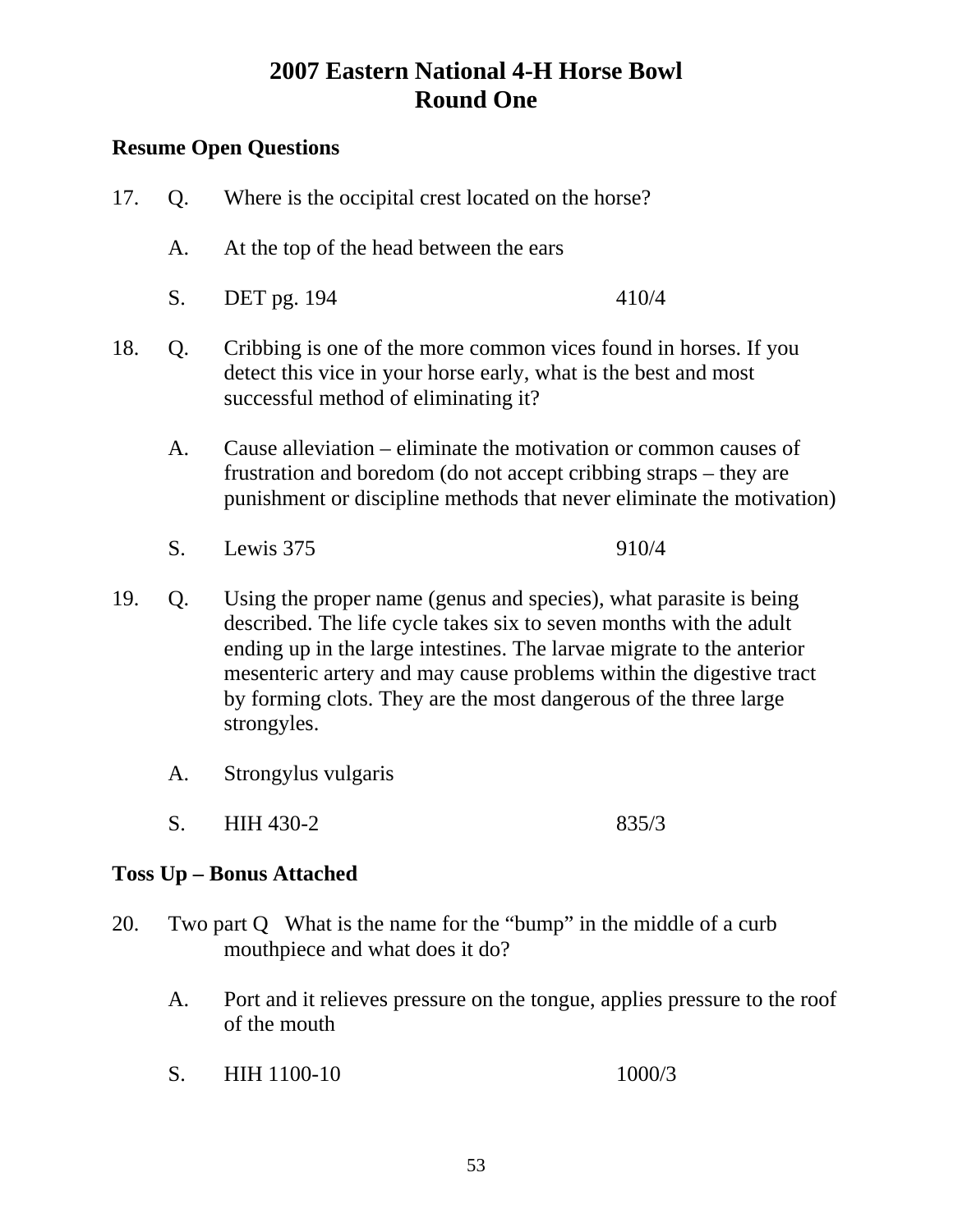### **Bonus Question**

- 21. Q. Name the breed associated with each of the following five horses Figure, Hambletonian, Black Hand # 1, Allan F-1 and Janus.
	- A. Figure Morgan Hambletonian – Standardbred Black Hand #1 – POA Allan F-1 – Tennessee Walking Horse Janus – Quarter Horse
	- S. HIH 151-1, Evans 24, 28, 36, 40 200/3

|  | 22. Q. The coronary arteries are the first branch off of the aorta and carry |
|--|------------------------------------------------------------------------------|
|  | blood to what structure?                                                     |

- A. The heart muscle
- S. Kainer plate 58 440/3
- 23. Q. In good pasture management, to maximize regrowth of pasture and minimize weed invasion, what should be prevented?
	- A. Overgrazing
	- S. Lewis 105 970/3
- 24. Q. What is the proper name for the cranial nerve that provides the horse with a sense of smell?
	- A. Olfactory nerve
	- S. Kainer plate 78 420/3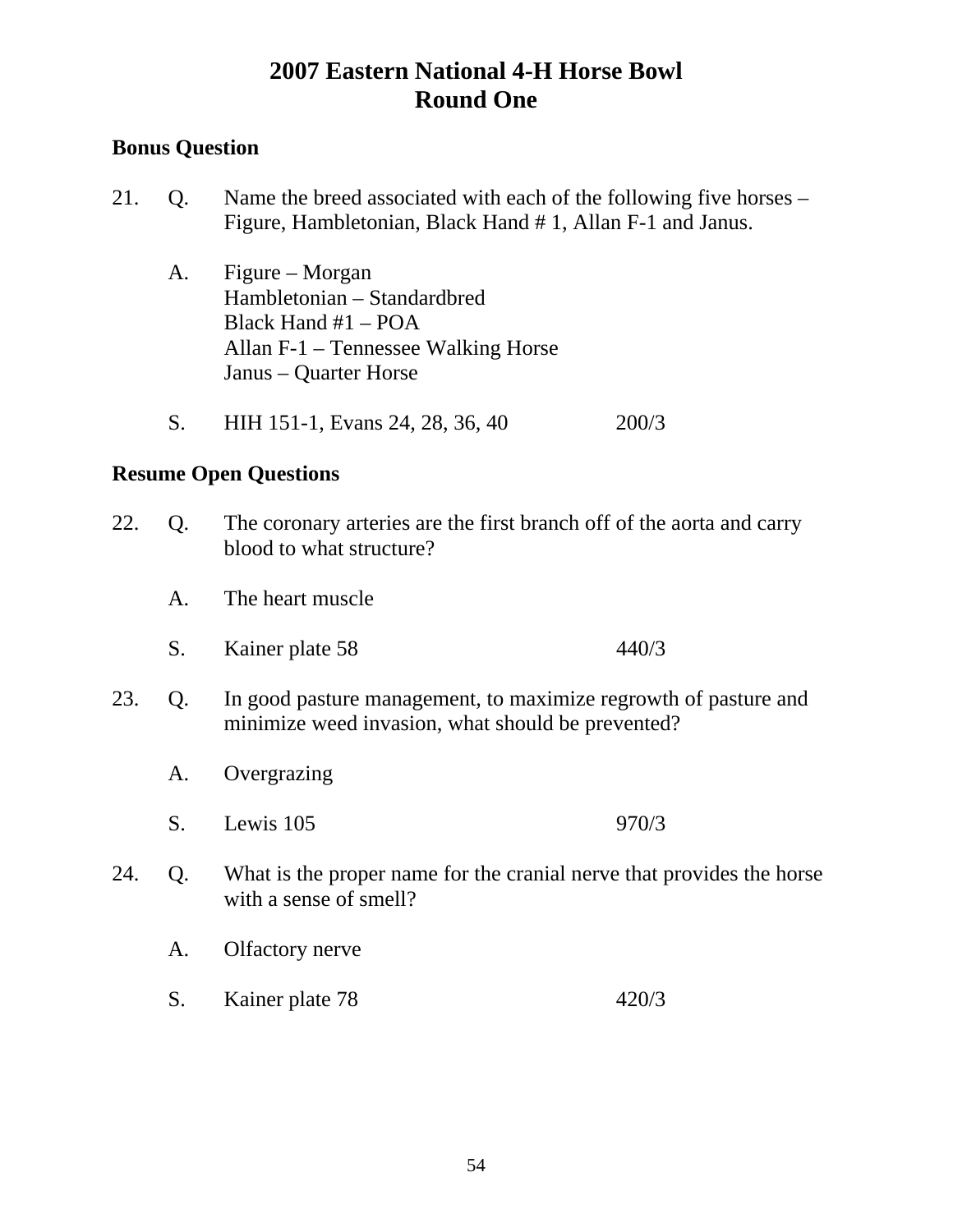- 25. Q. What term is used to describe the unsoundness that is rarely found in ponies and is less common in the light breeds than in the draft breeds? It is a calcification of the lateral cartilages of the coffin bone.
	- A. Sidebone
	- S. Evans 160, Lewis 403 620/4

#### **Toss Up – Bonus Attached**

- 26. Q. What two bones articulate with the distal sesamoid bone?
	- A. Short pastern (middle phalanges, second phalanx) Coffin bone (distal phalanges, third phalanx, pedal bone)
	- S. Kainer Plate 12, Evans 98 410/3

#### **Bonus Question**

- 27. Q. What are the eight letters of the small (20m X 40m) dressage ring starting with the entry point and going clockwise?
	- A. A-K-E-H-C-M-B-F
	- S. DET 85 1010/4

- 28. Q. What medication is being described? This medication may be used to treat severe asthma or anaphylactic reactions. It causes contraction of capillaries and arteries by "stimulating" the sympathetic nervous system. It causes an increase in the heart rate and blood pressure.
	- A. Adrenalin (epinephrine)
- S. DET 4 800/4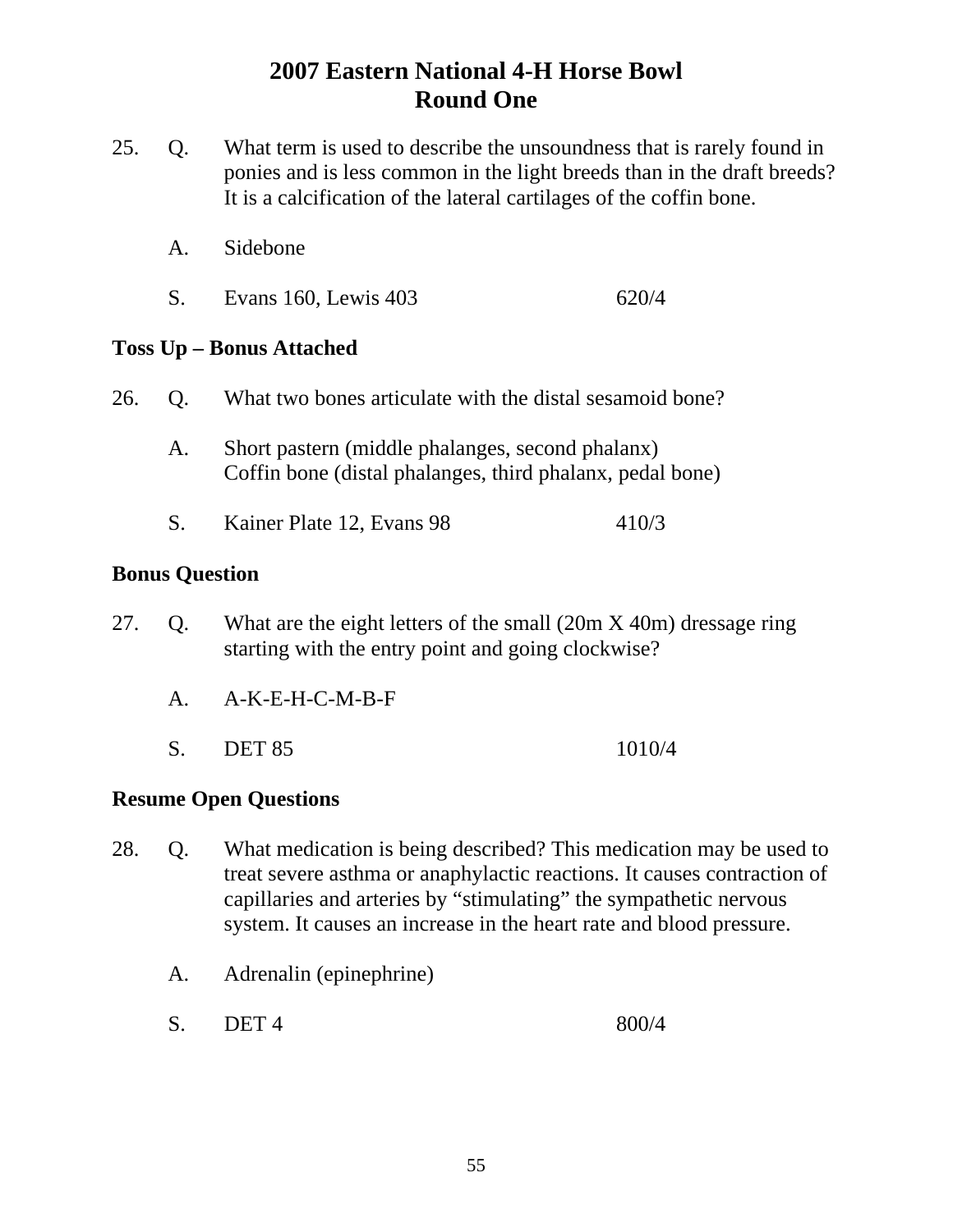| 29. | Q. | What breed of horse that originated in the Ural Mountains of<br>Russia, is especially well adapted to extremely cold weather, and<br>noted for its long, curly coat of hair?                                                                                                      |       |
|-----|----|-----------------------------------------------------------------------------------------------------------------------------------------------------------------------------------------------------------------------------------------------------------------------------------|-------|
|     | A. | American Bashkir Curly (accept Bashkir Curly)                                                                                                                                                                                                                                     |       |
|     | S. | DET 8, Evans 57                                                                                                                                                                                                                                                                   | 200/3 |
| 30. | Q. | What is the primary function of the "short bones"?                                                                                                                                                                                                                                |       |
|     | A. | Absorb concussion                                                                                                                                                                                                                                                                 |       |
|     | S. | Evans 90                                                                                                                                                                                                                                                                          | 410/3 |
| 31. | Q. | It is January and you are looking at a new boarding facility for your<br>horse. It is clean, warm and comfortable in the barn. What might be<br>the problem with this barn if you see condensation dripping from parts<br>of the ceiling and there is a significant ammonia odor? |       |

- A. Poor ventilation
- S. Lewis 183 920/3

### **Last Question of the Round**

- 32. Q. What thin plate of cartilage sits in front of the larynx and prevents swallowed materials from going down the trachea?
	- A. Epiglottis
	- S. DET 97 450/3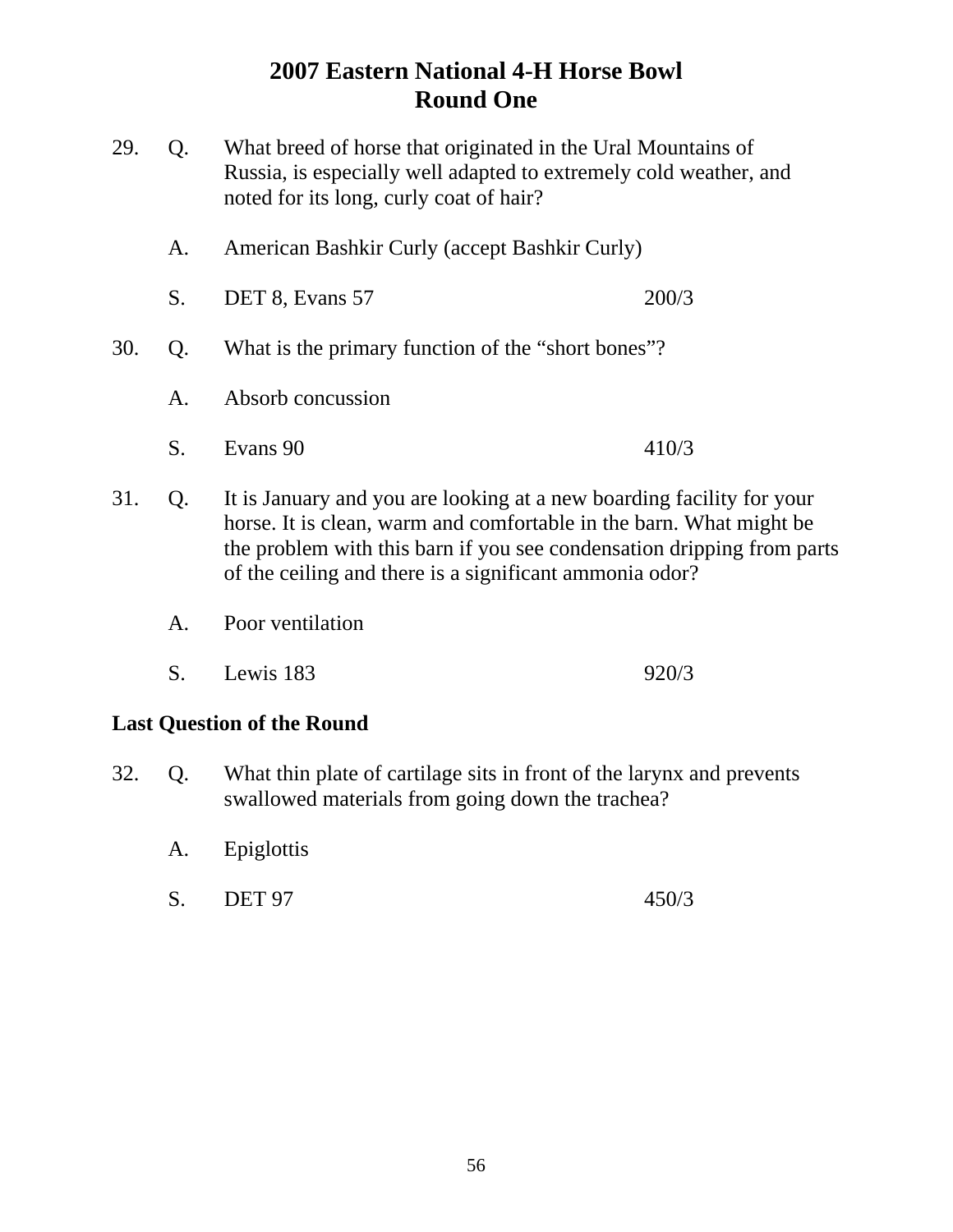#### **One-On-One**

- 1. C1 Q. Conformation of the forelegs is particularly important because they carry what percent of the horse's weight? A.  $65\%$  (accept any answer in the range  $60 - 65\%$ ) S. HIH 230-1 600/4 2. C2 Q. Flunixin meglumine (flu-nix-in meg-lu-mine), ketoprofen and phenylbutazone are used in the treatment of laminitis. What type of medication are these drugs? A. NSAID (N-Said) non-steroidal anti-inflammatory drug) (would also accept anti-inflammatory) S. HIH 640-2 810/4 3. C3 Q. When a horse is fed a balanced hay-grain ration, it generally takes about how many hours for the ingested material to pass through the digestive tract and be passed as fecal material? A. 72 hours (accept any answer in range 64 to 80 hours) S. Evans 194 700/4 4. C4 Q. At around nine years of age, what marker on the occlusal or grinding surface of the horses tooth is revealed when the tooth is worn down to the level of the pulp cavity? A. Dental star
	- S. Kainer plate 48, HIH 240-3 430/4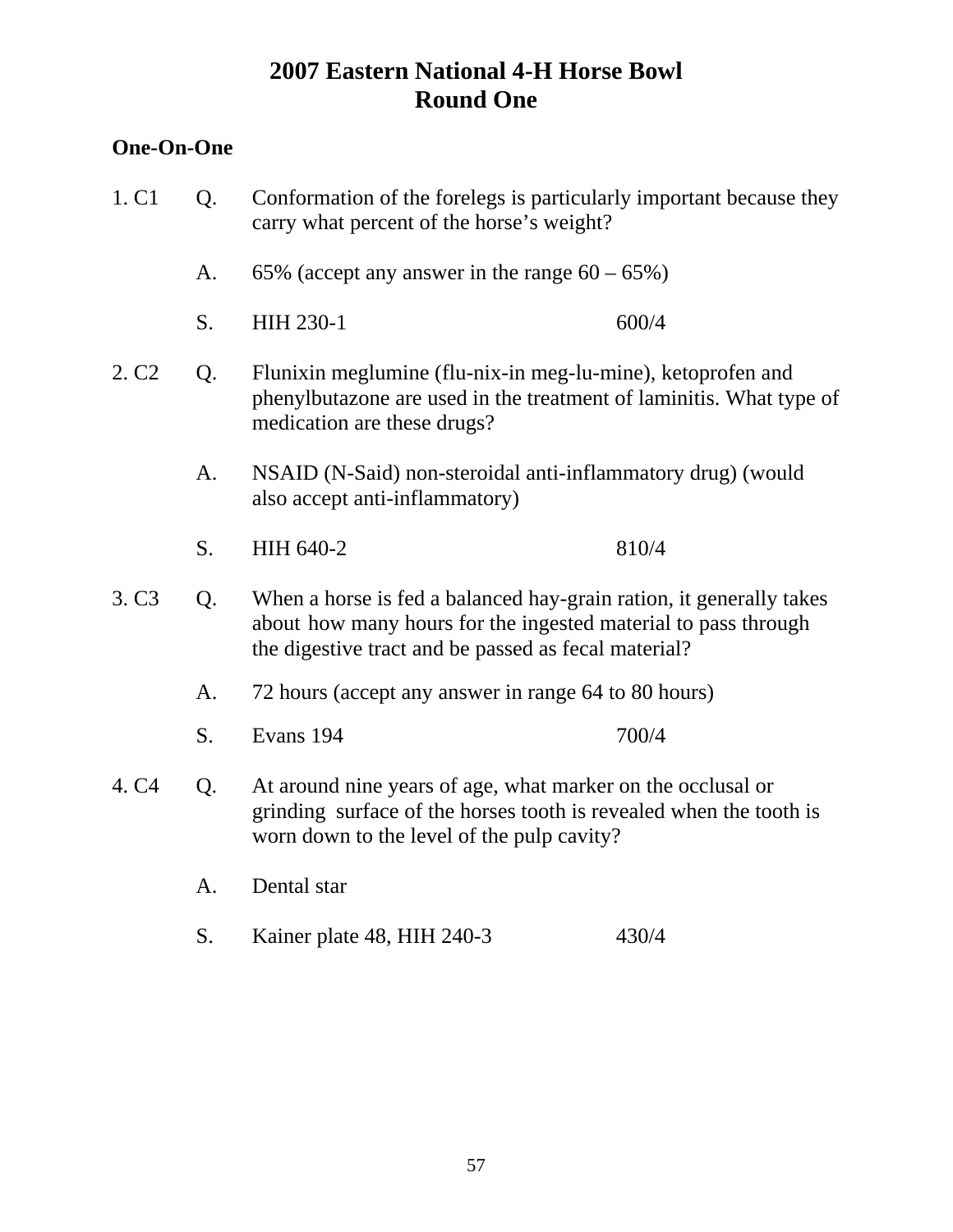- 5. C1 Q. You have a mare that weighed 1,000 lb prior to breeding. How much do you estimate her foal will weigh at birth? A. 90 to 100 lb (9 % to 10% of the mare's body weight) S. HIH 940-5 530/4 6. C2 Q. In dressage, what type of walk is being described? The head and neck nod up and down twice during each stride. The gait is ground-covering and the head and neck extended. The rear feet overreach the prints of the front feet. A. Extended walk S. Evans 172 640/4 7. C3 Q. What is the term for a specialized type of horseshoe pad that can be removed to treat or apply medication to the hoof and then reattached? A. Hospital pad S. HIH 515-5 900/4 8. C4 Q. What is the proper name for the eye formed on the end of the lariat through which the rope is passed to form a loop? A. Honda
	- S. DET 141 1060/4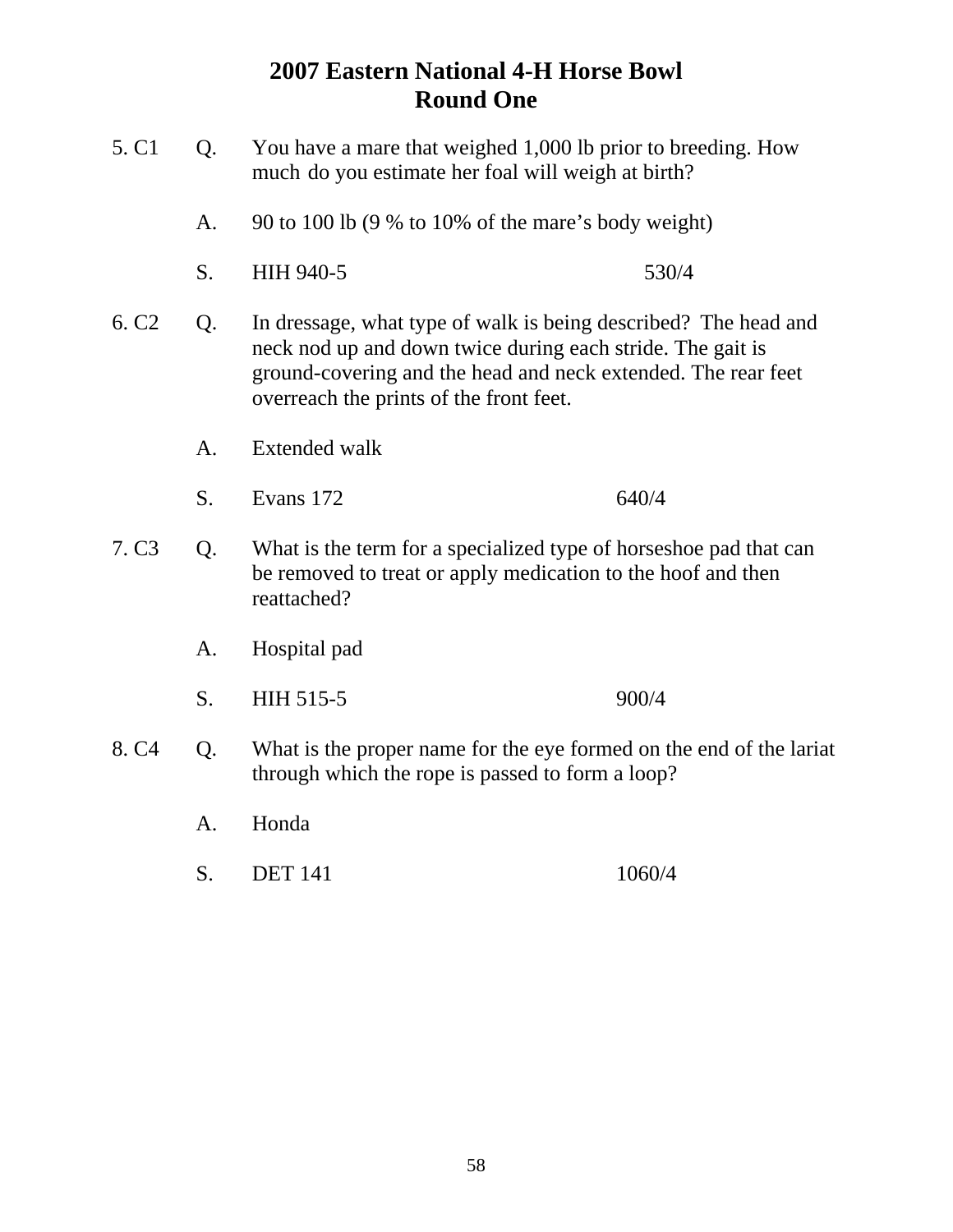- 9. C1 Q. In the horse's muscles, the anaerobic break down of glucose creating the waste product lactic acid during hard exercise is performed in the absence of adequate levels of what specific element?
	- A. Oxygen
	- S. HIH 850-1 410/3
- 10. C2 Q. Open front shelters or run-in sheds have become increasingly popular because of the many advantages they offer. However, there are several disadvantages. Name one.
	- A. Unable to monitor diet Unable to control exercise Safety issues/increased risk of injury to horses
	- S. Evans 772 920/3
- 11. C3 Q. Which breed of horse originated in the United States as a high stepping show ring horse and is a cross of the Arabian and Saddlebred breeds?
	- A. National Show Horse
	- S. DET 188 200/3
- 12. C4 Q. What is the name of a common skin condition of the horse that can resemble an ulcerated wart and may be caused by a virus?
	- A. Sarcoid
	- S. DET 240 860/3

#### **End One-On-One**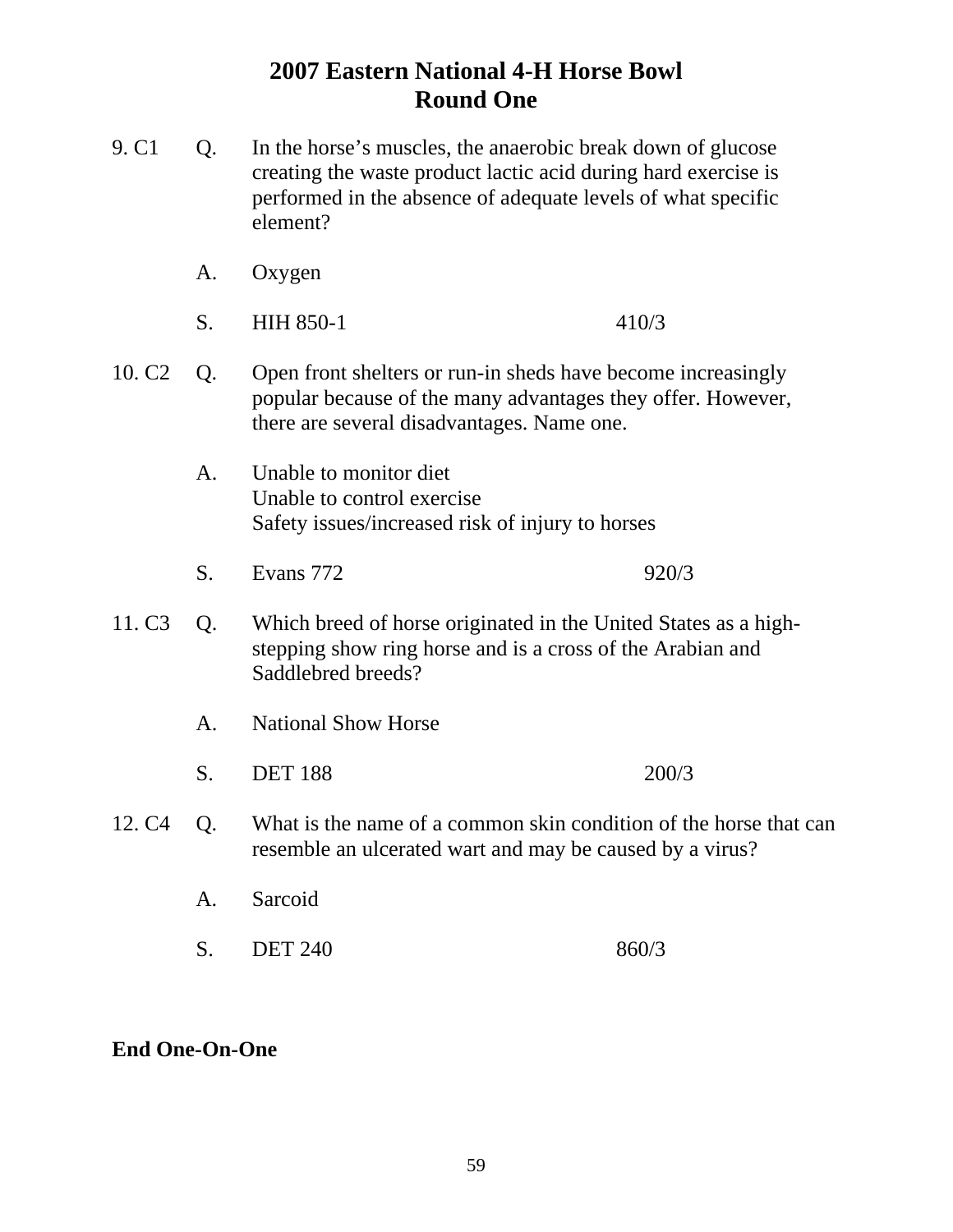### **Begin Open Questions**

- 13. Q. There are no specific treatments for some poisonings, but horses are usually given activated charcoal and a saline laxative by stomach tube. What is the reason for giving these medications?
	- A. To prevent further absorption of the toxin in the gastrointestinal tract (the activated charcoal binds with the toxin and the saline laxative speeds passage of any toxins through the digestive tract).
	- S. Lewis 339 830/4
- 14. Q. Ventilation of a stable area is important for many reasons. In the hot summer it can provide cooling for the horses. The temperature in a properly ventilated barn should be no more than how many degrees above the outside temperature?
	- A. 5 degrees Fahrenheit
	- S. YLM 107-2L 920/4

#### **Toss Up – Bonus Attached**

- 15. Q. What two organs deliver enzymes and products into the duodenum to assist in the digestive process?
	- A. Pancreas and liver
	- S. Kainer Plate 54 430/3

#### **Bonus Question**

- 16. Q. Name the breed that is identified with the following five names or identifications: Peacock of the horse world Prince of ponies Breed of blacks and grays Palouse horse Aristocrat of the show ring
	- A. American Saddlebred, Hackney Pony, Percheron, Appaloosa, and Hackney Horse **(horse not pony)**
	- S. Evans 38, 61, 69, HIH 158-2, 170-1 200/4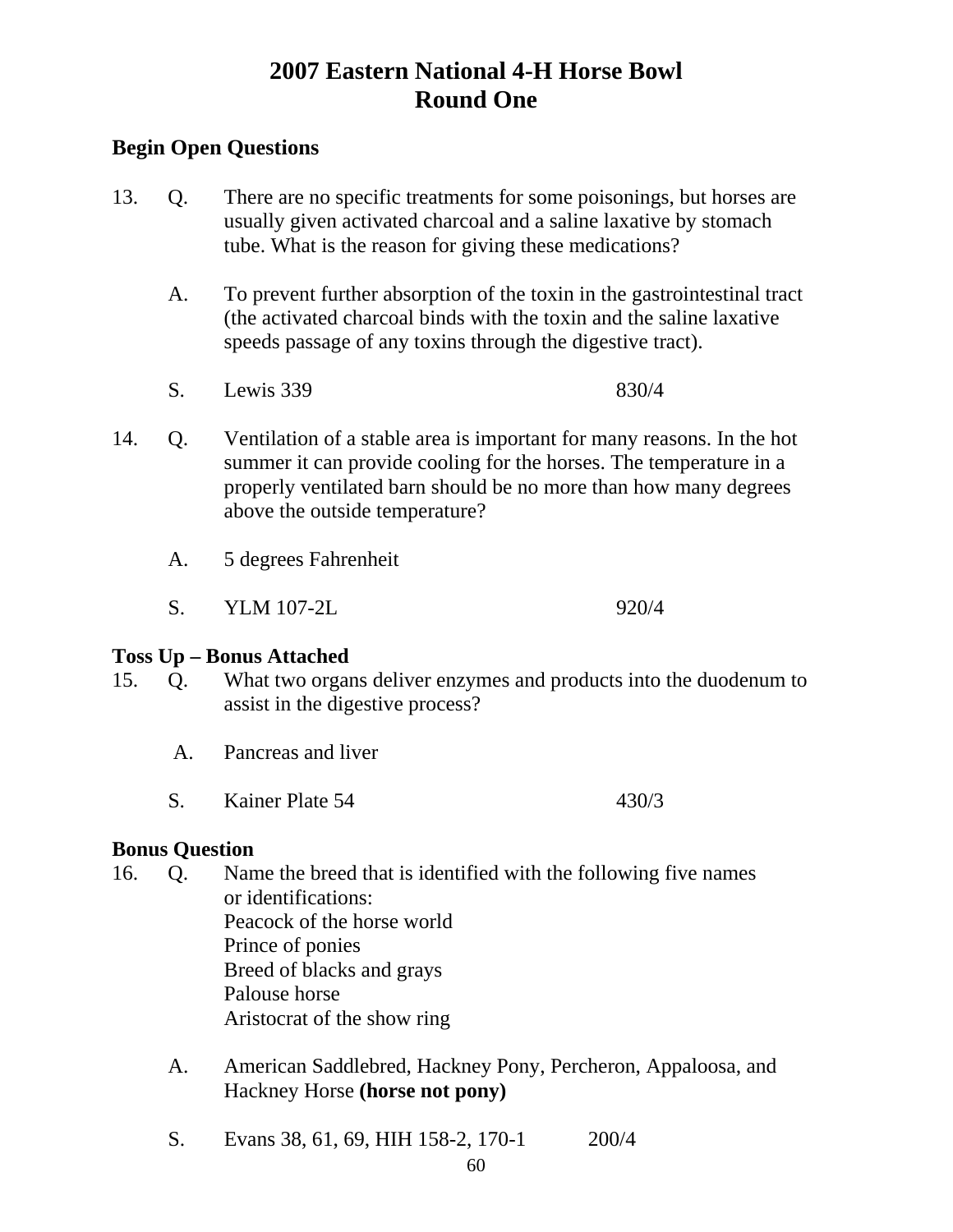#### **Resume Open Questions**

- 17. Q. What bit is being described? This bit uses four reins. It is a one piece bit that functions like both a snaffle and a curb combined into one mouthpiece. One set of reins is attached to the rings and work like a snaffle and one set attaches to the shanks to provide a leveraged action.
	- A. Pelham
	- S. HIH 1100-10, DET 207 1000/3
- 18. Q. In the horse's renal system, what structure connects the kidney to the bladder?
	- A. The ureter
	- S. Kainer 68 470/3
- 19. Q. A buck-kneed horse is sprung forward or over at the knee. This is considered a less serious fault than what type of knee conformation where the horse is back at the knee?
	- A. Calf-kneed
	- S. Evans 147 620/3

### **Toss Up – Bonus Attached**

- 20. Q. Name two types of teeth in the male horse that never occur as deciduous teeth and are only found as permanent teeth.
	- A. Molars Wolf teeth Canine teeth
	- S. HIH 240-1 430/3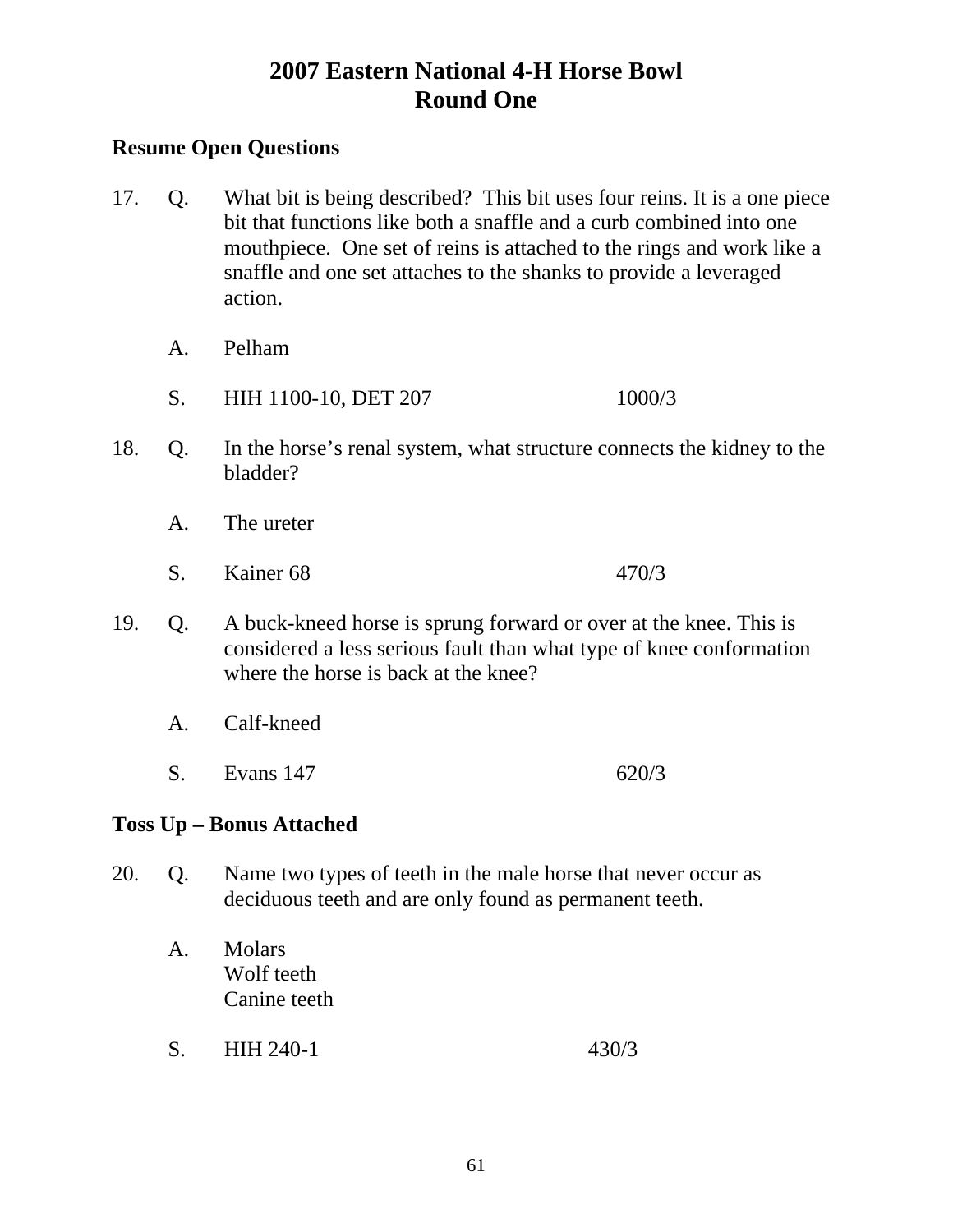#### **Bonus Question**

- 21. Q. Name two of the three striding leg interferences in which the toe of the foreleg hits the hind leg on the same side, and describe where on the rear leg the striking is occurring.
	- A. Scalping cornet Speedycutting – pastern or fetlock Shin hitting – cannon bone Hock-hitting – hock
	- S. Evans 179, 180 620/4

- 22. Q. The molds Penicillium, Aspergillus and Fusarium are responsible for most mycotoxin production. They are found sporadically in harvested and unharvested feeds. What is the most significant environmental factor in determining if the molds will grow and produce mycotoxins?
	- A. Moisture
	- S. Lewis 347 770/4
- 23. Q. The frog is a wedge-shaped mass that occupies the area between what structures at the heel of the foot?
	- A. The bars (also accept commisures, lateral sulci or collateral groove)
	- S. Evans 695, DET 62, Kainer plate 24 480/3
- 24. Q. Muscles that work together to accomplish a movement are called synergists. What is the term for muscles that oppose each other and limit movement?
	- A. Antagonists
	- S. Evans 696 410/4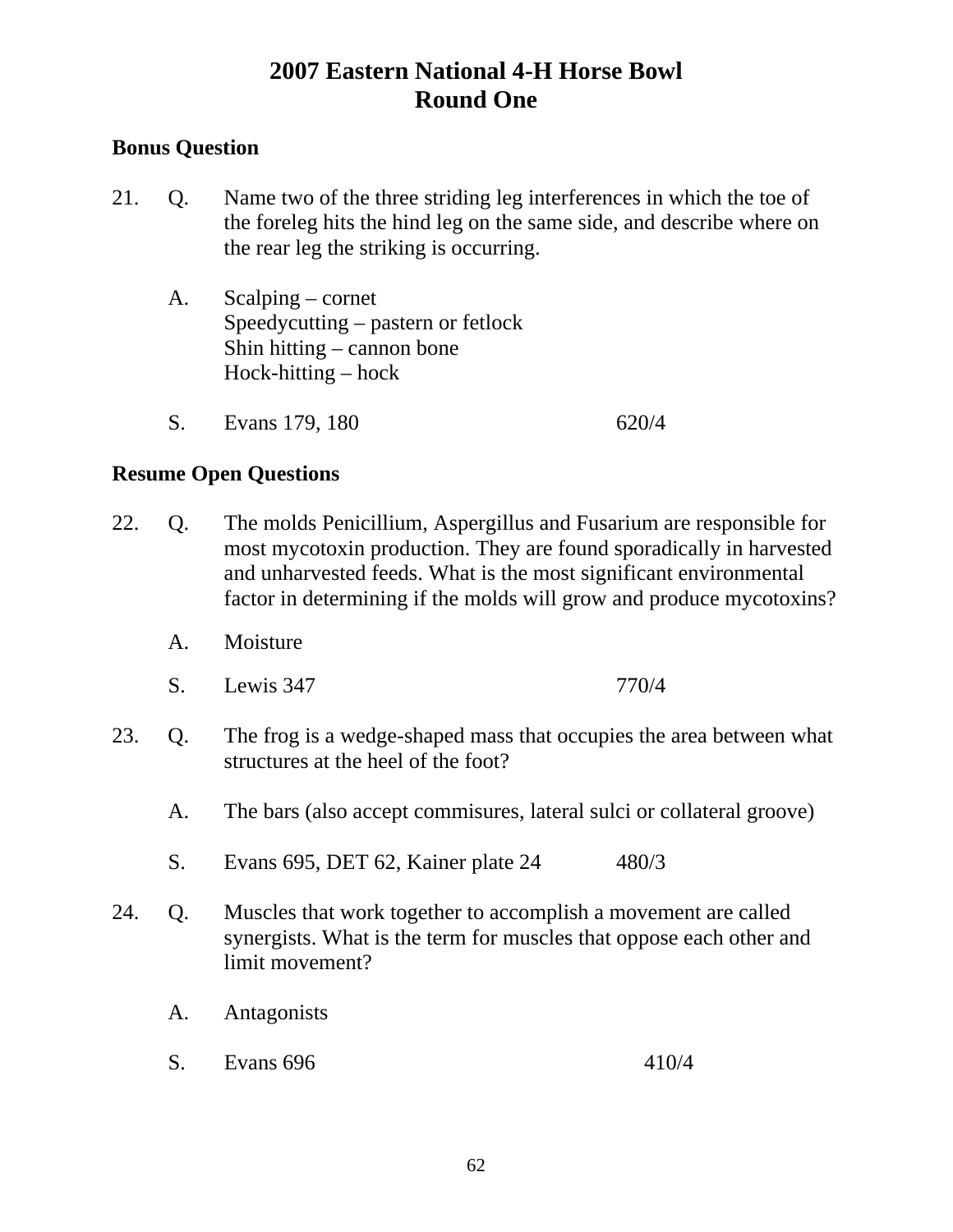- 25. Q. You are trying to decide between straw and wood shavings for bedding for your ten horse boarding facility. Straw is cheaper, but why might you still think it would be more economical to use shavings?
	- A. Shavings are less labor intensive and may pay for their extra cost by savings in labor expense
	- S. HIH 330-1 920/3

### **Toss Up – Bonus Attached**

- 26. Two part Q. Name and give the function of the large muscle located on either side of the face, sitting beneath the ear, and covering the mandible.
	- A. Masseter muscle; chewing closes the jaws
	- S. Kainer plate 16, DET 176 410/4

#### **Bonus Question**

- 27. Q. Name four nutrients that a good quality legume hay would be higher in than a good quality grass hay.
	- A. Energy Calcium Vitamin B Protein Vitamin A (will accept Phosphorus – only marginally higher)
	- S. YLM 202-1L, HIH 750-3 700/3

- 28. Q. What structure in the brain controls the release of hormones by the pituitary gland?
	- A. Hypothalamus
	- S. Evans 126 490/3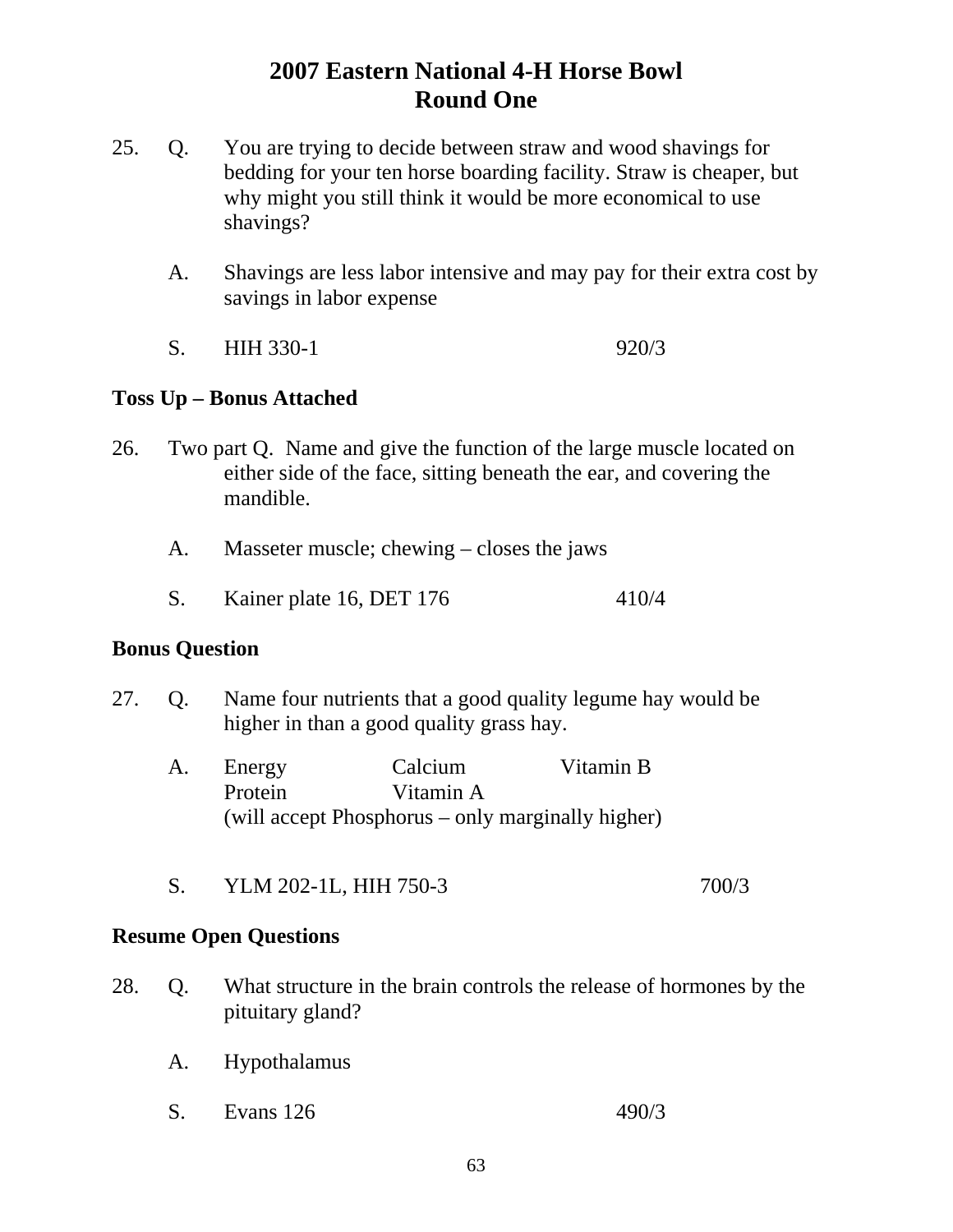- 29. Q. During pregnancy what structure in the mare protects the fetus from contamination and infection by serving as an impermeable barrier between the vagina and the body of the uterus?
	- A. The cervix
	- S. Evans 321, HIH 910-3 510/3
- 30. Q. What is the name for the special, flowing movement in which the forelegs roll to the outside as the horse strides forward that is performed by the Peruvian Paso?
	- A. Termino
	- S. Evans 43 640/3
- 31. Q. What condition is being described? This condition usually occurs in the horse's front legs and is found between the knee and the fetlock. It is more common in young horses in rigorous training. It starts as a soreness but can persist and forms a swelling on the front of the cannon bone.
	- A. Bucked shins
	- S. Evans 159-160 810/3

#### **Last Question of the Round**

- 32. Q. What do the following terms describe pelican, gourd, appleton, dinner plate, and dally?
	- A. Types of horns on saddles
	- S. DET 14, 77, 81, 123, 207 1000/4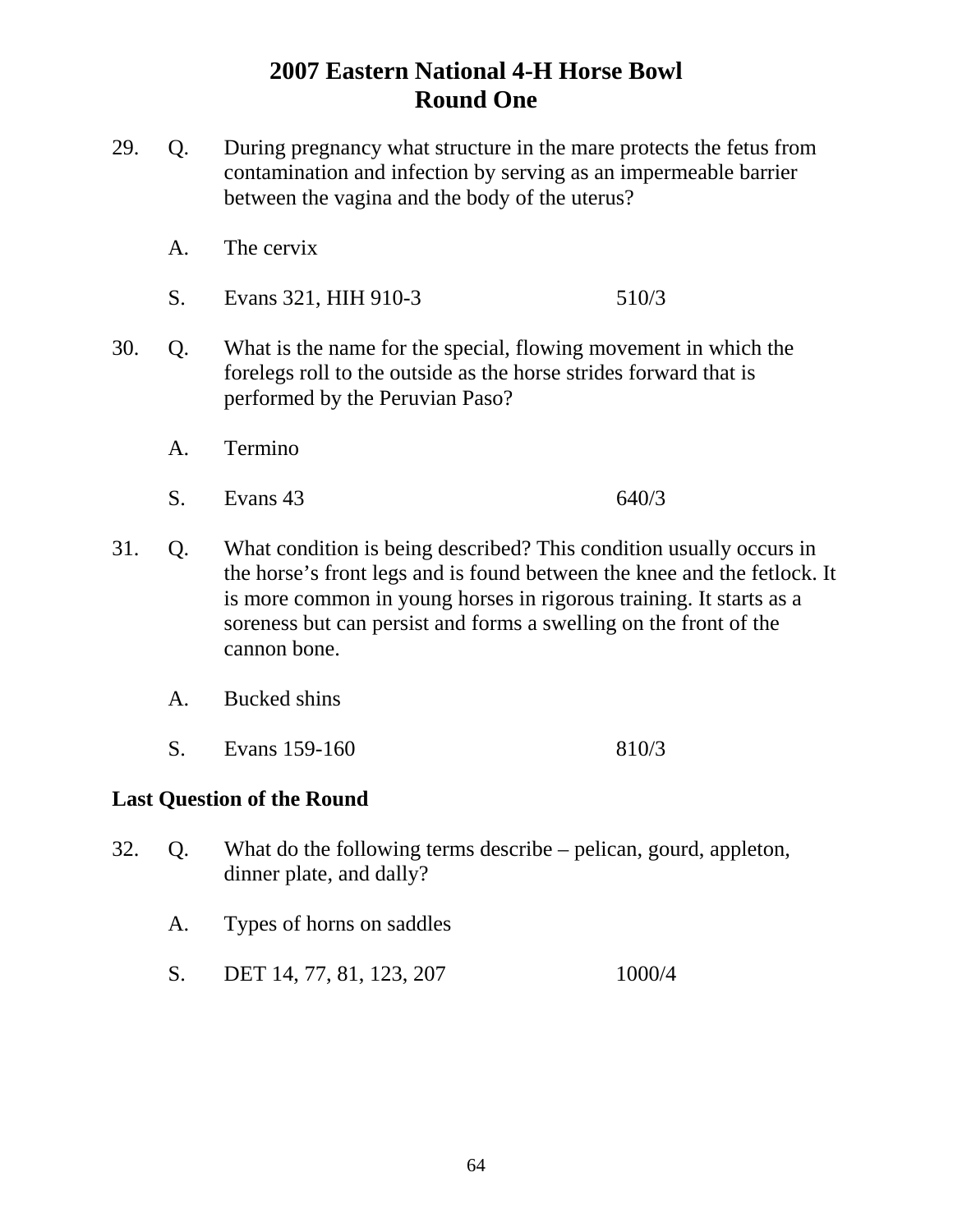### **One-On-One**

| 1. C1             | Q. | As a non-ruminant herbivore, the horse needs to forage or chew<br>long stem roughage. As a rule of thumb what is the minimum<br>amount of roughage as a percent of body weight your horse<br>should receive daily? |       |
|-------------------|----|--------------------------------------------------------------------------------------------------------------------------------------------------------------------------------------------------------------------|-------|
|                   | A. | 3/4 to 1% (accept anything in that range)                                                                                                                                                                          |       |
|                   | S. | HIH 710-4, Lewis 147                                                                                                                                                                                               | 700/4 |
| 2. C <sub>2</sub> | Q. | To what famous Thoroughbred, unbeaten in twenty four races in<br>1764, do 90% of all modern Thoroughbreds trace their ancestry?                                                                                    |       |
|                   | A. | Eclipse                                                                                                                                                                                                            |       |
|                   | S. | DET pg. 88                                                                                                                                                                                                         | 200/4 |
| 3. C <sub>3</sub> | Q. | When the sum of a number of genes are required to produce a<br>trait, what type of gene action is this considered?                                                                                                 |       |
|                   | A. | Quantitative                                                                                                                                                                                                       |       |
|                   | S. | HIH 1020-3                                                                                                                                                                                                         | 550/4 |
| 4. C4             | Q. | Fescue poisoning affects pregnant mares in the late stages of<br>gestation. What is the best and easiest way to rapidly alleviate the<br>effects of fescue toxicosis?                                              |       |
|                   | A. | Removing mares from infected fescue pasture and access to<br>infected hay                                                                                                                                          |       |
|                   | S. | Lewis 354                                                                                                                                                                                                          | 770/3 |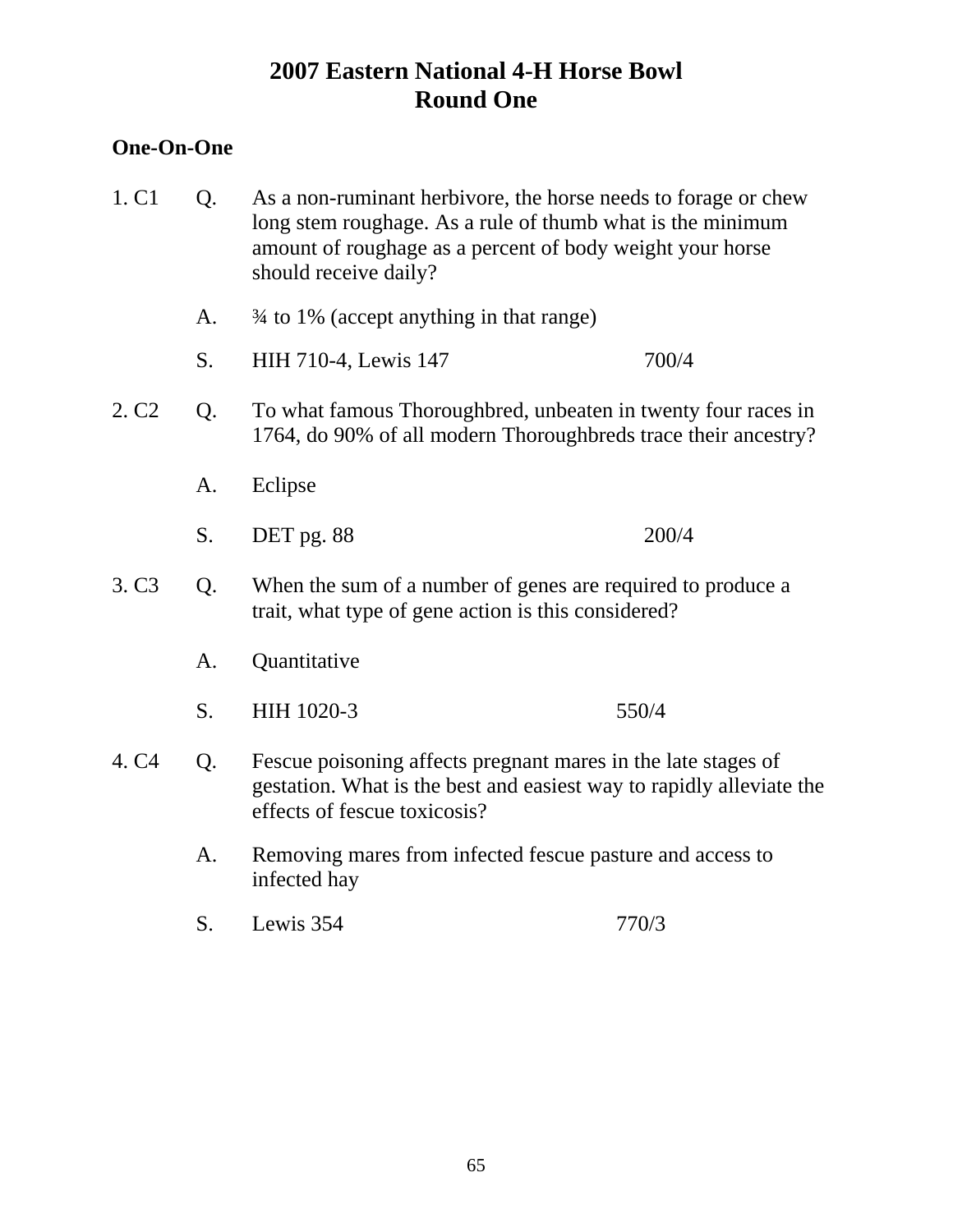| 5. C1                   | Q. | In the horse's eye, focused light rays which form the image on the<br>retina are transmitted to the brain by what nerve?                                                                             |       |
|-------------------------|----|------------------------------------------------------------------------------------------------------------------------------------------------------------------------------------------------------|-------|
|                         | A. | Optic nerve                                                                                                                                                                                          |       |
|                         | S. | DET 167, Kainer 78                                                                                                                                                                                   | 420/3 |
| 6. C <sub>2</sub>       | Q. | The angle of the slope of the shoulder is essential to the overall<br>balance of the horse. As the slope of the shoulder becomes<br>straighter what effect does this have on the length of the back? |       |
|                         | A. | The back gets longer $-$ the top line becomes longer                                                                                                                                                 |       |
|                         | S. | <b>YLM A323-2L</b>                                                                                                                                                                                   | 600/4 |
| 7. C <sub>3</sub><br>Q. |    | When a pacer hits the sole or shoe of a front foot with the diagonal<br>rear foot, this interference is called what?                                                                                 |       |
|                         | A. | Cross-firing                                                                                                                                                                                         |       |
|                         | S. | Evans 179, DET 73                                                                                                                                                                                    | 620/3 |
| 8. C <sub>4</sub>       | Q. | What type of hernia only occurs in a male horse?                                                                                                                                                     |       |
|                         | A. | Scrotal hernia (not inguinal hernia)                                                                                                                                                                 |       |
|                         | S. | Evans 168                                                                                                                                                                                            | 880/3 |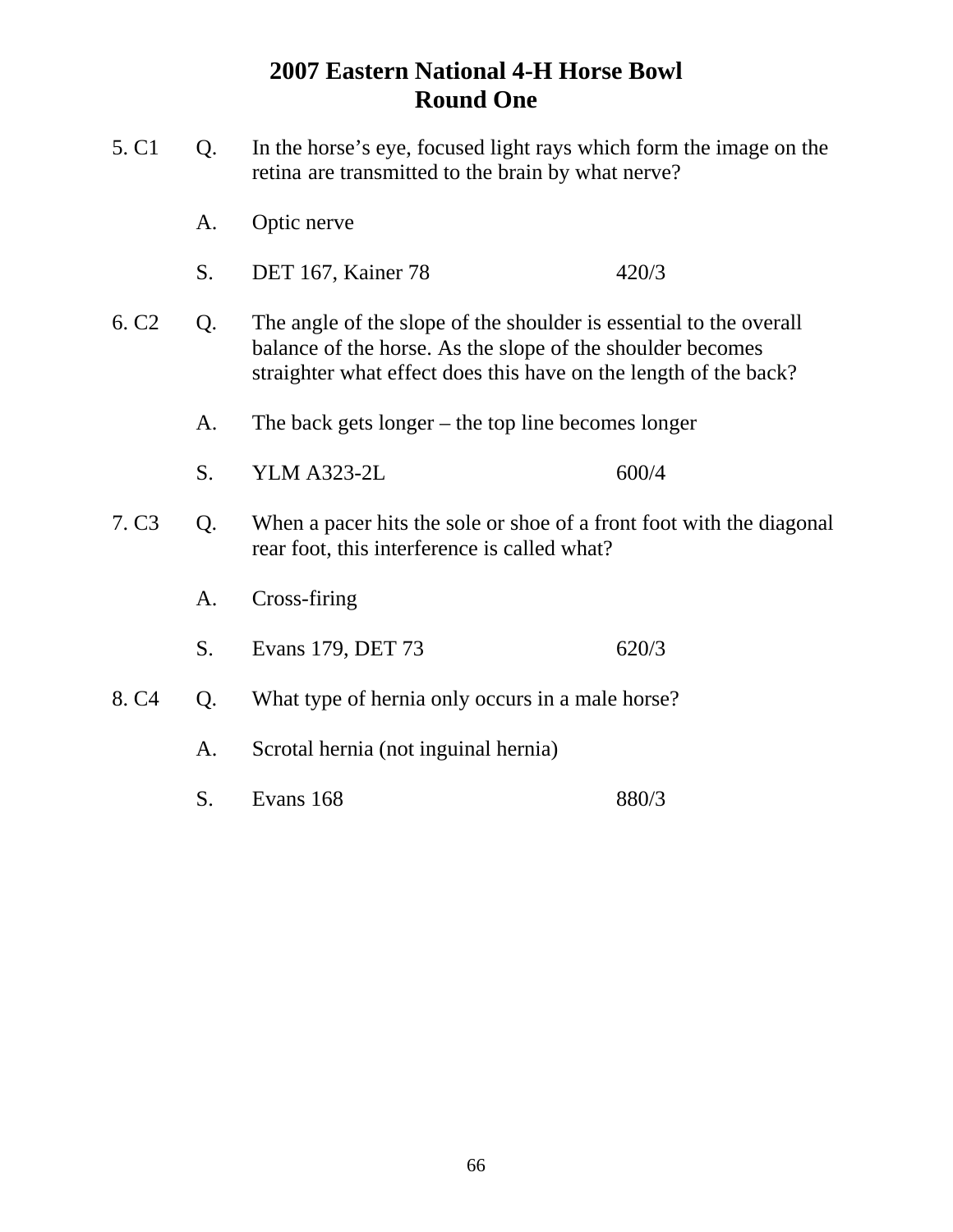| 9. C1              | Q. | As the owner of a horse boarding and training operation, what type<br>of insurance do you need to carry to protect you from situations<br>where you may be held responsible for bodily injury or property<br>damage, particularly where negligence may be claimed? |                                                                                                                                          |  |
|--------------------|----|--------------------------------------------------------------------------------------------------------------------------------------------------------------------------------------------------------------------------------------------------------------------|------------------------------------------------------------------------------------------------------------------------------------------|--|
|                    | A. | <b>Liability Insurance</b>                                                                                                                                                                                                                                         |                                                                                                                                          |  |
|                    | S. | HIH 1340-5                                                                                                                                                                                                                                                         | 940/4                                                                                                                                    |  |
| 10. C <sub>2</sub> | Q. | What is the proper term for the blood vessel rich, bone producing<br>membrane that covers bone except at the articular surfaces?                                                                                                                                   |                                                                                                                                          |  |
|                    | A. | Periosteum                                                                                                                                                                                                                                                         |                                                                                                                                          |  |
|                    | S. | Kainer plate 9, DET 209                                                                                                                                                                                                                                            | 410/3                                                                                                                                    |  |
| 11. C <sub>3</sub> | Q. | in combating infectious organisms?                                                                                                                                                                                                                                 | What is the name of the glandular organ located near the stomach<br>which serves as a reservoir for red blood cells and assists the body |  |
|                    | A. | Spleen                                                                                                                                                                                                                                                             |                                                                                                                                          |  |
|                    | S. | Lewis 404                                                                                                                                                                                                                                                          | 440/4                                                                                                                                    |  |
| 12. C <sub>4</sub> | Q. | What is the name of the area on the horse's jaw where the curb<br>chain should rest?                                                                                                                                                                               |                                                                                                                                          |  |
|                    | A. | Curb groove                                                                                                                                                                                                                                                        |                                                                                                                                          |  |
|                    | S. | <b>DET 75</b>                                                                                                                                                                                                                                                      | 1000/4                                                                                                                                   |  |

### **End One-On-One**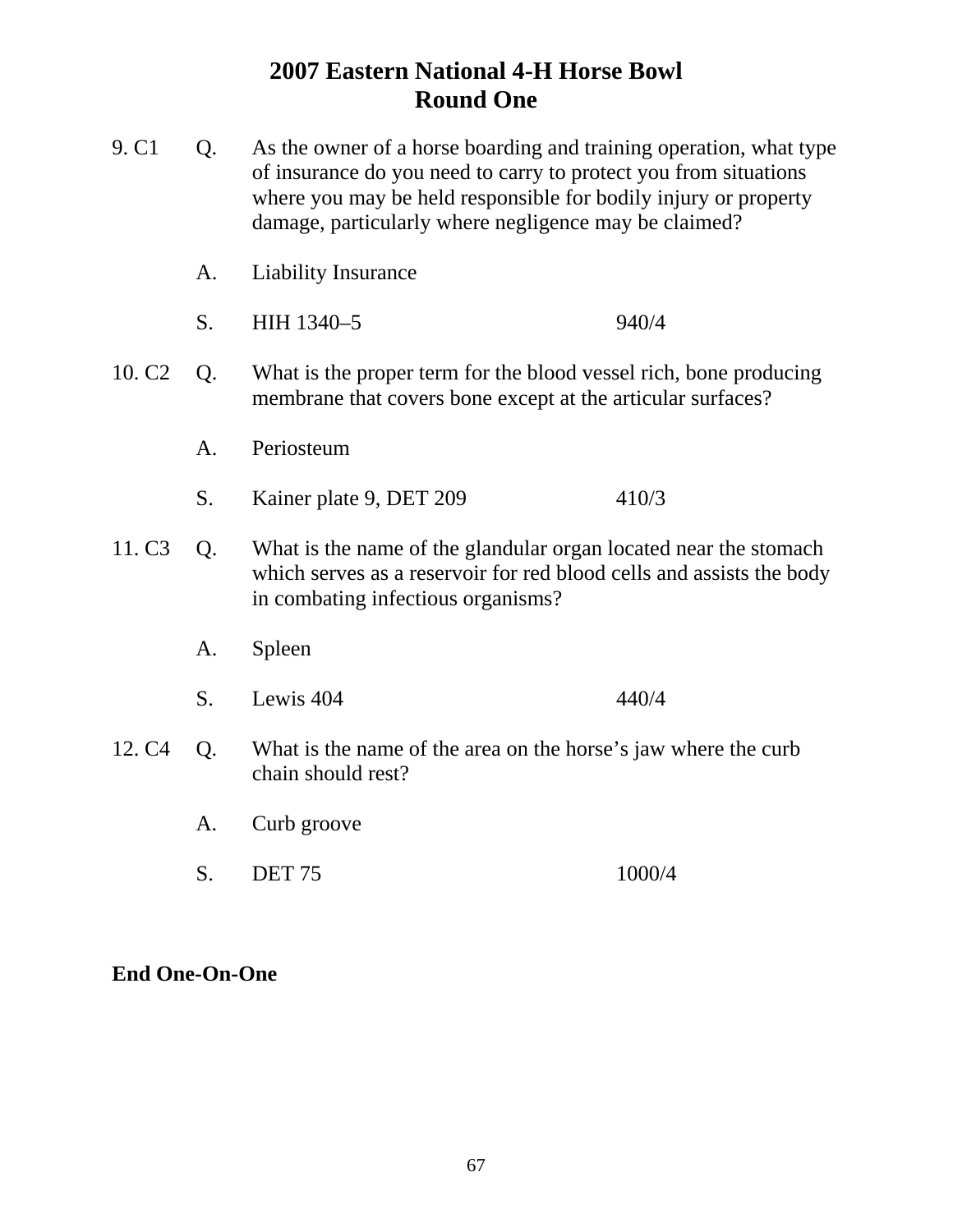### **Begin Open Questions**

- 13. Q. Rain rot is a common term used to describe a condition where moisture and dirt allow a commonly found bacteria to cause an infectious situation, causing the hair coat to separate from the skin at its roots and slough off in sections? This is often confused with rain scald which is caused by an infection with what organism?
	- A. Fungus
	- S. DET 228 860/5
- 14. Q. A clinch block can be used to turn the head of the nail to start the clinch. If your horse objects to this procedure, what other tool could be used to turn the clinch?
	- A. Clinchers or clinching tongs (gooseneck, alligator or saddle horse clinchers)
	- S. HIH 530-3, Evans 745 900/4

#### **Toss Up – Bonus Attached**

- 15. Q. The common factor between these two unsoundnesses is that the type of tissue at each location that becomes infected is a bursa. What are the two unsoundnesses?
	- A. Poll evil and fistulous withers
	- S. Kainer plate 20, Evans 168 640/4

#### **Bonus Question**

16. Q. Name five conformational defects whose common name refers to another species of animal.

| A. | Parrot mouthed | Pigeon-toed    | Hound-gutted |
|----|----------------|----------------|--------------|
|    | Monkey mouthed | Cow-hocked     | Rat-tailed   |
|    | Ewe-neck       | Coon-footed    | Walleyed     |
|    | Goose-rumped   | Pig-eyed       | Wasp-Waisted |
|    | Roach-back     | Herring-gutted | Cow-eyed     |
|    | Calf-kneed     | Mule ears      |              |

S. **HIH 620/3**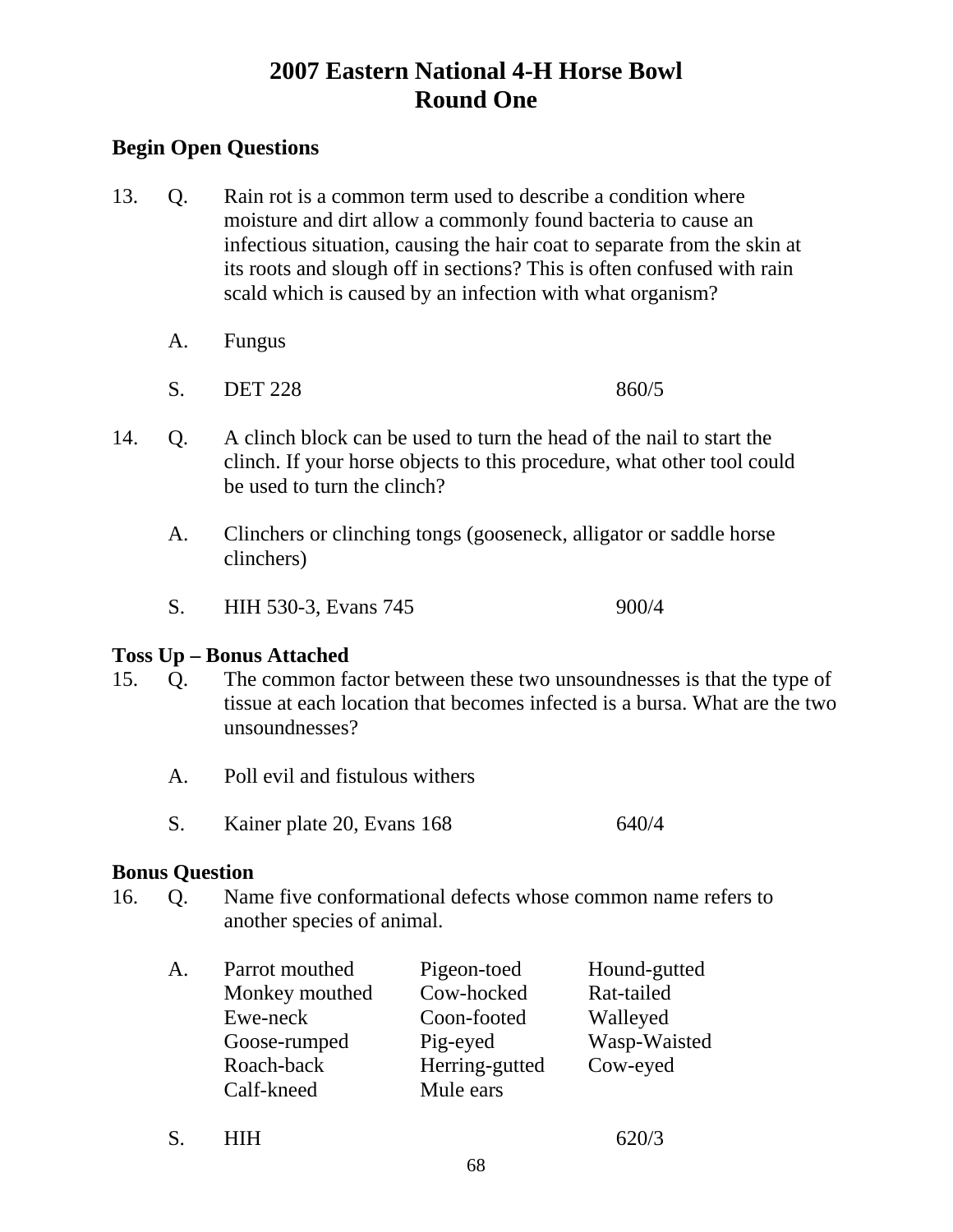### **Resume Open Questions**

| 17. | Q <sub>r</sub> | Name one of the two endocrine glands that are attached to the brain.                                                                                                                                                                                                                |        |
|-----|----------------|-------------------------------------------------------------------------------------------------------------------------------------------------------------------------------------------------------------------------------------------------------------------------------------|--------|
|     | A.             | Pituitary gland or pineal gland                                                                                                                                                                                                                                                     |        |
|     | S.             | Kainer plate 77                                                                                                                                                                                                                                                                     | 420/3  |
| 18. | Q <sub>r</sub> | What does the term "blow a stirrup" refer to?                                                                                                                                                                                                                                       |        |
|     | A.             | To lose a stirrup iron                                                                                                                                                                                                                                                              |        |
|     | S.             | DET <sub>33</sub>                                                                                                                                                                                                                                                                   | 1000/4 |
| 19. | Q.             | What is the proper name (genus) of the parasite causing this disease?<br>Adult horses rarely have clinical problems from this parasite $-$ it<br>primarily affects nursing foals. The small thread like adult worms in<br>the small intestine can cause diarrhea and unthriftiness. |        |
|     | A.             | Strongyloides (Strongyloides westeri)                                                                                                                                                                                                                                               |        |

S. Lewis 158 835/4

### **Toss Up – Bonus Attached**

- 20. Two part Q. What term describes the 45-50 foot long rope that is used with a lash cinch to secure a pack load and what are three types of hitches with which it can be used to secure the load?
	- A. Lash rope Single diamond, double-diamond, half-diamond, triple diamond, squaw, or Arizona
	- S. HIH 1125-1 1020/4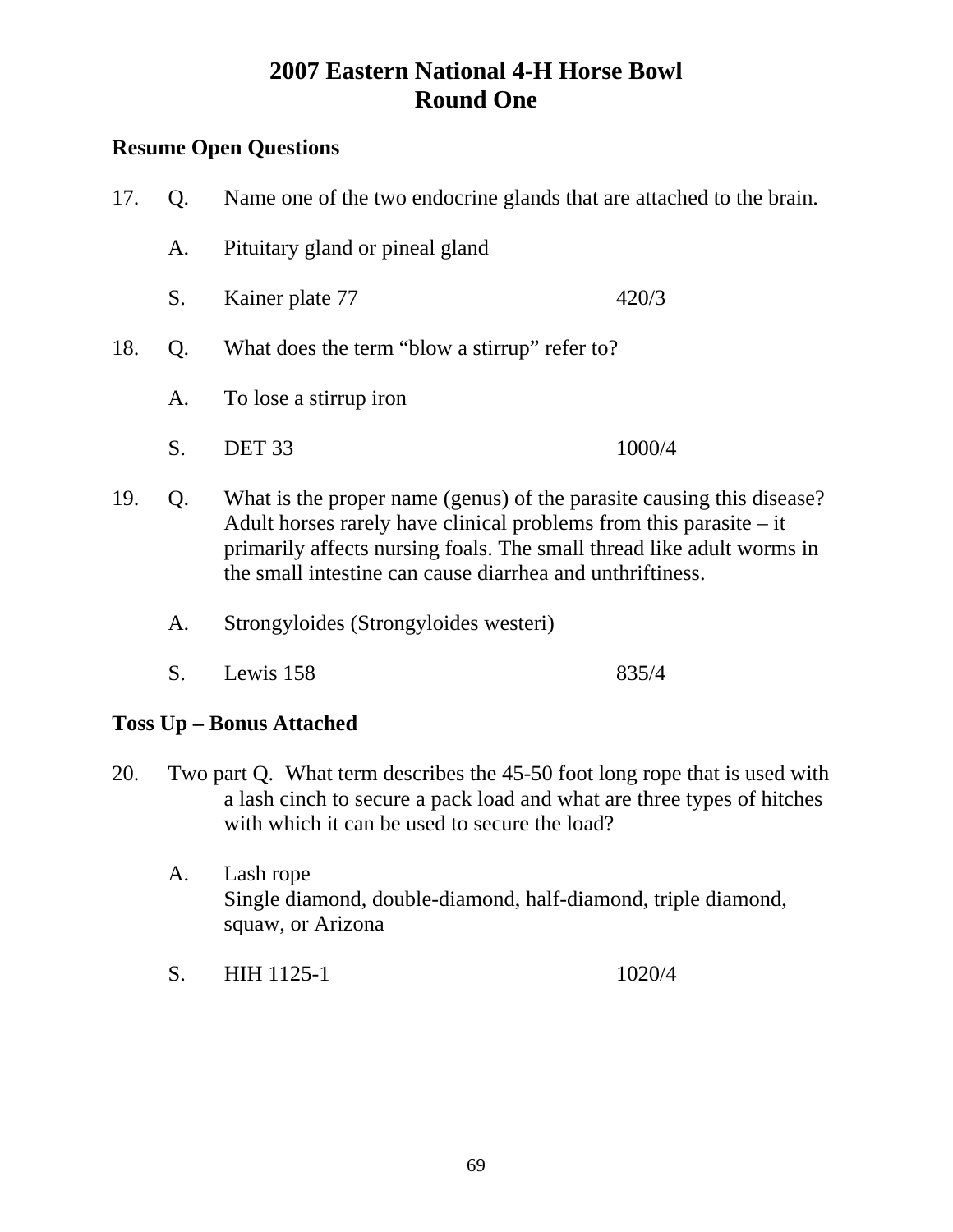### **Bonus Question**

- 21. Q.  $\text{Cob} \text{COB}$  or cobby  $\text{COB}$  B Y are terms used in the horse industry. Give 3 examples of how you might use these terms.
	- A. Cob-tailed an English custom of docking the tail to a 6 inch length. Cob-tail class – one of two classes Hackney ponies are divided into for show. Cob as a type rather than breed description – short legged, max height 15.1 hands with the bone and substance of a heavyweight hunter. Cobby – as a description of a close coupled and stoutly built horse. Cob - form of feed – "corn cob". Welsh Cob – a division of Welsh pony and horse based on type.
	- S. Evans 63-64, DET 60, HIH 184-1 200/4

- 22. Q. What hormone does the maturing follicle on the ovary release to stimulate the sexual behavior of the mares during heat?
	- A. Estrogens
	- S. HIH 910-6, YLM 326-3 510/3
- 23. Q. Which martingale combines the action of both the snaffle rein and draw reins?
	- A. German martingale
	- S. DET 120 1000/4
- 24. Q. What serious unsoundness is described as an enlargement that appears on the inside and front of the hind leg where the hock tapers into the cannon bone?
	- A. Bone Spavin or Jack Spavin
	- S. DET 35, HIH 230-4 620/3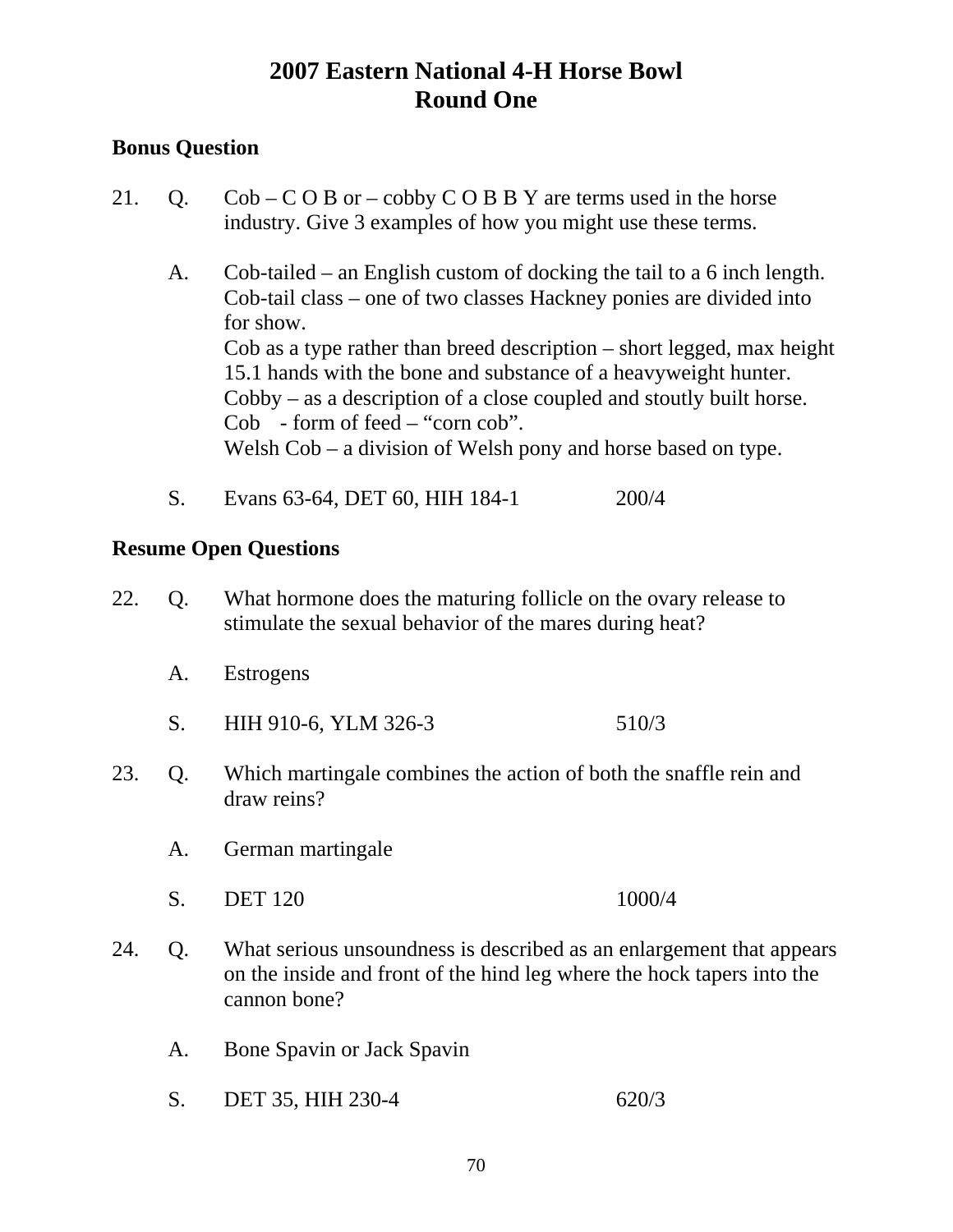- 25. Q. Identify one of the two different places in the horse's skeletal structure where you would find an interosseus ligament.
	- A. Attachment of the radius to the ulna (present only in foals and is later ossified) or the cannon bones to the splint bones.
	- S. Kainer plate 14, Evans 158-9, DET 154 410/4

### **Toss Up – Bonus Attached**

- 26. Two part Q. What is the proper term for the fluid that suspends the red blood cells in whole blood and what term is used for the fluid that remains once the red blood cells have clotted?
	- A. Plasma fluid in whole blood Serum – in clotted blood
	- S. Lewis 401, 403 440/4

#### **Bonus Question**

- 27. Q. Identify the bone or joint where the following blemishes or unsoundness would occur – sidebone, osselets and high and low ringbone.
	- A. Sidebone calcification of the lateral cartilages of the coffin bone Osselets is a thickening of the joint capsule and/or adjacent bone at the front of the fetlock. Low ringbone – bony growth of the second phalanx (short pastern) just above the coronary band – at the coffin joint High ringbone – bony growth of the first phalanx (long pastern) just above the pastern joint – at the pastern joint
	- S. Evans 160-1, Lewis 401, HIH 455-6 620/4

- 28. Q. In what part of the vascular system does the majority of exchange of substances into and out of blood occur?
	- A. Capillaries
	- S. HIH 830-1 440/3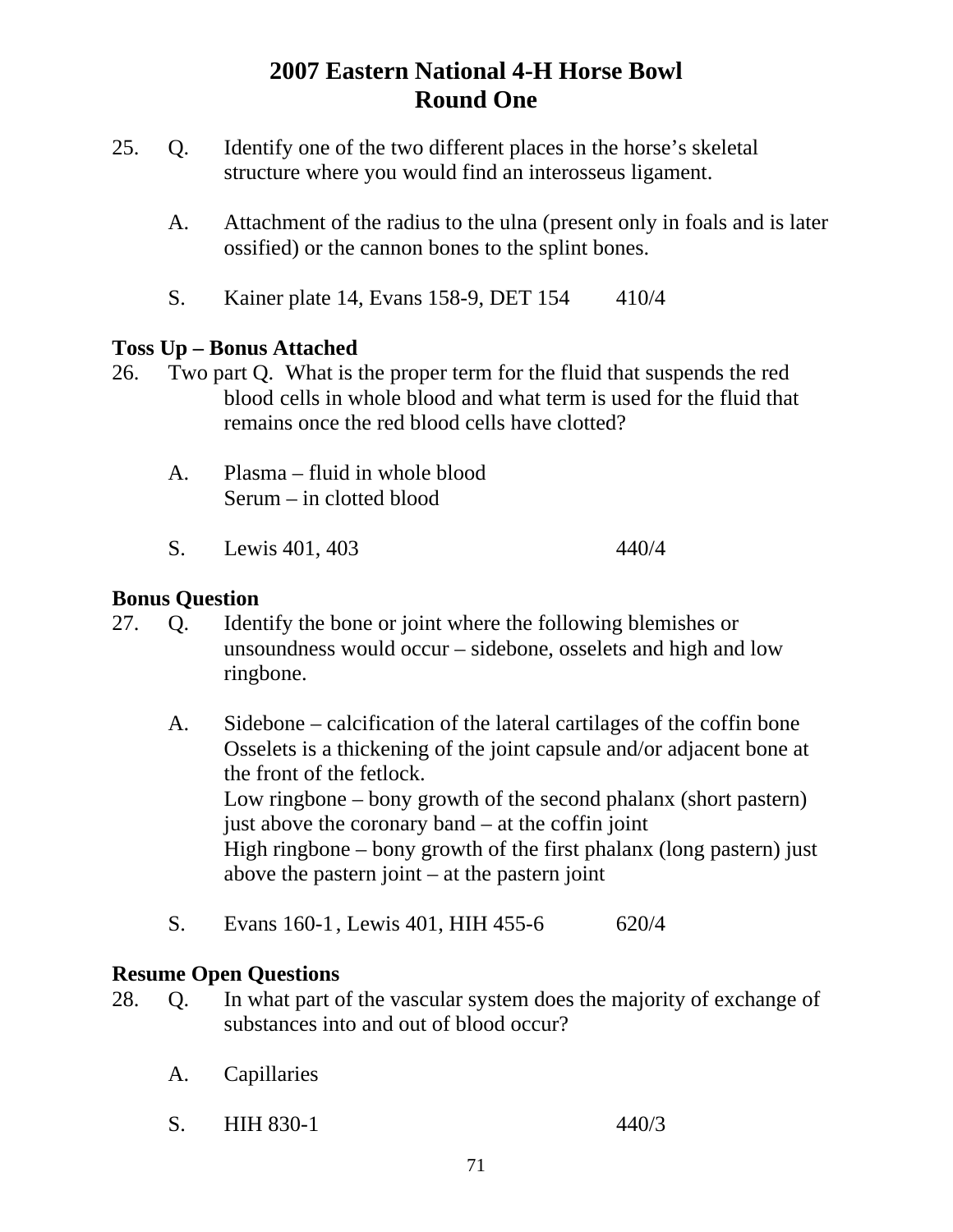- 29. Q. In the eastern U. S. rotational grazing can double the amount of forage you can generate from the same size pasture. Each area should be grazed for 10 to 14 days and then allowed to rest for how long?
	- A. One month (accept four weeks or 30 days, also accept until grass grows to at least 3 inches)
	- S. Lewis 105-6 970/5
- 30. Q. Your horse has been kicked by another horse and has a contusion. The trauma is sufficient to break blood vessels resulting in an abnormal pocketing and collection of blood in body tissues. What is this formation called?
	- A. Hematoma (do not accept bruise term synonymous with contusion and does not describe the situation in the question)
	- S. HIH 440-5, Lewis 392 840/3
- 31. Q. To what structure does the  $12<sup>th</sup>$  cranial nerve the hypoglossal nerve provide motor control?
	- A. The tongue
	- S. Kainer plate 78 420/4

#### **Last Question of the Round**

- 32. Q. What is the last event to occur in the last stage of labor in the mare?
	- A. Expulsion of the placenta or afterbirth
	- S. Kainer plate 73, Lewis 246 510/3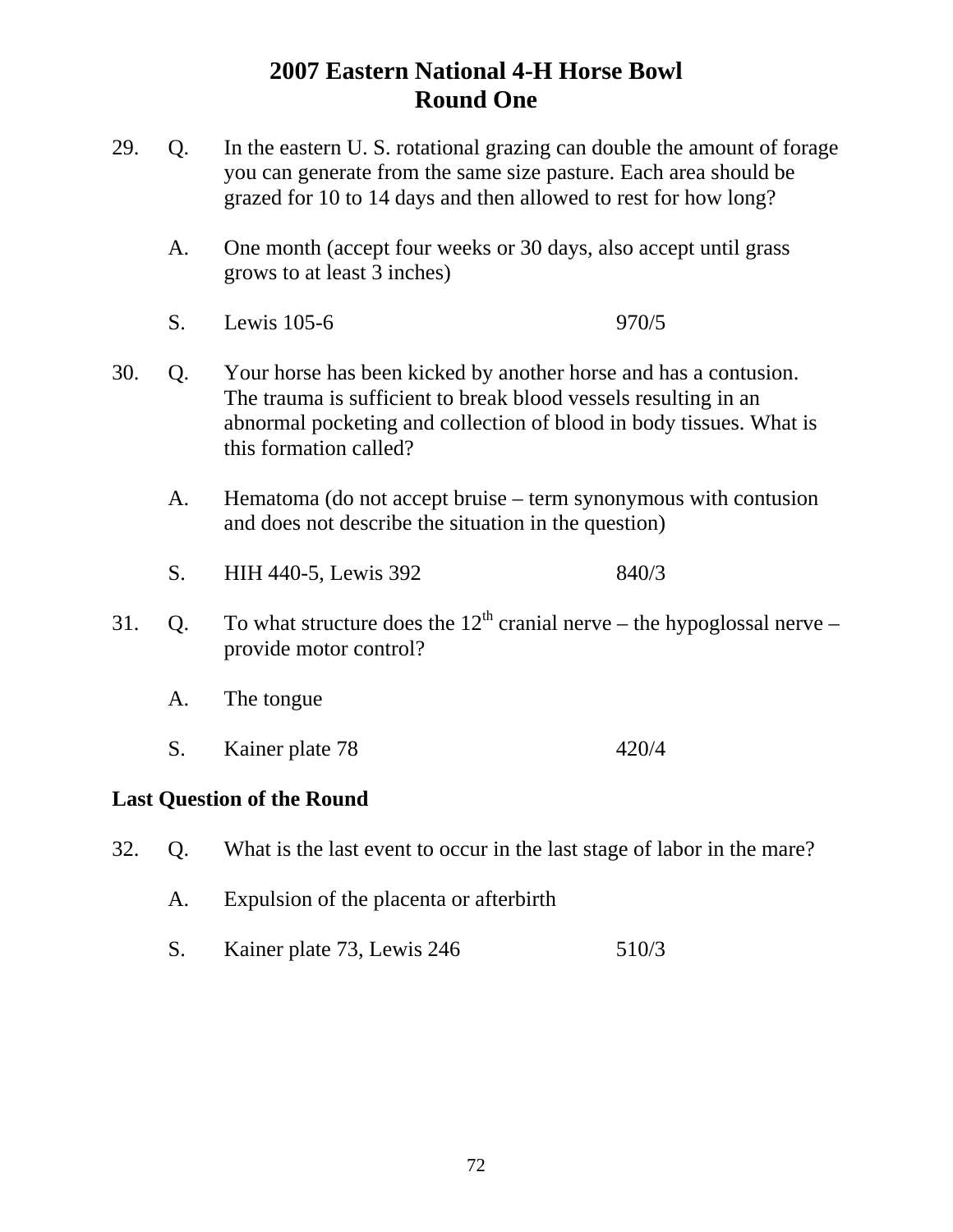### **One-On-One**

- 1. C1 Q. Justin Morgan was the foundation sire for the Morgan breed. What reproductive term would be used to describe his ability to pass his type on to his off spring regardless of the type of mare he was bred to?
	- A. Prepotent
	- S. HIH 151-1 200/4
- 2. C2 Q. A racehorse that runs well on wet, sloppy, or heavy tracks is known by what term?
	- A. Mudder
	- S. DET 183 1040/4
- 3. C3 Q. What bony structure in the oral cavity separates the oral cavity from the nasal cavity?
	- A. Palate
	- S. Kainer plate 50 430/3
- 4. C4 Q. Veins from the stomach, spleen, intestines and pancreas all join to form the portal vein which carries blood to an important organ in the abdominal cavity where essential metabolic functions are performed. What organ does the portal vein run to?
	- A. Liver
	- S. Kainer plate 60 440/4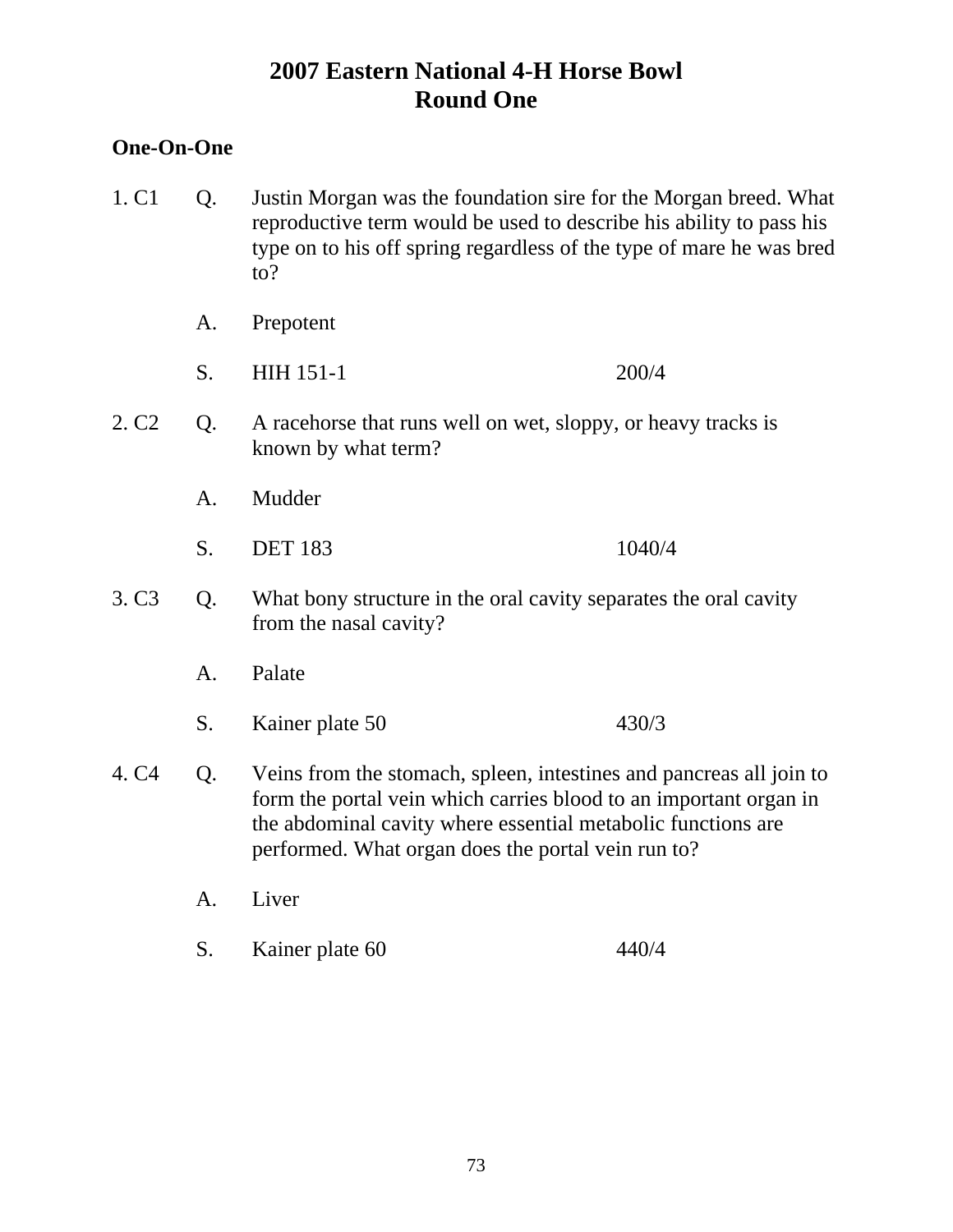| 5. C <sub>1</sub> | Q. | If a pair of alleles is identical what is that individual considered to<br>be with respect to those genes?                                                                                 |       |  |
|-------------------|----|--------------------------------------------------------------------------------------------------------------------------------------------------------------------------------------------|-------|--|
|                   | A. | Homozygous                                                                                                                                                                                 |       |  |
|                   | S. | YLM 335-1, HIH 1020-2                                                                                                                                                                      | 550/4 |  |
| 6. C <sub>2</sub> | Q. | What is a horse doing when it is engaging in coprophagia?                                                                                                                                  |       |  |
|                   | A. | Eating feces                                                                                                                                                                               |       |  |
|                   | S. | Lewis 375, DET 68                                                                                                                                                                          | 930/3 |  |
| 7. C <sub>3</sub> | Q. | What term is used to indicate that a horse may have a structural<br>problem or deviation which has only a limited effect on the horse's<br>ability to perform?                             |       |  |
|                   | A. | Serviceably sound                                                                                                                                                                          |       |  |
|                   | S. | HIH 230-1                                                                                                                                                                                  | 600/4 |  |
| 8. C <sub>4</sub> | Q. | Give one other term that can be used to describe the condition of<br>Exercise Induced Pulmonary Hemorrhage (EIPH) which is the<br>presence of blood in the respiratory tract of the horse. |       |  |
|                   | A. | Bleeders (do not accept epistaxsis $-$ is a term for nose bleed)                                                                                                                           |       |  |
|                   | S. | YLM 325-2, HIH 810-2                                                                                                                                                                       | 850/4 |  |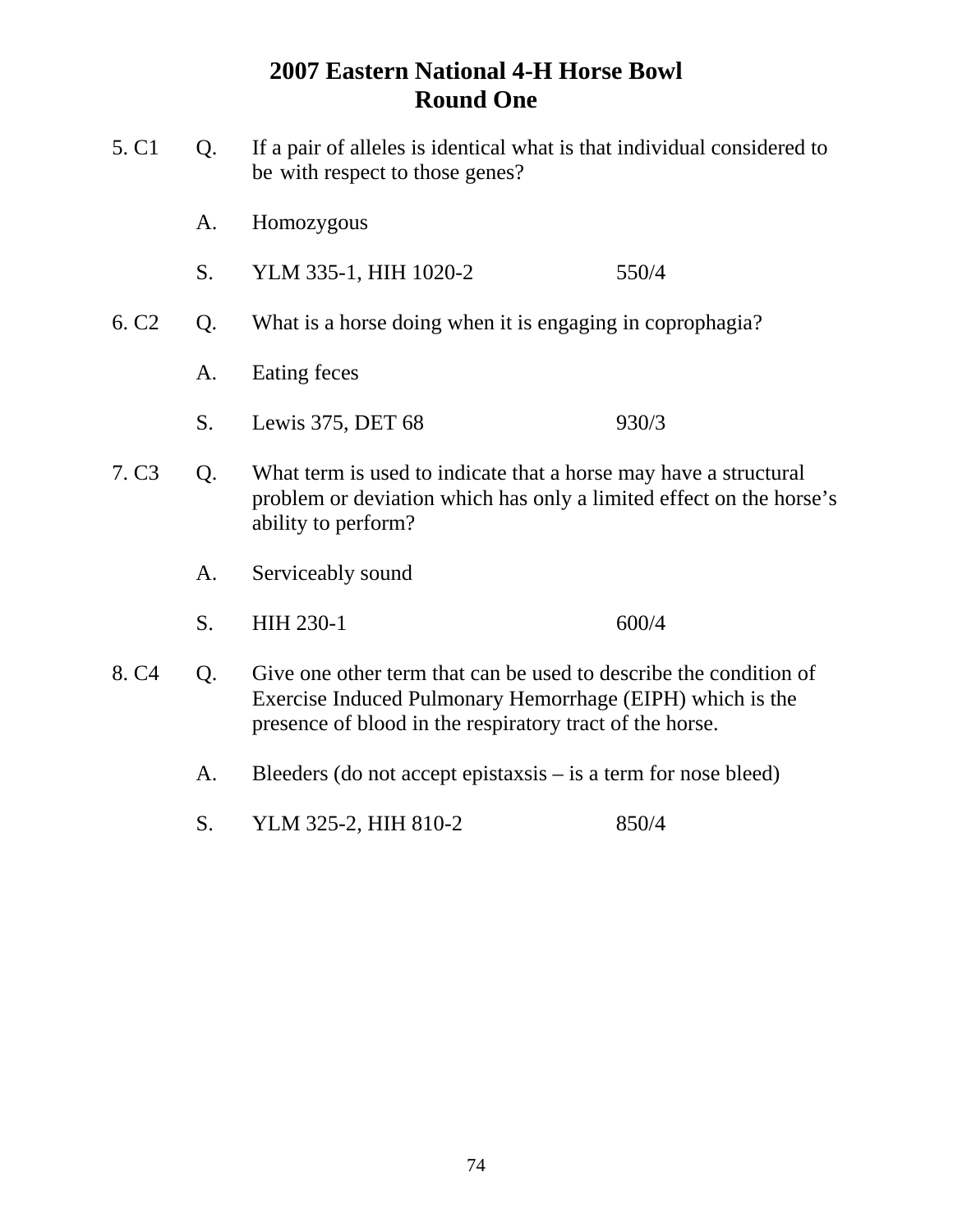| 9. C <sub>1</sub>  | Why is it important that you know where the transverse facial<br>Q.<br>artery and facial artery run on your horses head?<br>These are two important sites for taking your horses pulse<br>A. |                                                                                                                             |       |  |
|--------------------|----------------------------------------------------------------------------------------------------------------------------------------------------------------------------------------------|-----------------------------------------------------------------------------------------------------------------------------|-------|--|
|                    |                                                                                                                                                                                              |                                                                                                                             |       |  |
|                    | S.                                                                                                                                                                                           | Kainer plate 62                                                                                                             | 440/3 |  |
| 10. C <sub>2</sub> | Q.                                                                                                                                                                                           | This is the largest and most common group of toxins affecting<br>horses, occurring in both harvested and unharvested feeds. |       |  |
|                    | A.                                                                                                                                                                                           | Mycotoxins                                                                                                                  |       |  |
|                    | S.                                                                                                                                                                                           | Lewis 346                                                                                                                   | 770/4 |  |
| 11. C <sub>3</sub> | The term diaphysis refers to what part of a long bone?<br>Q.                                                                                                                                 |                                                                                                                             |       |  |
|                    | A.                                                                                                                                                                                           | The shaft of the bone                                                                                                       |       |  |
|                    | S.                                                                                                                                                                                           | Kainer plate 9, DET 80                                                                                                      | 410/4 |  |
| 12. C <sub>4</sub> | Q.                                                                                                                                                                                           | In response to GnRH release from the hypothalamus what structure<br>releases FSH and LH?                                    |       |  |
|                    | A.                                                                                                                                                                                           | Pituitary gland                                                                                                             |       |  |
|                    | S.                                                                                                                                                                                           | HIH 910-6                                                                                                                   | 510/3 |  |
|                    |                                                                                                                                                                                              |                                                                                                                             |       |  |

**End One-On-One**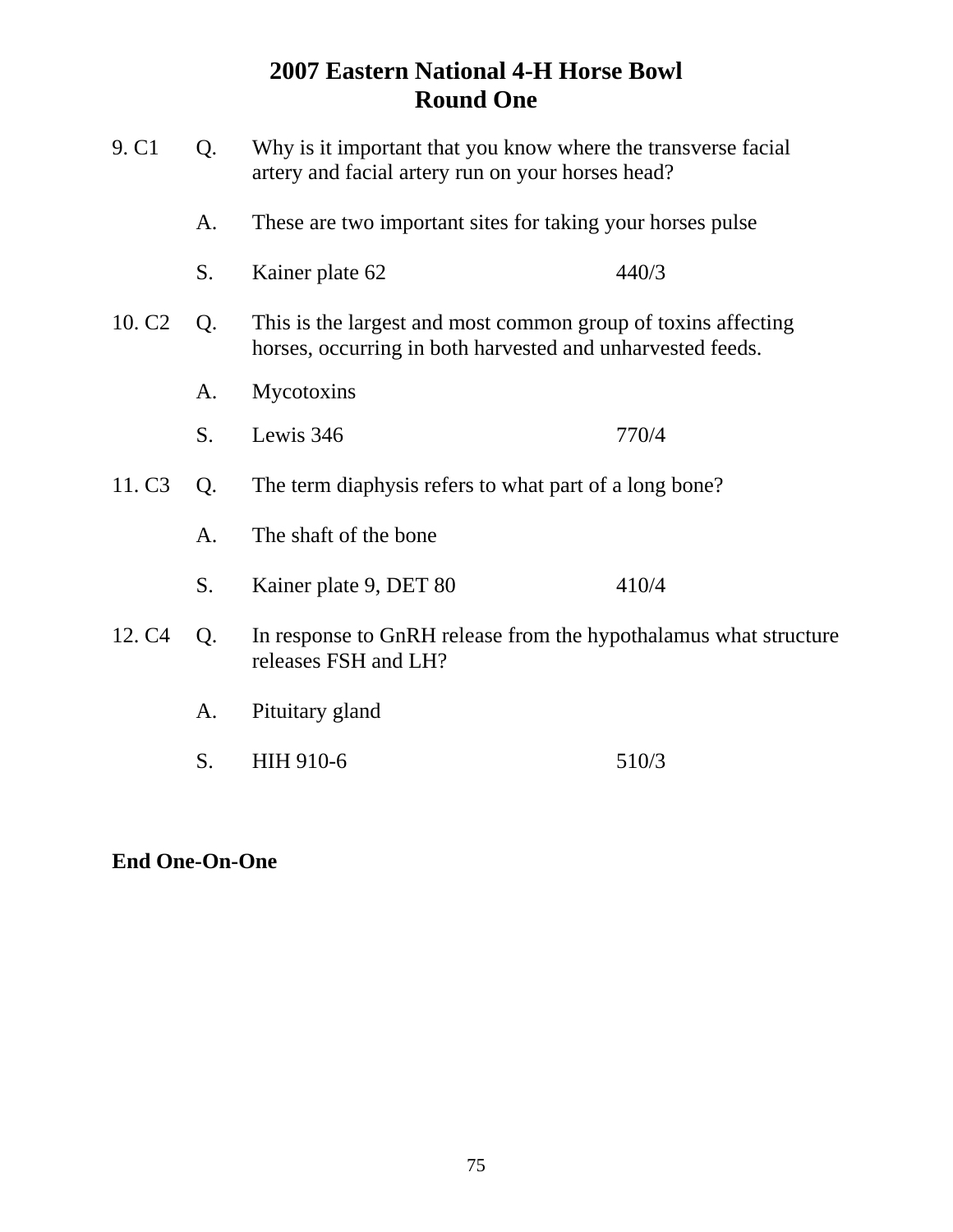## **Begin Open Questions**

- 13. Q. What breed of horse is known for its distinctive gait, in which the horse performs a brisk walk with the front legs and trots with the back legs and originated in the Ozark Mountains of Missouri and Arkansas?
	- A. Missouri Foxtrotter (also accept Fox Trotting Horse Evans)
	- S. DET 181, Evans 41-42 200/4
- 14. Q. What is the horse racing term for a type of wagering where the person placing the bet must pick the win and place finishers in a race in exact order?
	- A. Exacta
	- S. DET 100 1040/4

#### **Toss Up – Bonus Attached**

- 15. Q. What two sets of bones serve as pulleys to change the direction of the deep digital flexor tendon?
	- A. Proximal sesamoids and distal sesamoid (Navicular bone or shuttlebone)
	- S. Kainer plate 12, DET 188 410/4

#### **Bonus Question**

- 16. Q. There are three types of Gastrophilus horse bot flies. Give either their common names or scientific names and identify one area on the horse where they deposit their eggs.
	- A. G. intestinalis Common horse bot fly forelegs, chests, neck, stomach, hind legs & flanks G. nasalis – Throat bot fly – under horse's jaws and throat G. hemorrhoidalis – Nose bot fly – upper  $\&$  lower lips
	- S. YLM 300-3L 835/4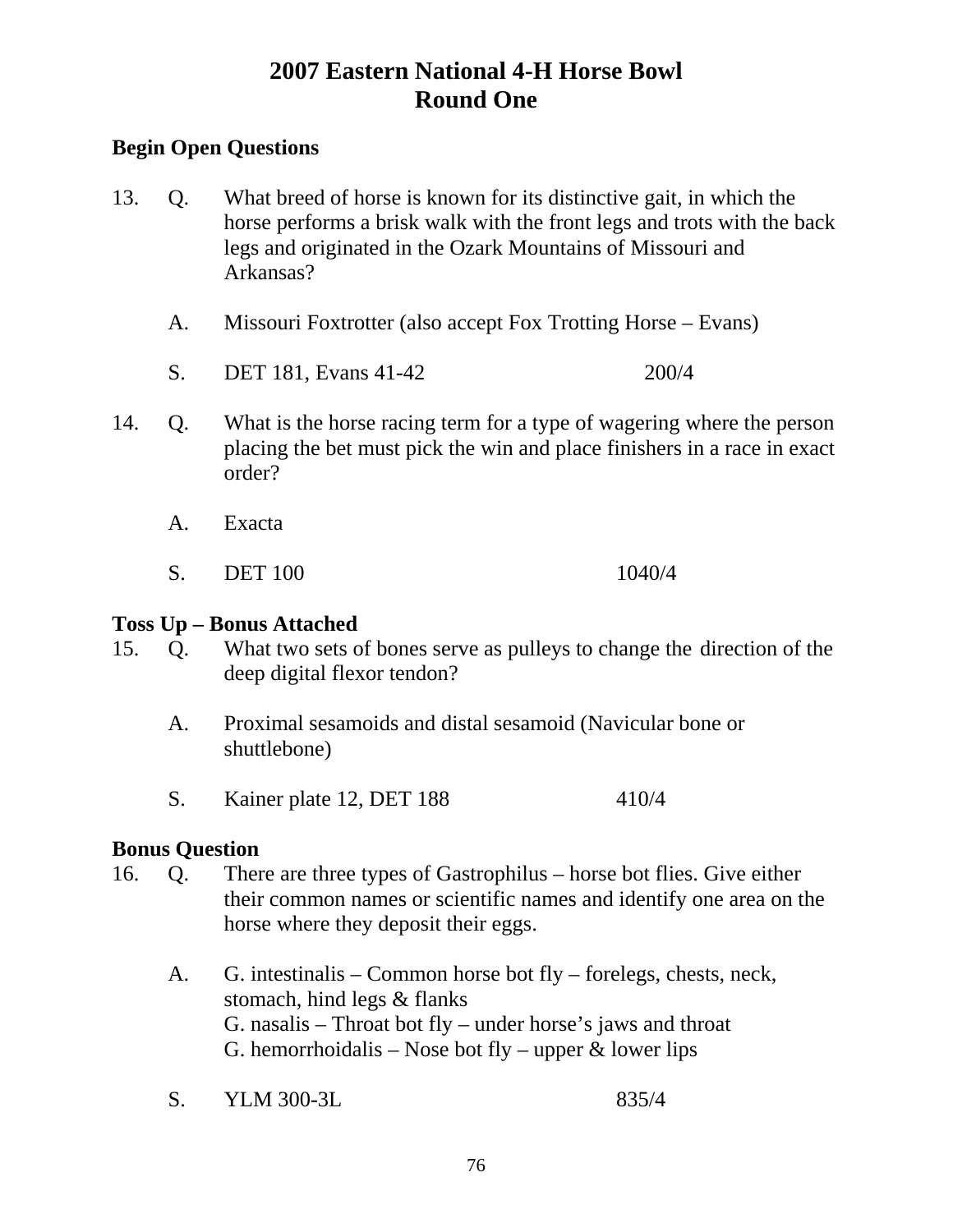### **Resume Open Questions**

- 17. Q. If a horse is afraid of something and is unable to run away from the source of fear, it is left with a choice of fighting or submission. What can you do to encourage submission to things that may happen repetitively such as the use of a twitch?
	- A. Make the event end with a pleasurable, positive, or non-fearful experience
	- S. Lewis 376 930/5
- 18. Q. The two color genes lethal white and dominant lethal roan cause early embryonic death in fetuses when found in what pairing of alleles?
	- A. Homozygous
	- S. Evans 511-3 550/4
- 19. Q. What is the name of the iron-containing protein found in erythrocytes that binds to oxygen?
	- A. Hemoglobin
	- S. HIH 830-1 440/3

## **Toss Up – Bonus Attached**

- 20. Two Part Q. The "Plantation Gait" was a smooth ground covering gait that made the Tennessee Walking Horse popular in the south. What is the proper name for the gait and how many beats is it?
	- A. The running walk 4 beats
	- S. Evans 178 640/3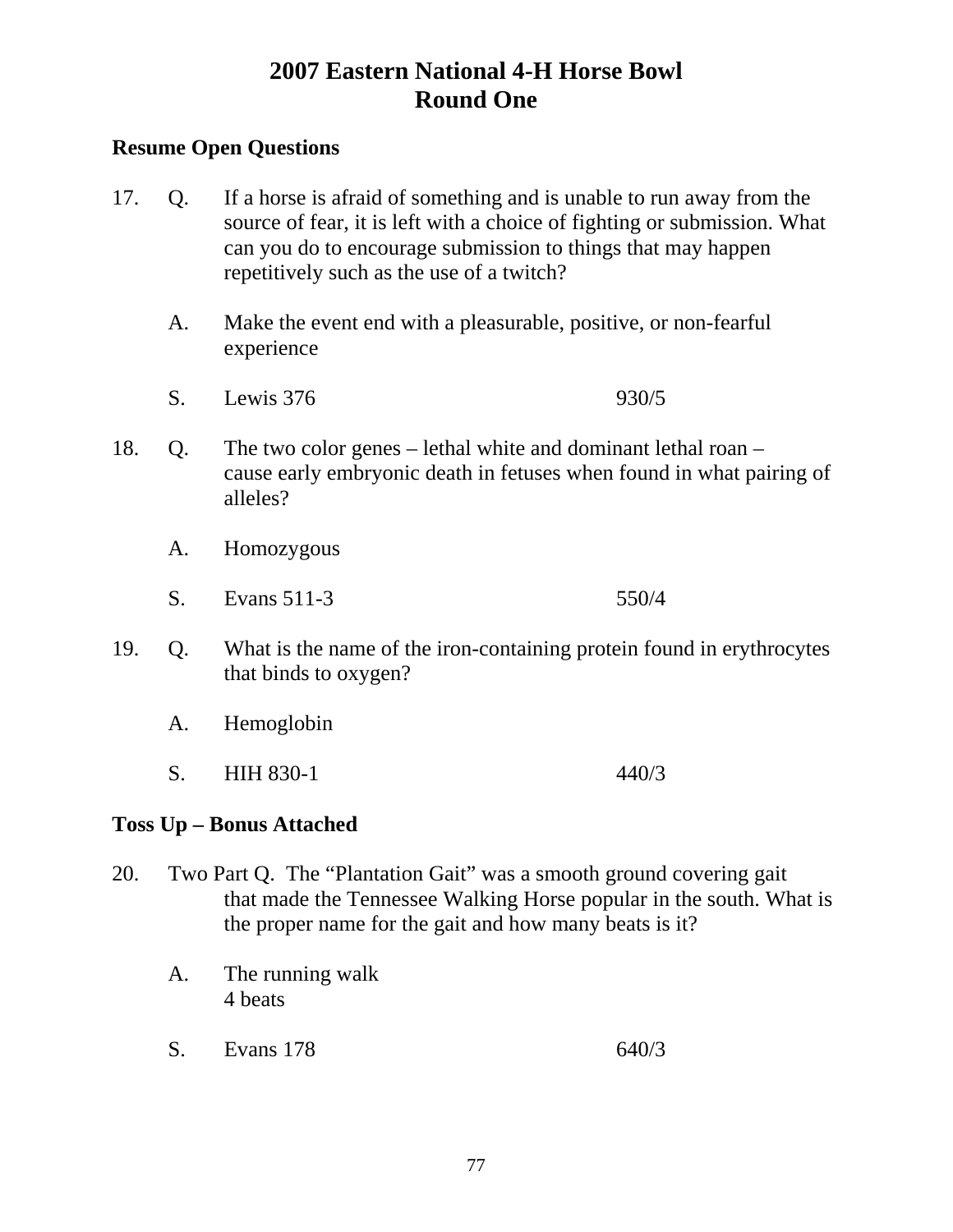## **Bonus Question**

- 21. Q. Correctly identify the four teams of horses in an eight-horse hitch in order from the lead team back.
	- A. Leaders, point (body) team, swing team, and wheelers
	- S. DET 166, 215, 261, 292 1050/4

- 22. Q. What is the proper term for filters found in the horse's body that can remove bacteria, cancer cells and foreign material from circulation and are connected to the vascular system by the thoracic duct?
	- A. Lymph nodes
	- S. Kainer plate 64, Evans 112, DET 173 440/5
- 23. Q. The amount of energy used in muscle contraction is a function of how fast it is contracting. What is the energy unit used to drive this at the muscle fiber level?
	- A. ATP (Adenosine triphosphate)
	- S. HIH 840-2 410/5
- 24. Q. Identify this breed from the following description. This breed will have a mature weight of 1,400 to 1,800 pounds for females and 1,800 to 2,000 pounds for males. They average 15.1 to 16.3 hands at maturity. As a breed their numbers are small and they trace their foundation to a mare from Iowa. They hold the distinction of being the draft breed that was developed in the United States. They are all cream in color.
	- A. American Cream
	- S. HIH 163-1 200/5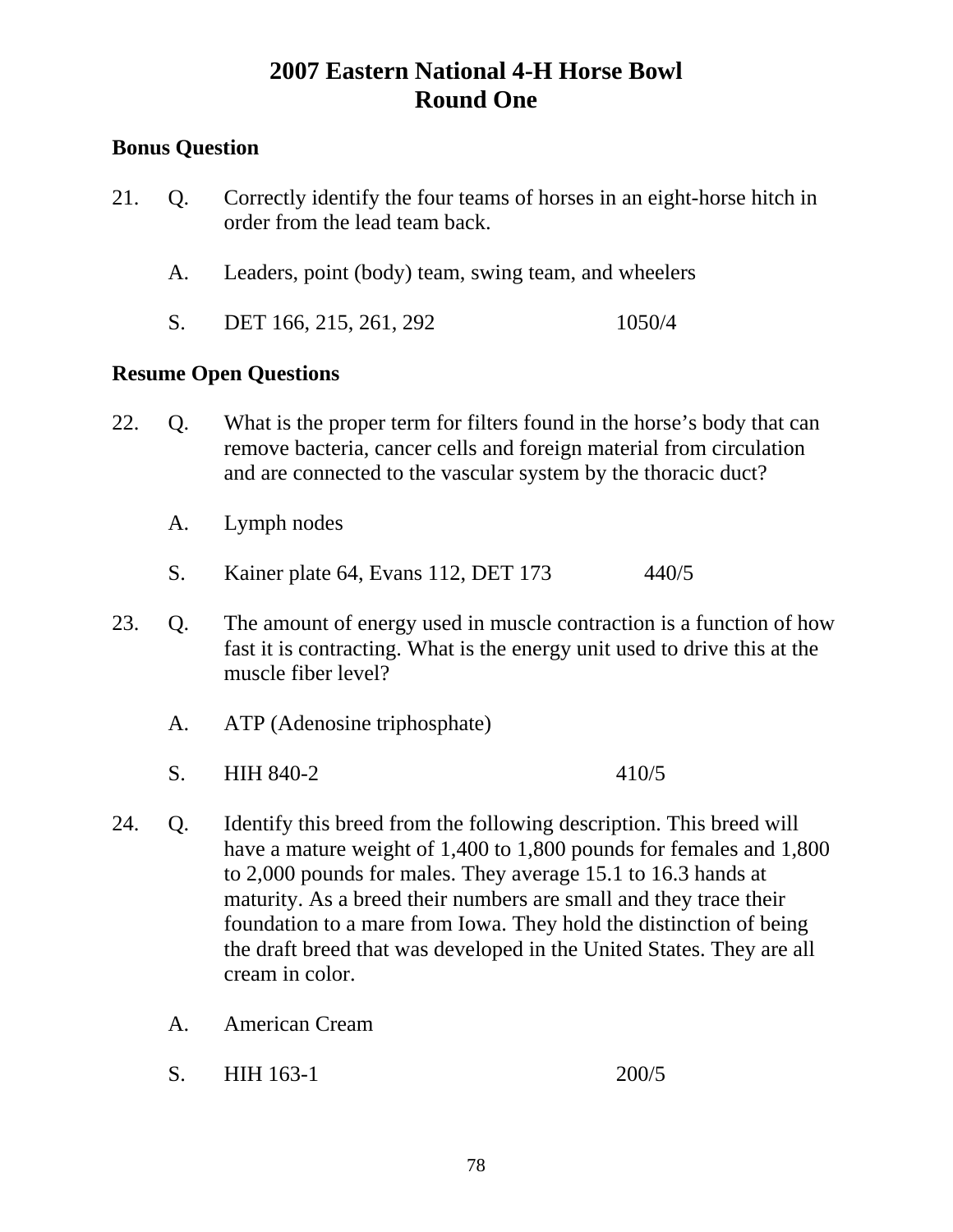- 25. Q. What event triggers the end of the estrus or heat cycle usually within 24 hours?
	- A. Ovulation
	- S. Lewis 235, Evans 323, HIH 930-1 510/3

### **Toss Up – Bonus Attached**

- 26. Q. Two part question. Hay baled at a moisture level of 17-20% is ideal. Give one reason why moisture content above and one reason why moisture content below this amount would potentially reduce the quality of baled hay.
	- A. Below this level the hay is dry and will lose leaves during baling and storage – this decreases nutritional value and palatability. Above this moisture level the potential for mold production increases (also increased heat is produced which decreases protein levels)
	- S. YLM 337-2L, Lewis 69 700/4

### **Bonus Question**

- 27. Q. Name three ways the term "points" can be used in relation to horses and the horse industry?
	- A. Sharp edges on the cheek teeth Coloring of the mane, tail and legs Values for winning or placing at approved shows On an English saddle the part of the pommel arch that extends below the stirrup bar On a western saddle the lower part of the tapadera Team in the back of the leaders in an eight horse hitch Type of race – point-to-point "Pointing" – perceptible extension of the stride with little flexion Standing position when one of the front legs is extended ahead of the other (sore foot is put in front to take the weight off of it)
	- S. DET 215, Kainer plate 48, HIH 1100/2 1070/4

- 28. Q. What conformation defect is predisposed to a carpal chip, especially in young racehorses?
	- A. Calf knees
	- S. Kainer plate 11 620/4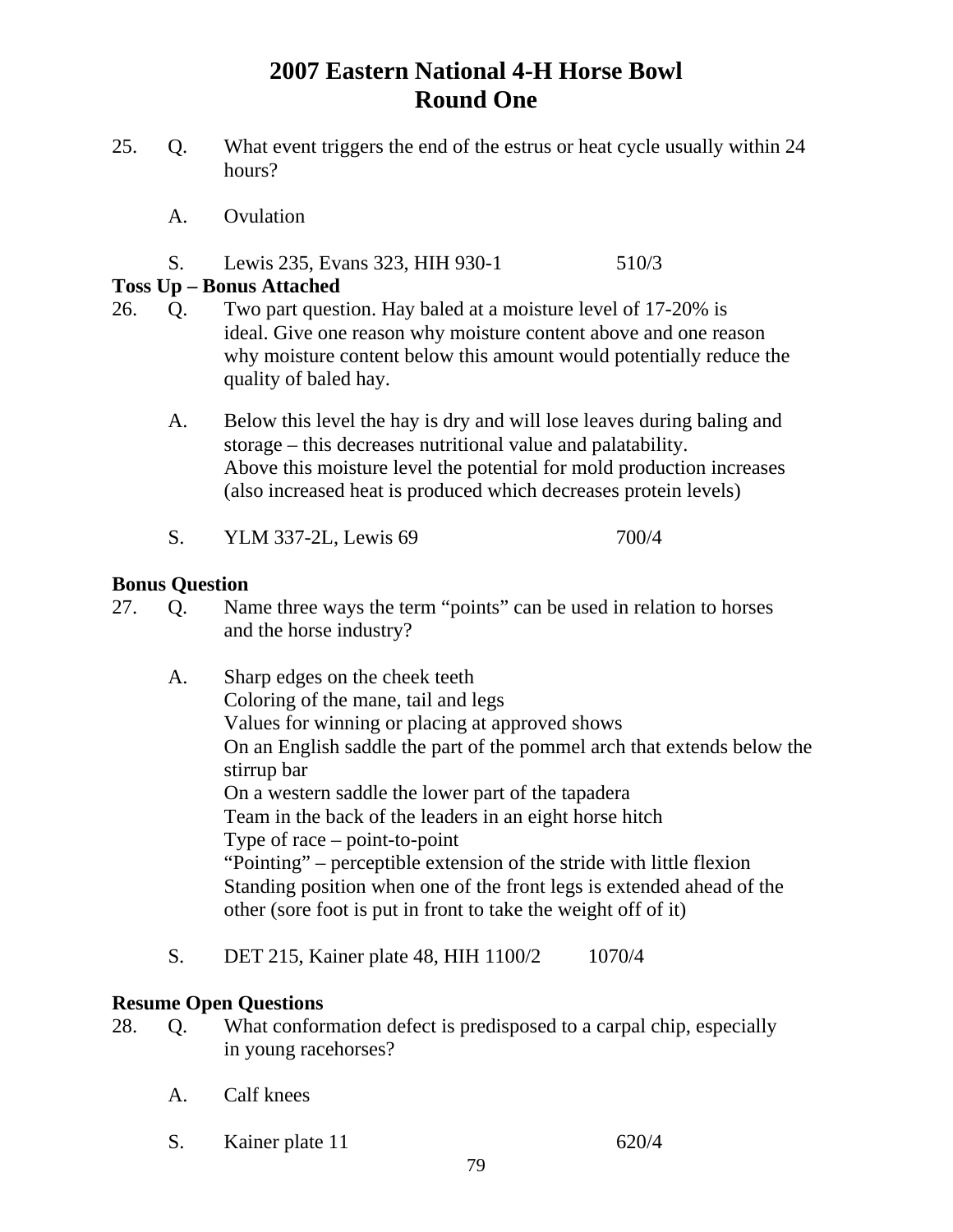- 29. Q. What specific type of insurance would you need to purchase in order to insure your horse against death from sickness, injuries, disease or old age?
	- A. Full mortality or all risks mortality insurance (do not accept only mortality insurance – does nor cover the specified items. Specified insurance would also not be correct as it covers only one specific event)
	- S. HIH 1340-1 940/5
- 30. Q. How does the spleen help the race horse increase its level of arterial oxygen and maintain levels of physical exertion?
	- A. The spleen contracts releasing additional red blood cells to carry oxygen
	- S. HIH 830-2, Evans 114 440/4
- 31. Q. Your horse is experiencing recurrent mild colic. Your veterinarian is auscultating the right side of your horse's abdomen for borborygmus. What specific part of the digestive tract is he listening to?
	- A. Cecum
	- S. HIH 710-2, DET 35 430/5

#### **Last Question of the Round**

- 32. Q. What is the purpose of a half breed on a Decker saddle?
	- A. Provides extra padding, holds the pack away from the horse's side
	- S. HIH 1125-1 1020/3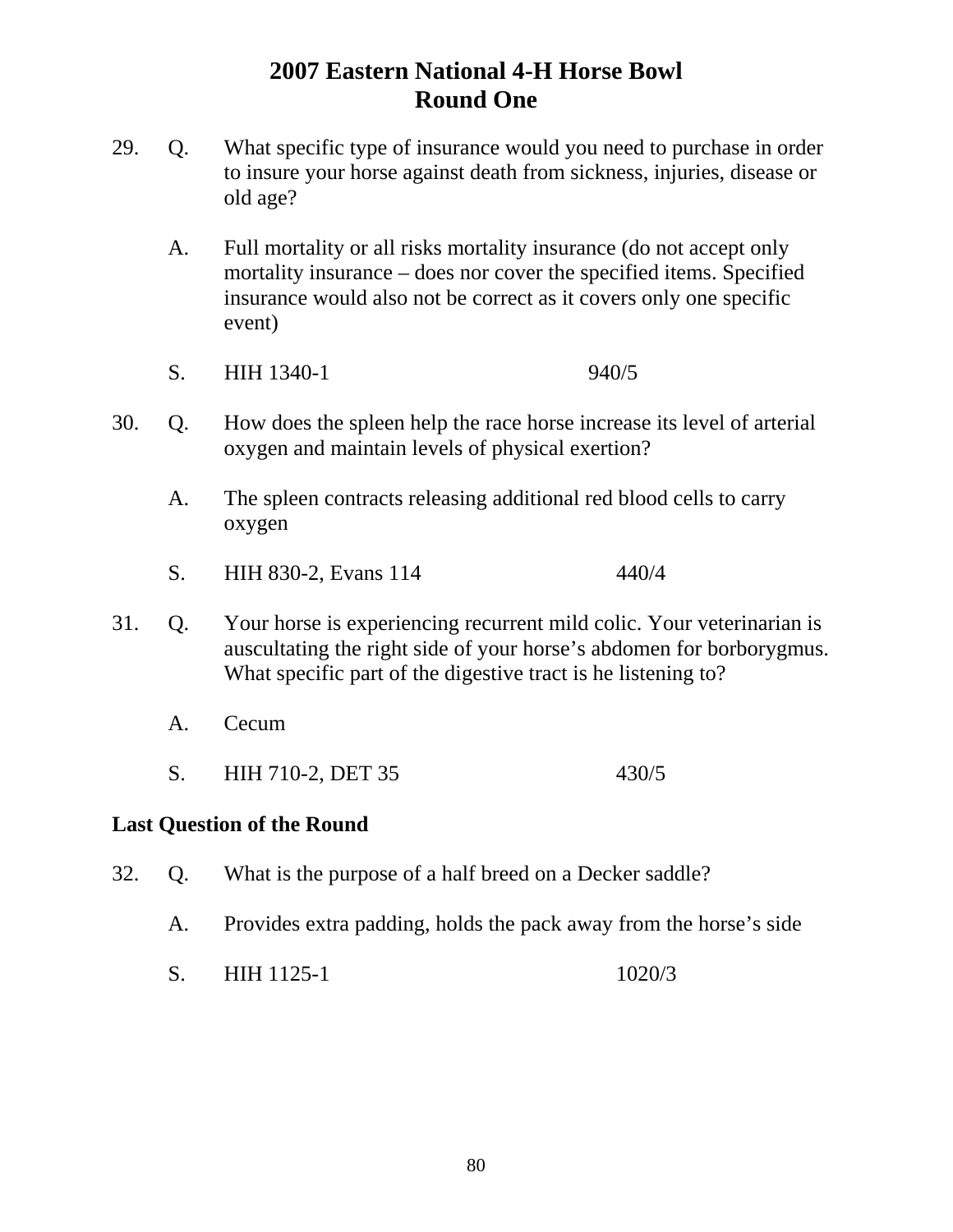## **One-On-One**

| 1. C1             | Q. | What vein running in the neck of the horse and returning blood to<br>the cranial vena cava is commonly used to draw blood samples<br>from the horse?                                                |       |  |
|-------------------|----|-----------------------------------------------------------------------------------------------------------------------------------------------------------------------------------------------------|-------|--|
|                   | A. | Jugular vein                                                                                                                                                                                        |       |  |
|                   | S. | Kainer plate 59, 61                                                                                                                                                                                 | 440/4 |  |
| 2. C <sub>2</sub> | Q. | If the mare is having difficulty with delivery of the foal $-$ dystocia<br>- what is the one thing you can do to slow down the parturition<br>process while waiting for the veterinarian to arrive? |       |  |
|                   | A. | Walk the mare (also accept tranquilize)                                                                                                                                                             |       |  |
|                   | S. | HIH 940-4                                                                                                                                                                                           | 510/4 |  |
| 3. C <sub>3</sub> | Q. | The ilium and ischium are two of the bones that make up what<br>structure of the horse?                                                                                                             |       |  |
|                   | A. | Pelvis                                                                                                                                                                                              |       |  |
|                   | S. | Kainer plate 28, DET 156                                                                                                                                                                            | 410/4 |  |
| 4. C4             | Q. | As forages mature, and the percentage of lignin and structural<br>carbohydrates increases, what happens to the digestibility of the<br>forage?                                                      |       |  |
|                   | A. | Digestibility decreases                                                                                                                                                                             |       |  |
|                   | S. | YLM 337-1L, Lewis 68,                                                                                                                                                                               | 700/4 |  |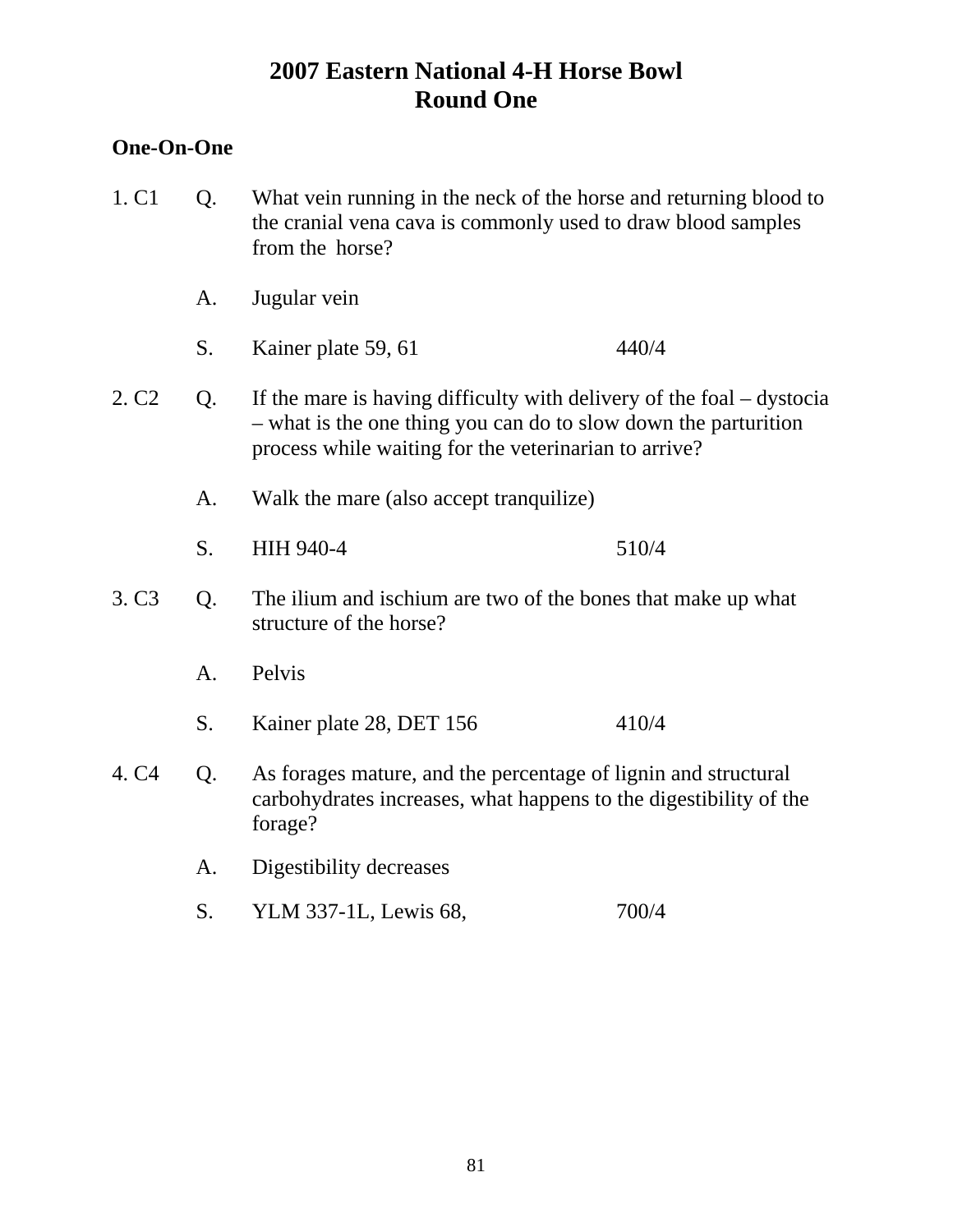- 5. C1 Q. What is the term for the cloth that is draped across the lap of passengers to keep them warm and dry when riding in a carriage? A. Apron or rug S. DET 14, 237 1050/4 6. C2 Q. What organ, that produces lymphocytes and is located in the cranial mediastinum of the thorax is at its largest in the foal at six to eight weeks and decreases in size with age, becoming difficult to find in older horses? A. Thymus S. Kainer plate 63 440/5 7. C3 Q. Botulism is a relatively uncommon, but very acute and highly fatal feed related toxicity in horses, particularly foals. What is the term used to describe a foal with this problem? A. Shaker foal S. Lewis 347 770/4 8. C4 Q. What function does the sinoatrial node in the wall of the right atrium perform that is essential to the heart? A. It is the pacemaker for the heart
	- S. Kainer plate 58 440/5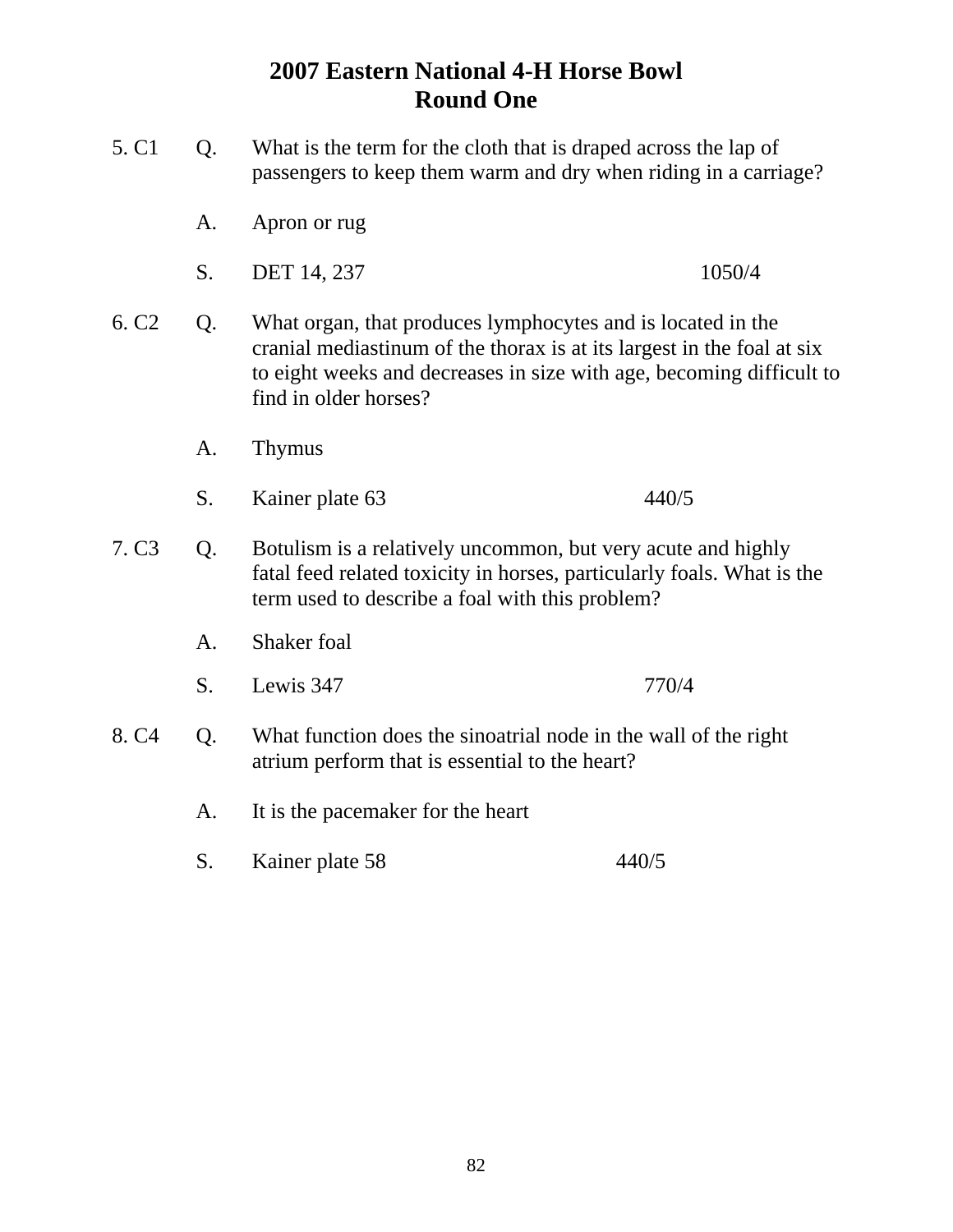| 9. C <sub>1</sub>  | Q. | Andalusian stallions with Quarter Horse mares?                                                                                                                                                           | Which breed of horse originated in Mexico as a result of crossing |
|--------------------|----|----------------------------------------------------------------------------------------------------------------------------------------------------------------------------------------------------------|-------------------------------------------------------------------|
|                    | A. | Azteca (not Galiceno – pony)                                                                                                                                                                             |                                                                   |
|                    | S. | <b>DET 19</b>                                                                                                                                                                                            | 200/5                                                             |
| 10. C <sub>2</sub> | Q. | What is the proper term for the layers of loose and dense fibrous<br>connective tissue that are found superficially under the skin and<br>deep covering the muscles?                                     |                                                                   |
|                    | A. | Fascia                                                                                                                                                                                                   |                                                                   |
|                    | S. | Kainer plate 15                                                                                                                                                                                          | 410/4                                                             |
| 11. C <sub>3</sub> | Q. | What can be inserted into the horse through the ventral meatus?                                                                                                                                          |                                                                   |
|                    | A. | Nasogastric tube or endoscope                                                                                                                                                                            |                                                                   |
|                    | S. | Kainer plate 65                                                                                                                                                                                          | 450/5                                                             |
| 12. C <sub>4</sub> | Q. | Even in winter, access to water is absolutely essential for horses.<br>The horse will willingly consume adequate quantity of water in the<br>winter if the water is kept above what minimum temperature? |                                                                   |
|                    | A. | 45 degrees Fahrenheit (accept anything in range 40 to 50 degrees F<br>or 7 to 9 degrees $C$ )                                                                                                            |                                                                   |
|                    | S. | <b>YLM 104-1L</b>                                                                                                                                                                                        | 920/4                                                             |

## **End One-On-One**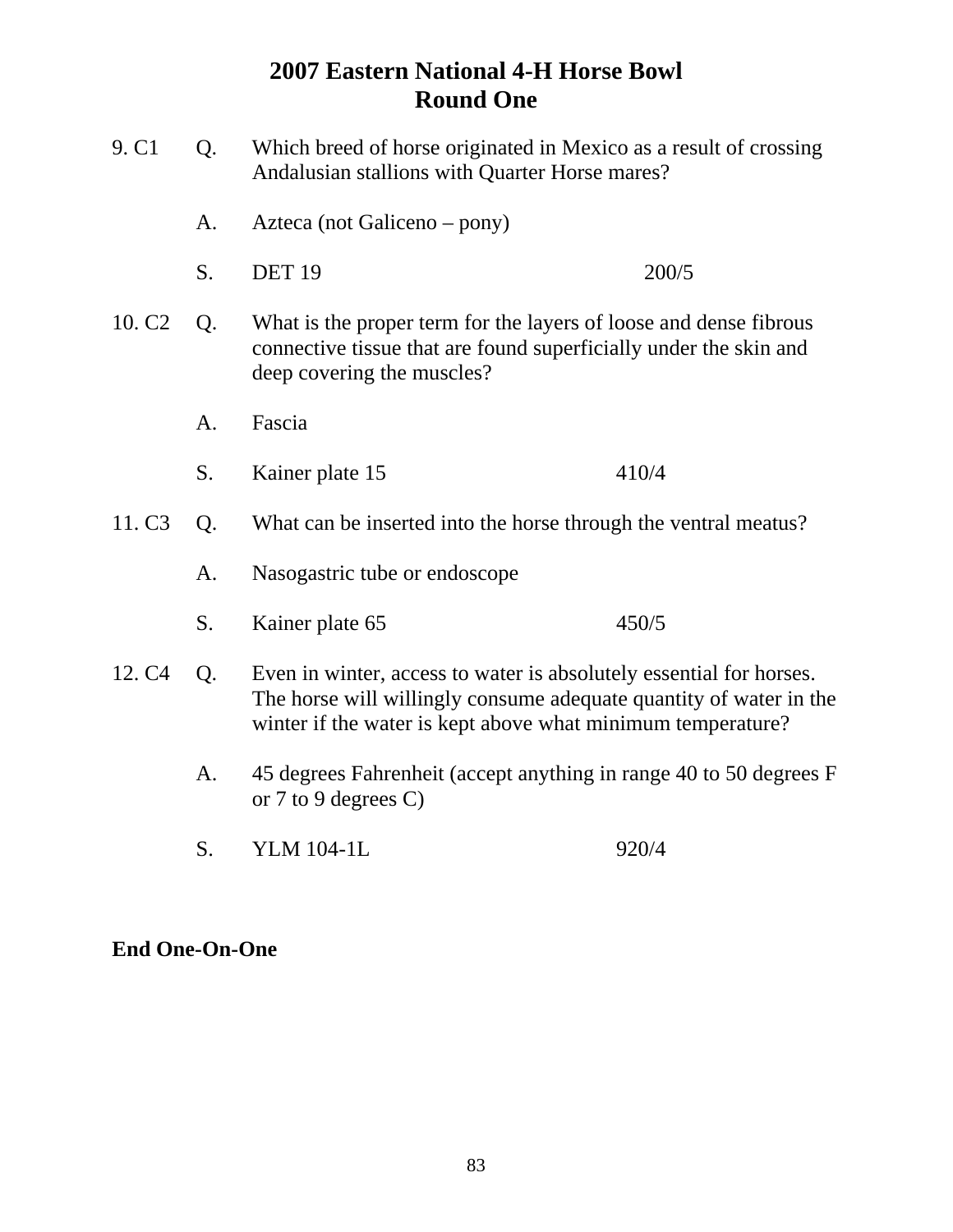## **Begin Open Questions**

- 13. Q. The stay apparatus is a system of muscles, ligaments and tendons that's purpose is commonly thought to lock the legs to allow a horse to rest while standing. Name one of the two other functions this apparatus performs.
	- A. Helps reduce concussion or prevent overextension
	- S. DET 254, Evans 708, Kainer 21, 36 410/5
- 14. Q. Once the follicle has ruptured and released the ova the luteal phase begins. The corpus luteum begins to form and is responsible for the release of what hormone?
	- A. Progesterone
	- S. HIH 910-6. YLM 326-3L 510/3

## **Toss Up – Bonus Attached**

- 15. Q. Toss Up Question What two features made the Percheron a popular draft breed?
	- A. The lack of feathers on their legs and their speed at the walk
	- S. Evans 69 200/5

#### **Bonus Question**

- 16. Q. Name four advantages of feeding oats to your horse.
	- A. Difficult to over feed less likely to cause founder Most palatable of grains Soft kernel means processing is not necessary Stores better than other grains Less likely to have molds/mycotoxins Not considered a "hot" feed – horse is less likely to become too spirited
	- S. Lewis 73 700/4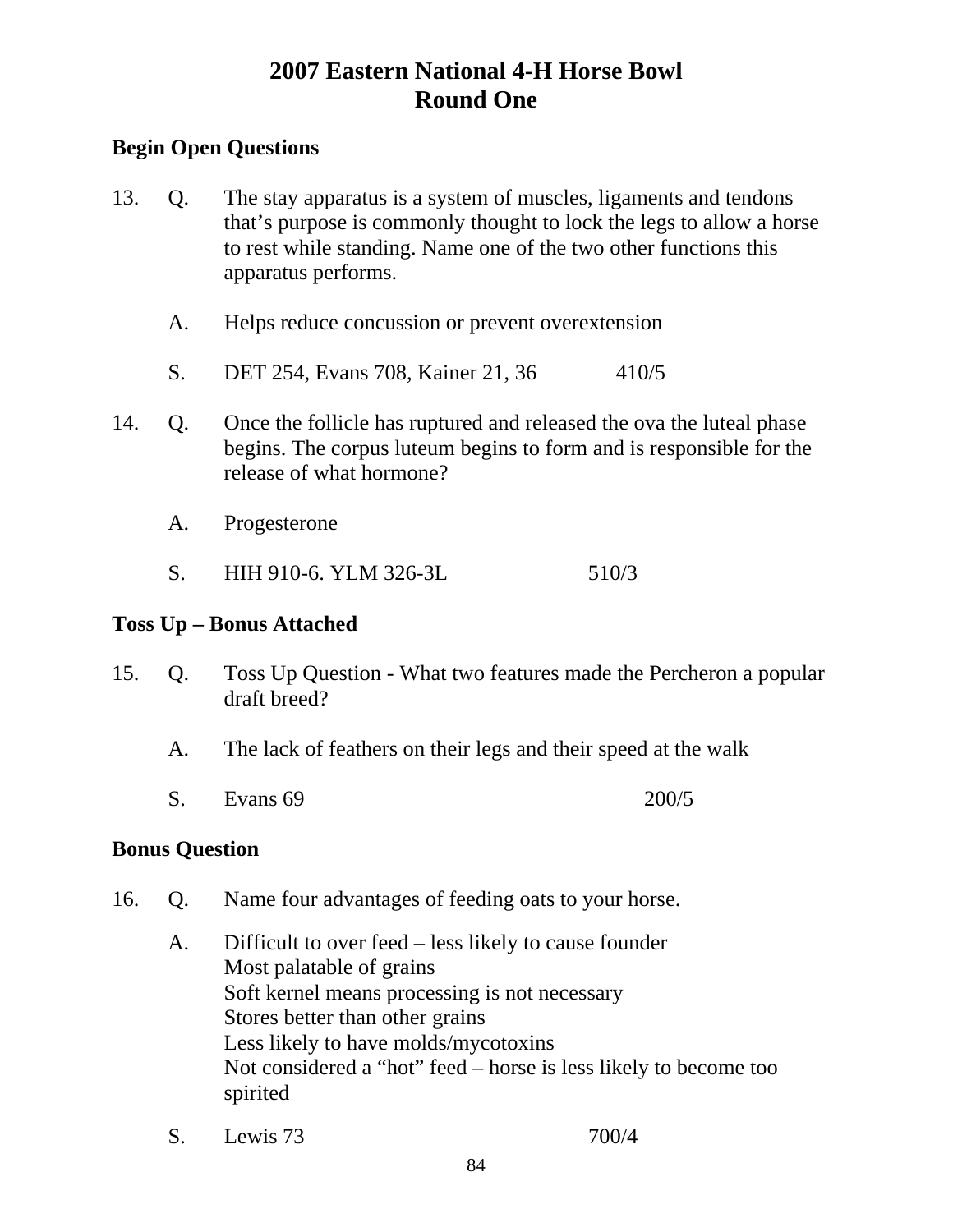## **Resume Open Questions**

17. Q. Name one of the structures the hyoid bones support? A. The larynx, base of the tongue, guttural pouches, and pharynx S. Kainer plate 42, DET 146 410/4 18. Q. What hormone produced by the pituitary gland increases during the second stage of parturition and works to increase uterine contractions and encourage milk let-down? A. Oxytocin S. Evans 340, Lewis 398, DET 200 510/4 19. Q. Why is a five diamond V-mesh wire considered the safest wire fencing to be used for all horses? A. The close weave (small openings) keeps even foals from catching their foot in it. S. HIH 350-3 920/3

## **Toss Up – Bonus Attached**

- 20. Two part Q. What does "TDS" stand for? What does TDS indicate about water quality?
	- A. Total Dissolved Solids. High TDS indicate water that may be contaminated or unfit for consumption or have a high salinity.
	- S. Lewis 7 700/5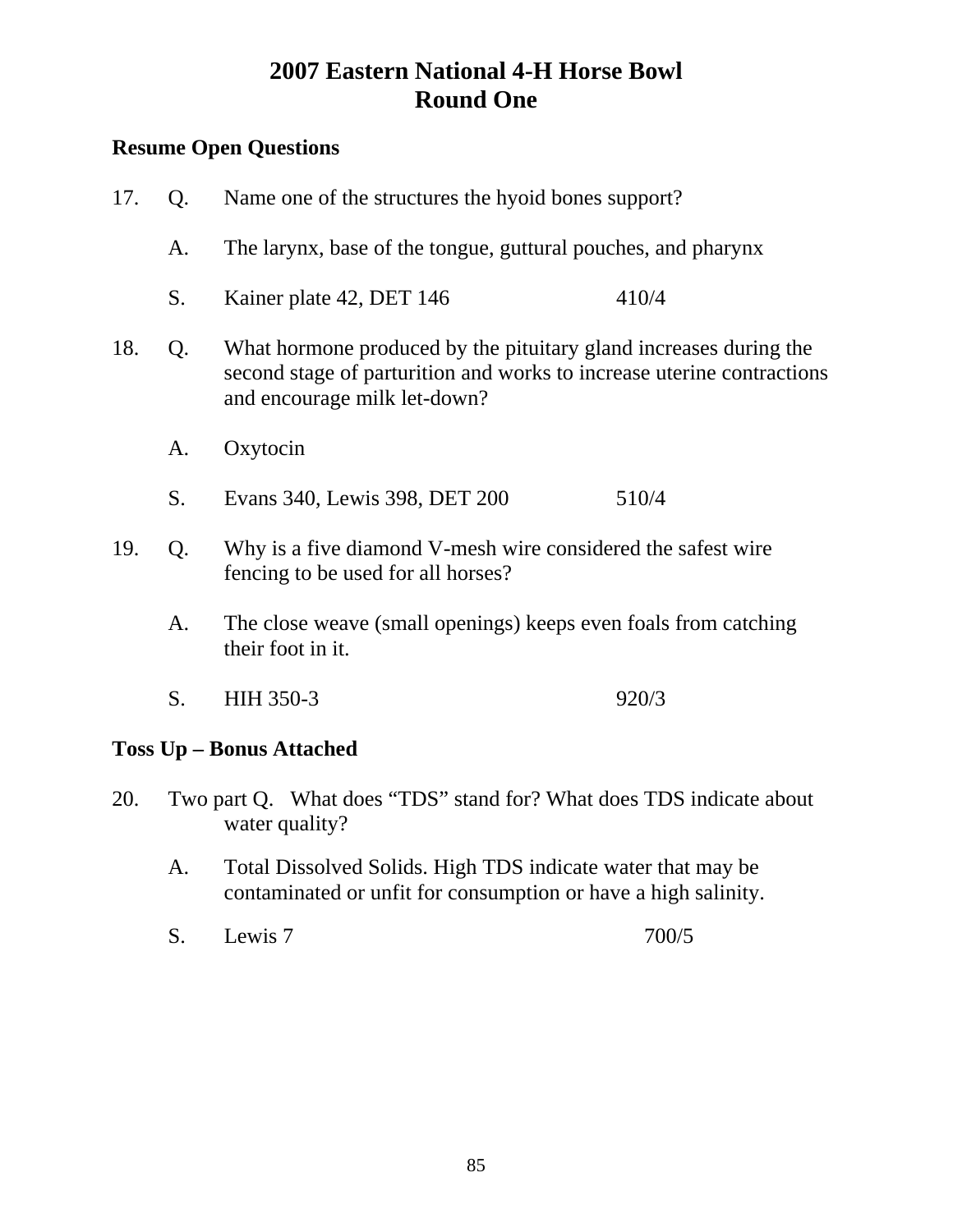## **Bonus Question**

- 21. Q. When hitching horses one in front of the other, what are the correct terms for a two, three, and four horse hitch?
	- A. Two-tandem Three-random Four-quadrem
	- S. DET 225, 229, 263 1050/5

- 22. Q. What is the name of coat markings or areas of the skin where there is no pigment?
	- A. Flesh marks
	- S. DET 110 310/4
- 23. Q. The Sertoli cells in the stallion's testes stimulate spermatogenesis in the stallion. What hormone from the pituitary gland controls the Sertoli cells?
	- A. FSH (Follicle Stimulating Hormone)
	- S. YLM 327-1 520/5
- 24. Q. A coon-footed horse has too much slope at what joint?
	- A. Pastern
	- S. YLM 323-2L 600/3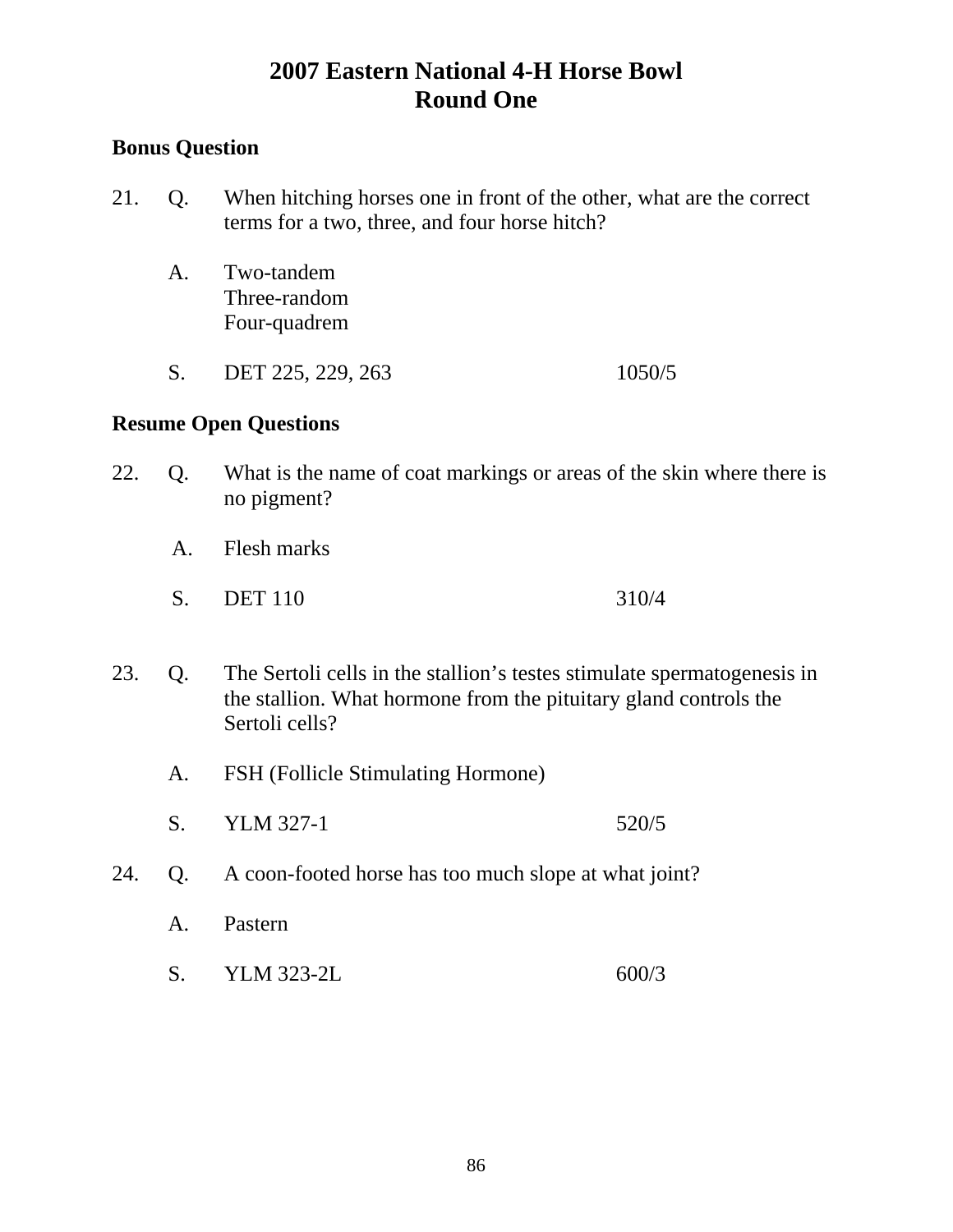- 25. Q. Equine Herpes Virus causes the respiratory disease in horses. One strain of the virus, EHV-1 can also cause what other problem?
	- A. Abortion in pregnant mares (also accept either birth of weak foals or a paralytic neurological disease)
	- S. HIH 445-6 880/3

## **Toss Up – Bonus Attached**

- 26. Q. The autonomic nervous system regulates many of the internal operations of the body and unconscious responses to external stimuli. What are the two divisions the autonomic nervous system is divided into?
	- A. Sympathetic and parasympathetic
	- S. DET 18, Kainer 80 420/5

### **Bonus Question**

27. Q. Name four things whose length is determined by shoulder angle.

| A. | Length of neck                                                 | Length of Stride      |
|----|----------------------------------------------------------------|-----------------------|
|    | Length of back                                                 | Depth of hearth girth |
|    | (do not accept angle of pastern $-$ is not a change in length) |                       |
|    | <b>YLM 223-2L</b>                                              | 620/4                 |

- 28. Q. Which part of the horse's brain controls the coordination of movement?
	- A. Cerebellum
	- S. DET 53 420/4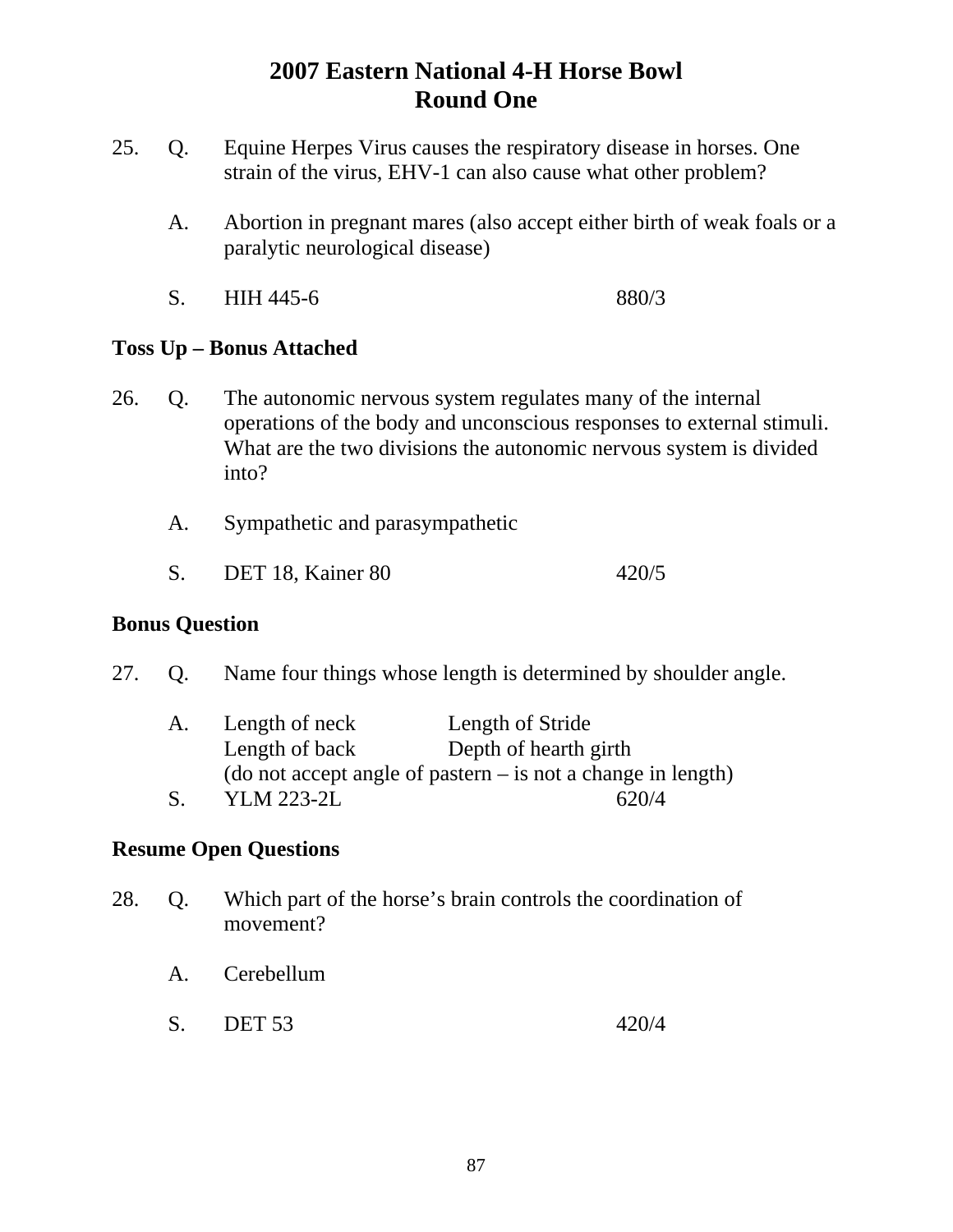- 29. Q. What type of protective boots would reining or roping horses wear to protect the rear portion of the fetlocks from injury or abrasion during sliding stops?
	- A. Skid boots
	- S. DET 246 1000/4
- 30. Q. Why is the hoof wall harder at the toe than at the quarters?
	- A. Because the toe is further from the coronary band and therefore more keratinized
	- S. HIH 505-4 480/3
- 31. Q. The seminiferous tubule is the functional unit of what organ in the horse?
	- A. Testicle
	- S. HIH 357 520/3

#### **Last Question of the Round**

- 32. Q. In measuring respiratory capabilities of the horse, tidal volume and respiratory rate are used to determine what respiratory parameter?
	- A. Minute volume (total amount of air inspired or expired per minute)
	- S. HIH 810-1 450/3